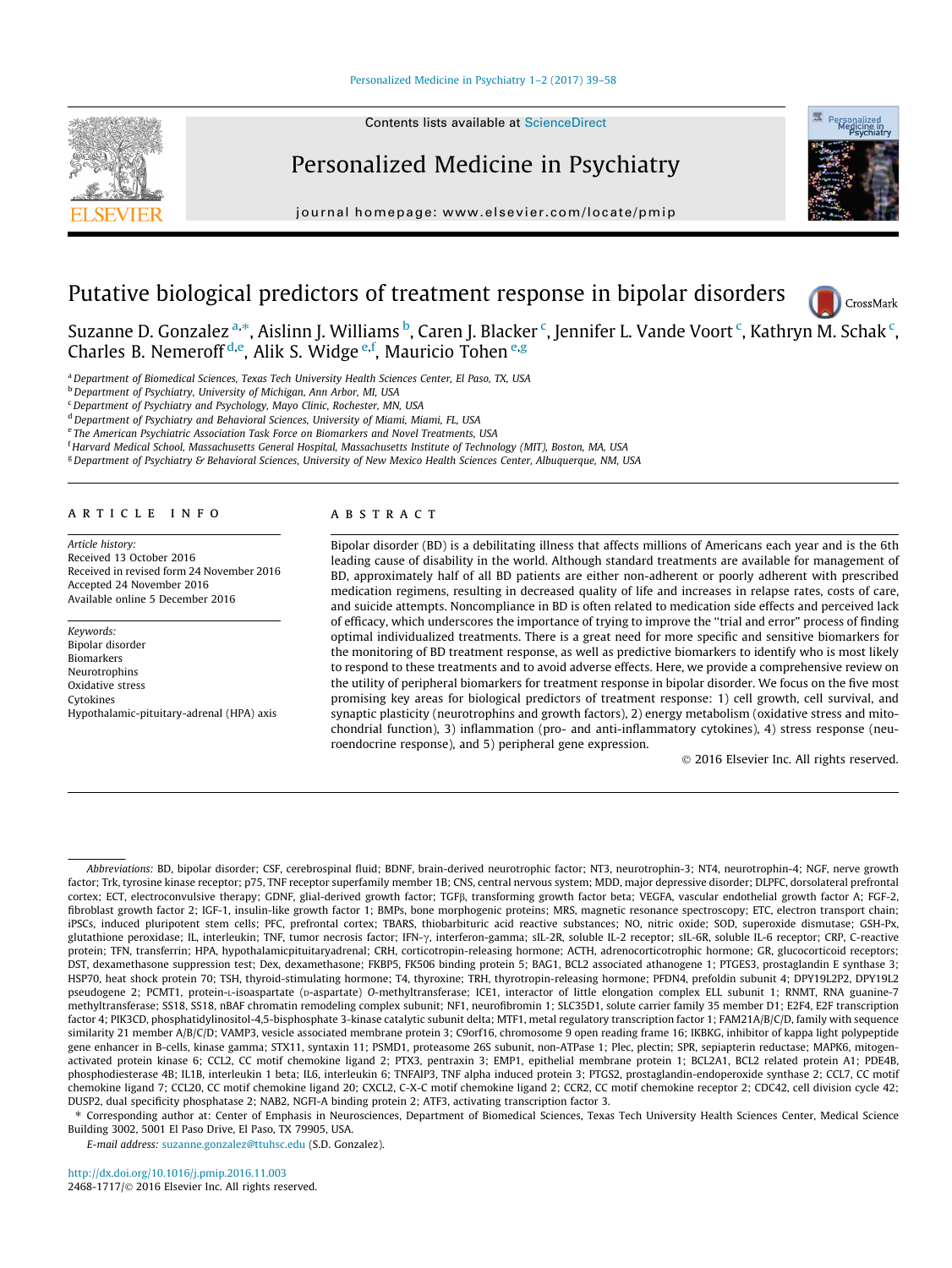# Introduction

Neuropsychiatric disorders are the leading cause of disability in the U.S. There were an estimated 9.6 million adults aged 18 years or older in the U.S. with serious mental illness in 2012, representing 4.1% of all U.S. adults [\[1\]](#page-13-0). Conservative estimates of the total costs associated with serious mental illness exceed \$300 billion per year [\[2\]](#page-13-0). Bipolar disorder (BD) is amongst the most of the severe mental disorders, with lifetime prevalence rates of 3.9% in the US adult population [\[3\]](#page-13-0). The phenotypic expression of BD varies extensively among individuals, and familial coaggregation and comorbidity of other neuropsychiatric disorders are prevalent in extended family pedigrees. Evidence from various studies suggests that the mode of transmission of BD is complex, including multiple, possibly interacting genes exerting effects, along with genetic and clinical heterogeneity and incomplete penetrance [\[4\].](#page-13-0) These findings suggest that individuals carry different sets of susceptibility genes, which in combination with environmental factors determine the diathesis for and overall clinical phenotype.

Standard treatments commonly recommended for management of BD include mood-stabilizing medications such as lithium, certain anticonvulsants, antidepressants, and/or atypical antipsychotic drugs. However, approximately half of all BD patients are either non-adherent or poorly adherent to prescribed medication regimens, resulting in profound negative consequences. [\[5\]](#page-13-0). These include decreased quality of life and increases in relapse rates, costs of care, and suicide attempts. Suicidality is of the utmost concern, as BD patients have alarming rates of attempted and completed suicide  $[6,7]$ . Side effects are among the most frequent reasons for medication non-adherence. Side effects of mood stabilizers, antipsychotics, antidepressants and anticonvulsants include gastrointestinal problems, weight-gain and metabolic effects, hypothyroidism, rashes, cognitive impairment, sexual dysfunction, extrapyramidal symptoms, nephrotoxic, hepatotoxic, and teratogenic side-effects  $[8-13]$ . Before starting a patient on a medication with potentially devastating side effects, it would be valuable to have some indicator or reassurance regarding eventual response. Therapeutic biomarkers can not only serve to predict efficacy for a given treatment in a given patient but may be invaluable tools for diminishing adverse side effects, because they may be used to detect the early effectiveness of treatments at the lowest possible dosage without impacting efficacy.

The major objective at the time of the initial diagnosis is to arrest disease progression and diminish symptom severity [\[14\].](#page-13-0) The unpredictable efficacy of FDA-approved treatments reflects the heterogeneity of BD. There is a great need for more specific and sensitive biomarkers for the monitoring of BD treatment response, as well as predictive biomarkers to identify who is most likely to respond to these treatments and to avoid unnecessary or harmful side effects and adverse events. This paper reviews the literature on bipolar disorder biomarkers for assessing therapeutic efficacy. We focus on peripheral (serum/blood) markers, which could be obtained in the general psychiatric clinician's office without special equipment. Cerebrospinal fluid (CSF) [\[15\]](#page-13-0), non-invasive electrophysiology [\[16\]](#page-13-0), and brain imaging [\[17,18\]](#page-13-0) are also viable biomarkers, but would be difficult to obtain outside specialized academic centers. The peripheral biomarker literature has examined five key areas: cell growth, cell survival, and synaptic plasticity (neurotrophins and growth factors); energy metabolism (oxidative stress and mitochondrial function); inflammation (proand anti-inflammatory cytokines); stress response (neuroendocrine response), and peripheral gene expression. This literature review was initiated using the following terms on PubMed: [growth factor, OR BDNF, OR GDNF, OR VEGF,OR energy metabolism, OR mitochondria, OR oxidative stress, OR cytokine, OR HLA, OR neuroendocrine, OR HPA, OR gene expression, OR gene association] AND bipolar disorder AND [biomarker OR treatment response]; restricted to English language. The National Human Genome Research Institute (NHGRI) Catalog of Published Genome-Wide Association Studies (accessed 11 Nov 2016) was reviewed for genetic associations for treatment response to lithium, antidepressant, antipsychotic treatment, pharmacokinetics of antiepileptic drugs in severe mental disorders, and genetic predictors of longterm (more than 6 months) treatment efficacy in BD [\[19\].](#page-13-0)

### Cell growth, cell survival, and synaptic plasticity

# Brain-derived neurotrophic factor (BDNF)

BDNF is the most well-studied member of the neurotrophin family of growth factors. Other members of this family include pro-BDNF, neurotrophin-3 (NT3), neurotrophin-4 (NT4), and nerve growth factor (NGF). These factors bind to the Trk family of receptors, as well as the p75 receptor. When they bind their cognate Trk receptors, neurotrophins support neuronal growth and survival, whereas neurotrophin binding to p75 generally functions as a pro-apoptotic signal [\[20\].](#page-13-0) BDNF is important for neurogenesis, neuronal survival, and normal maturation of neural developmental pathways. In adults, BDNF is not only important for synaptic plasticity and dendritic growth, but is also essential for the formation of long-term memories [\[21,22\]](#page-13-0). Genetic variants in BDNF are associated with vulnerability to various psychiatric [\[23–30\]](#page-13-0) and neurodegenerative disorders [\[31–36\].](#page-14-0) BDNF is present in both human blood and brain tissue [\[37,38\],](#page-14-0) although the source of serum BDNF may be platelets or another peripheral source [\[39\].](#page-14-0) Although the degree to which serum BDNF levels precisely reflect brain BDNF levels is unclear, rat models suggest that BDNF levels in brain and peripheral blood undergo similar changes during maturation and aging [\[40\]](#page-14-0).

Studies utilizing a variety of methodologies support a key role for BDNF in the pathogenesis of mood disorders  $[41-44]$ , in the progression of BD [\[45\]](#page-14-0), and in the mechanism of action of therapeutic agents [\[46–49\]](#page-14-0). BDNF protects against stress-induced neuronal damage in mouse models, and may regulate neurogenesis in the hippocampus  $[50]$ , which has been posited to be involved in the pathogenesis of mood disorders [\[51\]](#page-14-0). Decreased peripheral BDNF levels have been consistently reported in both serum [\[52–](#page-14-0) [55\]](#page-14-0) and plasma samples [\[56,57\]](#page-14-0) from BD patients compared to control samples. Decreased protein and mRNA levels of BDNF have also been reported in the frontal cortex in postmortem BD brain specimens [\[58\],](#page-14-0) suggesting that perhaps lower peripheral BDNF levels may mirror CNS processes. BDNF levels may also be important in normal brain function; higher serum levels of BDNF were associated with improved performance on a test of verbal fluency in both BD patients and controls [\[47\]](#page-14-0). However, higher levels of BDNF are not necessarily beneficial in all cases; prolonged BDNF overexpression in principal neurons of the forebrain causes deficits in learning and memory formation in mouse models [\[59\].](#page-14-0) Lithium treatment in cultured rat hippocampal neurons was correlated with activation of BDNF transcription, which may be one mechanism by which lithium protects neurons in bipolar disorder [\[60\].](#page-14-0)

#### Treatment outcome

Increased blood concentrations of BDNF have been reported following treatment with antidepressants or mood stabilizers in BD and other mood disorders [\[52,61–64\].](#page-14-0) A 16-week open trial of quetiapine XR for BD suggested that the serum BDNF response differed depending on the polarity of illness; peripheral BDNF levels increased patients with in bipolar depression but decreased in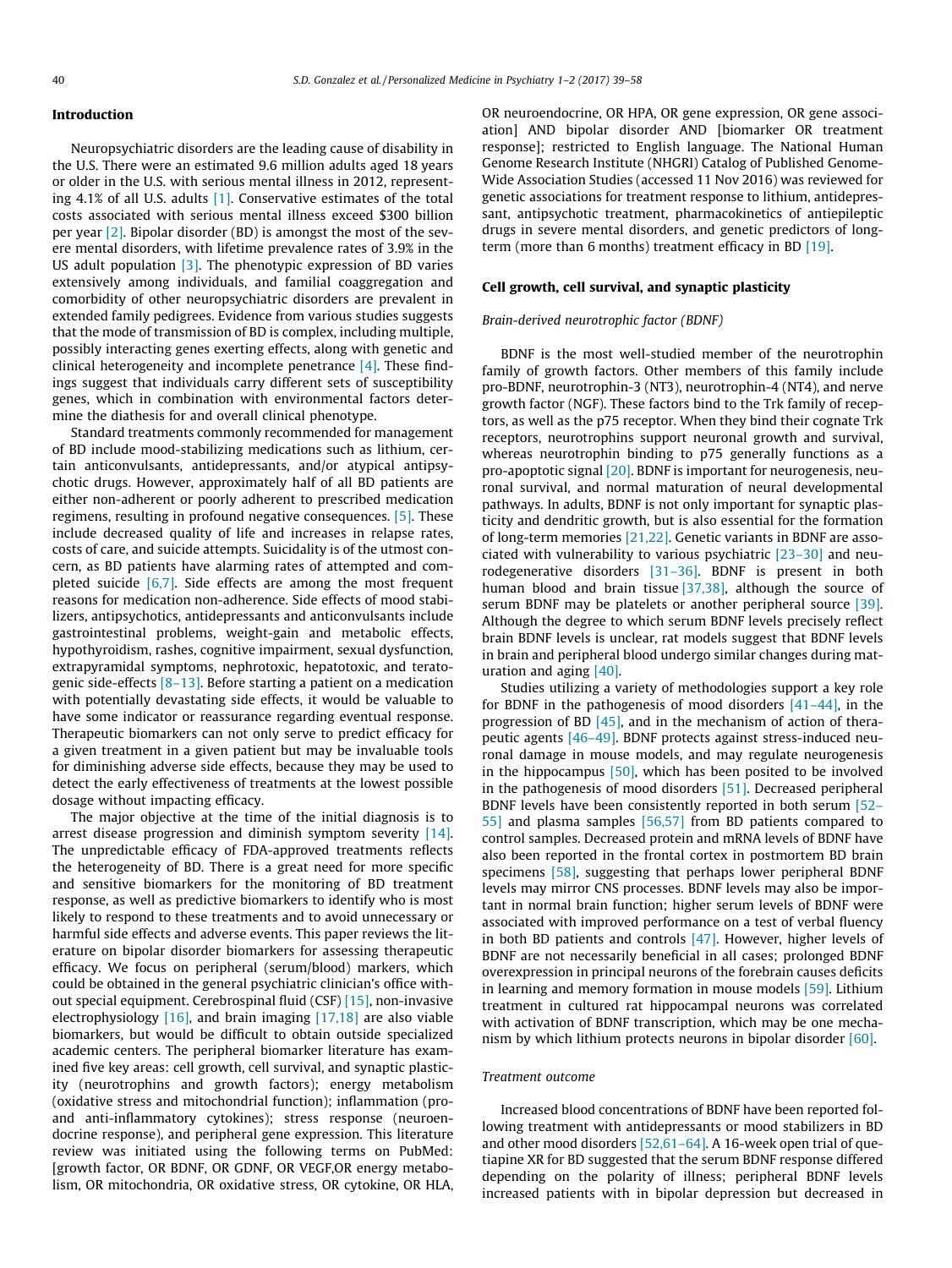manic and mixed patients; this change appeared to be independent of clinical response to treatment [\[65\].](#page-14-0) Barbosa et al. reported that plasma BDNF levels did not differ in BD patients categorized according to the use of mood stabilizing drugs (i.e. antipsychotics, lithium, anticonvulsants, or antidepressants) [\[57\];](#page-14-0) Fernandes and colleagues also observed no differences in serum BDNF levels between medicated and unmedicated BD patients [\[55\].](#page-14-0) However, a study by Dias et al. suggested that peripheral BDNF levels were dependent on medication type: serum BDNF levels were lower in patients medicated with antipsychotics and/or lithium, whereas patients on valproate and/or antidepressants exhibited higher serum BDNF levels [\[47\].](#page-14-0) Suwalska et al. reported lithium-treated patients as a group had lower BDNF levels compared to healthy controls, and more specifically, lithium non-responders had significantly lower BDNF levels compared with the healthy control subjects, suggesting that serum BDNF is associated with lithium efficacy [\[48\]](#page-14-0). This effect may be mediated by polymorphisms in the BDNF gene, as one study has suggested  $[66]$ . Overall, the data suggest that lithium nonresponders do not upregulate BDNF when treated with lithium, and lithium responders do, but these studies are all quite small and were not designed to address the specific question of whether BDNF levels mediate lithium responsiveness.

Several studies have attempted to correlate peripheral BDNF levels to treatment response in acute mania. Two independent longitudinal studies conducted with manic patients found that peripheral BDNF levels increase after successful pharmacological treatment [\[46,62\]](#page-14-0). A significant increase in plasma BDNF levels was observed by de Sousa et al. after 28 days of lithium monotherapy for acute mania compared to pre-treatment, with 87% of responders showing an increase in BDNF levels after treatment [\[46\].](#page-14-0) Lithium may exert its therapeutic action by up-regulating BDNF expression to achieve euthymia, because serum BDNF levels were positively correlated with lithium levels [\[49\].](#page-14-0) It has been suggested that BDNF levels normalize with mood stabilization. Tramontina et al. suggested that changes in serum BDNF levels may be associated with treatment response in acute mania. BDNF levels were decreased in BD patients during mania when compared to controls; however, this difference was no longer significant after treatment as a sharp increase in BDNF levels was noted posttreatment [\[62\].](#page-14-0) Huang et al. reported neither significant differences in serum BDNF concentrations between patients with bipolar mania and healthy controls nor changes in serum BDNF levels after a 4-week treatment with mood stabilizers [\[67\].](#page-14-0) A systematic review and meta-regression analysis, based on 3 studies with repeated BDNF measurements, found that BDNF levels increase after treatment for acute mania  $[68]$ . A more recent metaanalysis attempted to combine data from treatment studies in major depressive disorder (21 studies) and bipolar disorder (7 studies), but reported that there were insufficient data to quantitatively assess for BDNF changes in BD treatment and analysis was limited to qualitative evaluation  $[69]$ . The qualitative analysis did suggest a trend toward an increase in peripheral BDNF (both plasma and serum levels) in BD patients who respond to treatment while peripheral BDNF levels seem not to change in nonresponders [\[69\].](#page-14-0) One study of epigenetic regulation of BDNF suggested a trend toward lower BDNF promoter methylation levels in BD patients taking mood stabilizers (trending toward control levels of promoter methylation), which suggests a mechanism by which mood stabilizers regulate BDNF expression and thereby stabilize mood [\[70\]](#page-14-0).

Lithium increases BDNF expression in cultured rodent neurons [\[71\],](#page-14-0) and this has been proposed as one mechanism by which lithium may prevent some neurodegenerative aspects of bipolar disorder. Additionally, platelet BDNF mRNA increases with 8 weeks of medication treatment for BD (lithium, valproate, or atypical antipsychotic)  $[61]$ . However, lithium and valproate may produce different effects on astrocytes versus neurons; in cultured human astrocytoma cell lines, valproate increased extracellular BDNF levels while lithium reduced BDNF release [\[72\].](#page-14-0) Both the potential direct and indirect effects of medication on BDNF expression need to be considered in the interpretation of studies in which BDNF levels are measured in medicated patients, because many studies group together results from patients treated with various mood stabilizers which may exert differing effects on BDNF levels.

There is evidence to suggest that BDNF expression might be a downstream target of antidepressants and mood stabilizers, and that BDNF itself exerts antidepressant activity in animal models of depression [\[51\].](#page-14-0) Boulle et al. reported that chronic stress promotes hippocampal BDNF expression in a mouse model of depression, and the antidepressant drug agomelatine restored BDNF expression to the levels observed in non-stressed mice [\[73\].](#page-14-0) Chang et al. demonstrated that chronic administration of mood stabilizers (carbamazepine and lamotrigine) increased BDNF mRNA expression and protein concentrations in rat frontal cortex [\[74\]](#page-14-0).

Pillai reported a mean decrease of BDNF mRNA levels by 36% in antipsychotic-naive patients with a trend towards significance in the DLPFC of BD samples from the Stanley Brain Collection. No significant association was found between antipsychotic use at time of death and BDNF mRNA expression. The potential effects of antipsychotic medications on levels of BDNF were examined in the frontal cortex of rats treated with haloperidol and olanzapine. Haloperidol treated rats showed significant reductions in BDNF mRNA and protein levels. In contrast, olanzapine treated rats showed a significant increase in BDNF mRNA expression and protein concentrations when compared to vehicle-treated rats [\[75\].](#page-14-0)

One group has made a significant effort to evaluate the effects of lithium on gene expression across species and cell types, and reported that the neurotrophin signaling KEGG pathway was the most highly enriched, despite the fact that many included studies had no relationship to bipolar disorder whatsoever [\[76\]](#page-14-0). This suggests that the relationship between lithium treatment response and neurotrophin signaling may be distinct from the effect of lithium on psychiatric symptoms. Another set of data that dampens enthusiasm for BDNF somewhat is a meta-analysis and metaregression of 11 studies of patients in depressive mood episodes (including MDD and BD) showing that ECT caused an increase in BDNF independent of clinical response [\[77\].](#page-15-0)

There has been much interest in the role of the BDNF Val66Met polymorphism in neuropsychiatric disease risk and treatment response. The polymorphism has been linked with risk of depression in Alzheimer disease [\[31\],](#page-14-0) cognitive impairment in Parkinson's disease [\[34\]](#page-14-0), neurotic personality traits [\[25\]](#page-13-0), schizophrenia [\[23\],](#page-13-0) but not postpartum depression [\[24\]](#page-13-0), with mixed findings in bipolar disorder [\[43,78,79\]](#page-14-0) and anxiety disorders [\[25,27\]](#page-13-0). A large metaanalysis of BDNF polymorphisms, including Val66Met, and antidepressant efficacy in depressed patients (largely MDD or MDE diagnoses) found little evidence to support Val66Met involvement in treatment response  $[80]$ . A handful of studies have looked at the polymorphism in relationship to lithium response in bipolar disorder with mixed results [\[66,81,82\]](#page-14-0). One study found a coassociation of the Val66Met polymorphism with a polymorphism in a serotonin transporter gene and lithium response [\[83\]](#page-15-0), highlighting the complicated nature of how genetics contributes to treatment response. In terms of negative treatment outcomes, the BDNF Val66Met polymorphism is associated with both increased markers of metabolic syndrome and obesity in BD patients treated with atypical antipsychotics [\[84\],](#page-15-0) suggesting that BDNF may be important in modulating side effects of treatment.

Overall, there is significant data to suggest that BDNF may become a useful biomarker of treatment response; it often increases with successful treatment. Additionally, BDNF appears to be a potential ''state" marker, that is, BDNF is generally lower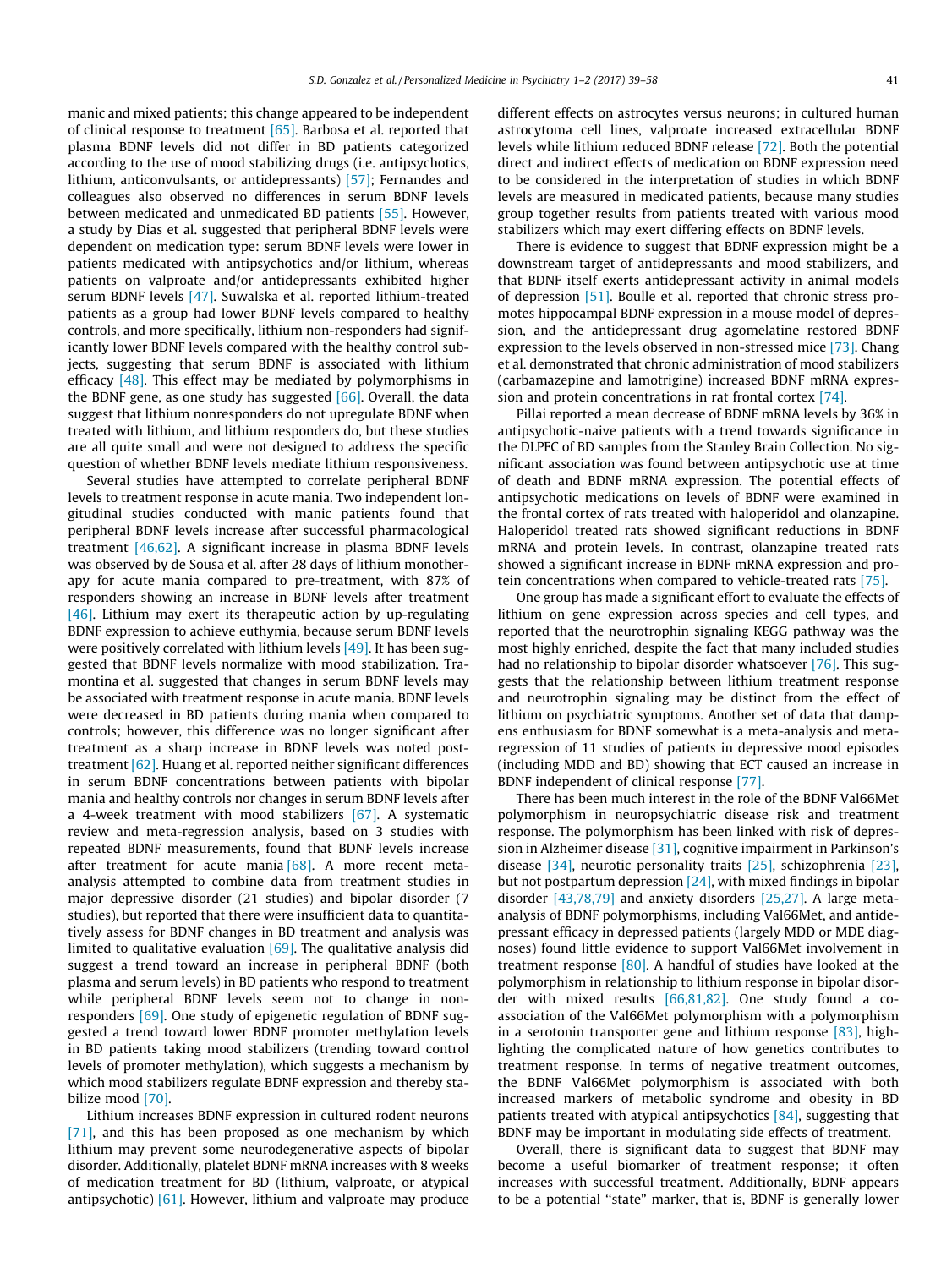during mood episodes in bipolar disorder, and may normalize during euthymia. However, it is less clear on an individual patient basis that pre-treatment BDNF levels predict response to a specific intervention, which limits our current ability to use BDNF levels clinically for making treatment decisions. One possible way to clarify this issue would be to randomize subjects in treatment trials into specific arms based on baseline pre-treatment BDNF levels, and then observe whether a person's pre-treatment BDNF level alone predicts treatment response.

#### Other neurotrophins

Only a few studies have attempted to determine potential relationships between bipolar disorder and other neurotrophins. Two studies reported that serum neurotrophin-3 (NT3) concentration was higher in BD during both depression and mania [\[85–87\],](#page-15-0) which did not differ between medicated and drug-free patients [\[86\]](#page-15-0). Kapczinski et al. reported that serum NT-3 levels were elevated during euthymia and depression and reduced during mania [\[87\]](#page-15-0). However, Walz et al. reported that both lithium and valproate increased NT3 levels in serum and hippocampus of rats with amphetamine-induced hyperactivity, one animal model of mania [\[88\]](#page-15-0). This research group found in a separate study that serum neurotrophin-4/5 was higher than controls in all phases of bipolar disorder, including euthymia, with no differences in levels between mood states [\[89\].](#page-15-0) Loch et al. also reported increased plasma levels of both NT-3 and NT-4/5 in acutely depressed BD subjects compared to healthy controls; however, they did not find significant differences in NT-3 and NT-4/5 levels after lithium treatment [\[90\]](#page-15-0). Contrary to other reports, Barbosa et al. reported decreased NT-4/5 plasma levels in BD patients with mania in comparison with controls without significant differences in NT-3 plasma levels between BD patients and controls [\[91\].](#page-15-0)

### Other growth factors

Glial-derived growth factor (GDNF, a member of the TGF $\beta$ growth factor family) levels are increased in cultured glial cells when chronically exposed to antidepressants [\[92\]](#page-15-0), valproate [\[93,94\],](#page-15-0) and antipsychotics [\[95\],](#page-15-0) suggesting that GDNF may be altered by psychotropic medications. This raises the possibility that GDNF levels may serve as a predictor of treatment response, that GDNF may be a biological mediator of treatment response, or perhaps both. However, results regarding GDNF levels in BD patients have been variable, which may be partially attributable to fewer studies addressing this growth factor, as well as small sample sizes. Takebayashi and colleagues observed lower whole blood GDNF levels in both euthymic and ''partially remitted" bipolar disorder subjects, independent of both lithium and antidepressant treatment, suggesting that GDNF levels did not correspond to specific treatments [\[96\]](#page-15-0). However, no patients in that study were medication-free, and therefore, no conclusions can be drawn about whether GDNF was lower secondary to medication or illness. Another study in a Chinese Han population found that serum GDNF concentrations were reduced in unmedicated BD patients in both depressive or manic episodes compared to healthy controls, and GDNF levels increased with 8 weeks of medication treatment [\[97\]](#page-15-0). In the Zhang et al. study, medications included mood stabilizers, antipsychotics, and antidepressants; no specific conclusions could be drawn about the effect of any specific medication class compared to another. More recently, Tunca and colleagues found no correlation between serum GDNF concentrations and either mood state or medication response in a mixed sample of BD-I and BD-II patients, though serum lithium levels in patients did predict higher serum GDNF levels in mania and lower levels in euthymia [\[49\].](#page-14-0) Interestingly, in a very small sample of bipolar depressed patients, lower serum levels of GDNF were correlated with poor ECT response, and ECT-triggered switch into mania was correlated with higher serum GDNF levels after treatment [\[98\].](#page-15-0) The variability in results regarding GDNF levels may be related to genetic factors, differences in methods for detecting and quantitating levels (although most used ELISA for serum samples), and medication effects on GDNF (not all patients in all studies were taking similar medications at similar doses).

Vascular endothelial growth factor (VEGF) has been previously implicated in the pathophysiology of mood disorders and is believed to be the target of several antidepressants. In cultured lymphocytes from healthy controls, both lithium and valproate treatment downregulated VEGF-A expression [\[99\]](#page-15-0). Similarly, Kikuchi et al. reported that VEGF mRNA levels are decreased in leukocytes of lithium-treated bipolar patients compared with unmedicated healthy controls, and the authors suggested that VEGF mRNA expression may be useful as a peripheral marker of the effects of lithium [\[100\].](#page-15-0) However, because there was no comparison with VEGF levels in unmedicated bipolar patients, or patients on other types of medication, a nonspecific effect of lithium on leukocyte VEGF levels can't be ruled out based on either of these studies. Liu and colleagues investigated the levels of many growth factors in a relatively large sample of unmedicated manic patients, and found that VEGF levels were not different between unmedicated manic patients and controls, though levels of nerve growth factor (NGF), fibroblast growth factor 2 (FGF-2), and insulin-like growth factor 1 (IGF-1) were elevated in mania [\[101\].](#page-15-0) Given the lack of published data scrutinizing differences in VEGF between treated and untreated bipolar patients, more work is required to determine if peripheral VEGF is linked to treatment administration, response, or outcomes.

Transforming growth factor beta  $1$  (TGF $\beta$ 1) is the growth factor for which the  $TGF\beta$  superfamily of ligands was named; this superfamily includes not only TGF $\beta$ s, but also activins, bone morphogenic proteins (BMPs), and anti-müllerian hormone, among others. These growth factors are critical in a wide variety of cellular functions including cell growth, differentiation, apoptosis, and embryogenesis. There is relatively little known about how it may function in mood disorders, but postmortem studies suggest TGFb1 may be downregulated in frontal cortex in bipolar disorder [\[102\].](#page-15-0) However, the few studies investigating peripheral TGF $\beta$ 1 levels in bipolar disorder have yielded disparate results. Kim et al. [\[103\]](#page-15-0) reported that plasma TGF<sub>B1</sub> levels were significantly lower in manic patients, and increased significantly after mood stabilizer treatment. However, Li et al. reported that plasma  $TGF\beta1$  concentrations were initially higher in manic patients who went on to respond to lithium plus quetiapine combination treatment, and that TGFβ1 levels decreased in those same individuals with treatment  $[104]$ . Lee et al. reported that no relationship between TGF $\beta$ 1 levels and clinical response to treatment with open-label valproate with or without adjunctive medications  $[105]$ . In many of these studies, TGF<sub>B1</sub> levels did not correlate with clinical outcome measures, which may be due to small sample sizes and lack of statistical power, or it may be that  $TGF\beta1$  levels are influenced by medications regardless of efficacy.

Overall, there is great appeal in the idea of using serum growth factors as biomarkers for treatment response [\(Table 1\)](#page-4-0), but their clinical predictive value is still unknown. The most well-studied is BDNF, which does appear to vary with both mood state and treatment, and it is possible that a few well-designed clinical trials could clarify whether it can be used for prognostic or treatment planning purposes. Other growth factors, such as GDNF, VEGF, and TGFB1, are of interest as well but there are too few data at this point to suggest whether any of these will prove to be clinically useful.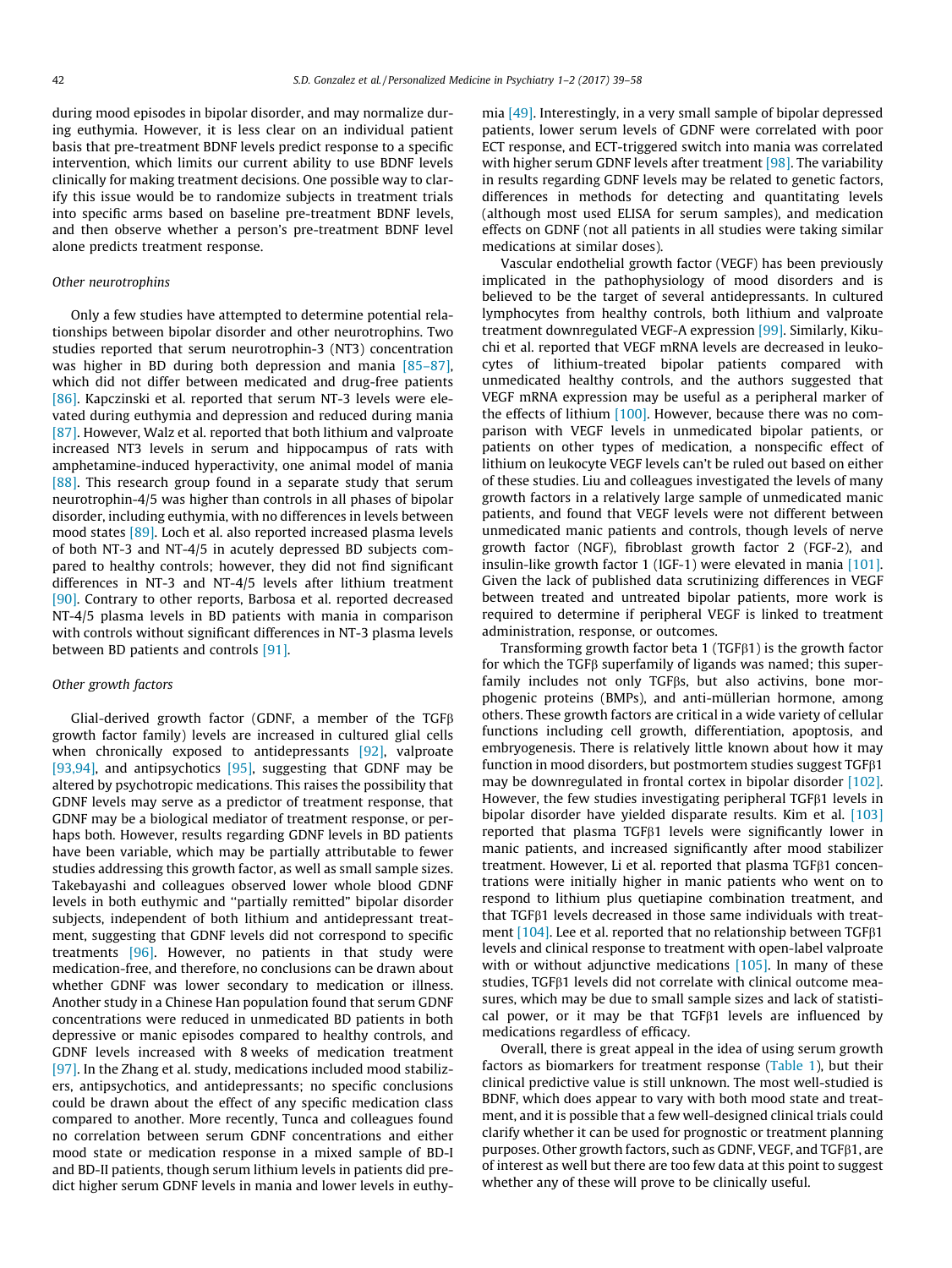#### <span id="page-4-0"></span>Table 1

Growth factor changes in bipolar disorder with a focus on treatment response. Many growth factors are altered in bipolar disorder mood episodes, as well as in euthymia. Studies that analyzed growth factor changes before an specific treatment in the same subject group are marked with an asterisk.

| Growth       |         | Study Subjects                                                                                                            | Source                             | Treatment                                                                                                                                                         | Result                                                                                             |                                                                                                                                                                                 | Notes                                                                                                                                                                                                                                                                  |  |  |
|--------------|---------|---------------------------------------------------------------------------------------------------------------------------|------------------------------------|-------------------------------------------------------------------------------------------------------------------------------------------------------------------|----------------------------------------------------------------------------------------------------|---------------------------------------------------------------------------------------------------------------------------------------------------------------------------------|------------------------------------------------------------------------------------------------------------------------------------------------------------------------------------------------------------------------------------------------------------------------|--|--|
| factor       |         |                                                                                                                           |                                    |                                                                                                                                                                   | Mania                                                                                              | Depression                                                                                                                                                                      |                                                                                                                                                                                                                                                                        |  |  |
|              |         | Supports Biomarker for Treatment Response                                                                                 |                                    |                                                                                                                                                                   |                                                                                                    |                                                                                                                                                                                 |                                                                                                                                                                                                                                                                        |  |  |
| <b>BDNF</b>  | $[52]$  | BD-I patients (32 manic, 21<br>depressed, 32 euthymic); 32 HC                                                             | Serum                              | Mood stabilizers, antipsychotics,<br>benzodiazepines, antidepressants<br>(clinician's choice)                                                                     | $\downarrow$ in episode                                                                            | $\downarrow$ in episode                                                                                                                                                         | BDNF levels in euthymic patients were<br>comparable to levels in HC                                                                                                                                                                                                    |  |  |
| <b>BDNF*</b> | [63]    | BD-I ( $n = 10$ ) and BD-II ( $n = 4$ )<br>in depressed episode                                                           | Plasma                             | Antidepressants or mood<br>stabilizers (baseline<br>$meds$ ) ± atypical antipsychotic<br>augmentation (intervention)                                              |                                                                                                    | ↑BDNF in responders but not in<br>non-responders                                                                                                                                | Only 6 patients responded to atypical<br>antipsychotic augmentation intervention                                                                                                                                                                                       |  |  |
| <b>BDNF</b>  | $[98]$  | BD-I and II patients (33 manic,<br>26 depressed, 37 euthymic), 61<br>HC                                                   | Serum                              | Lithium, valproate, or atypical<br>antipsychotics                                                                                                                 | <b>JBDNF</b> during mania<br>compared to euthymia;<br>BDNF in euthymia is not<br>different from HC | <b>JBDNF</b> during depression                                                                                                                                                  | Lithium doses differed between groups<br>(manic > depressed > euthymic), but lithium<br>blood levels did not correlate with dosages<br>(euthymic > manic > depressed); Lithium level<br>correlated with BDNF; not assessed in same<br>subjects pre- and post-treatment |  |  |
| <b>BDNF*</b> | [282]   | BD patients ( $n = 64$ ; 46 BD-I<br>and 18 BD-II or BD-NOS; 19<br>manic, 16 mixed, 29 depressed<br>at study entry); 64 HC | Serum                              | Quetiapine XR open-label<br>monotherapy trial OR clinicians-<br>choice treatment (lithium,<br>valproate, antidepressants,<br>benzodiazepines)                     | multivariate regression model                                                                      | No change in BDNF with treatment; baseline BDNF was<br>higher in non-responders compared with responders and<br>controls; baseline BDNF was a predictor of clinical response in | Did not report results stratified by mood episode<br>at study entry; BDNF was consistently lower in<br>clinician's choice arm compared to quetiapine<br>arm                                                                                                            |  |  |
| <b>BDNF</b>  | [283]   | BD-I (39 manic, 24 depressed),<br>MDD ( $n = 40$ ), 78 HC                                                                 | Serum                              | Mood stabilizer, antipsychotic, or<br>antidepressant, alone or in<br>combination                                                                                  | <b>JBDNF</b> compared to HC                                                                        | <b>JBDNF</b> compared to HC                                                                                                                                                     | Bipolar depressed and unipolar depressed<br>patients were combined into one "depressed"<br>group; BDNF level did not correlate with<br>medication class but did negatively correlate<br>with YMRS and HAMD                                                             |  |  |
| <b>BDNF*</b> | [61]    | Pediatric drug-naïve BD-I in<br>mixed/manic episode $(n = 26)$ ;<br>21 HC                                                 | Lymphocytes                        | 8 weeks mood stabilizer (lithium<br>or valproate) or atypical<br>antipsychotic                                                                                    | <b>IBDNF</b> at baseline<br>compared to HC; BDNF<br>normalized after<br>treatment                  |                                                                                                                                                                                 | Change in BDNF level with treatment correlated<br>with change in YMRS score                                                                                                                                                                                            |  |  |
| <b>BDNF*</b> | $[284]$ | BP (most likely BP-I) $n = 14$ ;<br>drug-free                                                                             | Plasma                             | Mood stabilizers (lithium or<br>"other"), typical and atypical<br>antipsychotics (clinician's choice)<br>for one year                                             | treatment                                                                                          | ↓BDNF at onset of first psychotic episode, and ↑BDNF with                                                                                                                       | Subjects in study presumed BP-I because they<br>were recruited during a first psychotic episode;<br>study did not state whether patients were manic<br>or depressed                                                                                                    |  |  |
| <b>BDNF</b>  | [285]   | BD-I ( $n = 280$ ); 288 HC                                                                                                | Peripheral<br>blood<br>genomic DNA | Lithium or valproate monotherapy                                                                                                                                  | with $\downarrow$ treatment response to mood stabilizers                                           | miR-206 SNP in combination with a BDNF SNP correlated                                                                                                                           | Treatment response was assessed retrospectively<br>with medical records; did not report data<br>stratified by mood episode/valence                                                                                                                                     |  |  |
| BDNF*        | [286]   | BD-II, depressed episode<br>$(n = 232)$                                                                                   | Lymphocyte<br><b>DNA</b>           | Open label valproate (500-<br>1000 mg/day) with randomized<br>placebo-controlled memantine<br>$(5 \text{ mg/day})$                                                | Val66Met patients had<br>reduced response to add-<br>on memantine (assessed<br>by HAMD scores)     |                                                                                                                                                                                 | Patients were diagnosed with BD-II after only<br>2 days of hypomania instead of the standard 4-<br>day criterion                                                                                                                                                       |  |  |
| $TGF\beta1*$ | [104]   | BP-I manic $n = 41$ (28 drug-<br>naïve, 13 drug-free); HC 36                                                              | Plasma                             | 8 weeks of lithium (titrated to<br>serum level $\geqslant 0.6$ mmol/L) plus<br>quetiapine (600-750 mg/day);<br>permitted short-acting<br>benzodiazepine as needed | $\uparrow$ TGF $\upbeta$ 1 baseline levels in<br>treatment responders                              |                                                                                                                                                                                 | 26/41 patients achieved remission                                                                                                                                                                                                                                      |  |  |
| $NT-3*$      | [287]   | Patients in depressed episode<br>(2 BD, 9 MDD, 4 MDE)                                                                     | Serum                              | Unilateral ECT or medication<br>(venlafaxine or mirtazapine for an<br>average of 4 weeks)                                                                         |                                                                                                    | NT-3 did not change with<br>unilateral ECT, and did not differ<br>from medication management<br>alone; NT-3 levels did correlate<br>with HAMD score at discharge                | Data from different mood disorder diagnoses<br>were not separated in paper                                                                                                                                                                                             |  |  |
| <b>GDNF</b>  | [283]   | BD-I (39 manic, 24 depressed),<br>MDD ( $n = 40$ ), 78 HC                                                                 | Serum                              | Mood stabilizer, antipsychotic, or<br>antidepressant, alone or in<br>combination                                                                                  | ↑GDNF compared to HC                                                                               | No change                                                                                                                                                                       | Bipolar depressed and unipolar depressed<br>patients were combined into one "depressed"<br>group; GDNF level did not correlate with any                                                                                                                                |  |  |

 $\ddot{3}$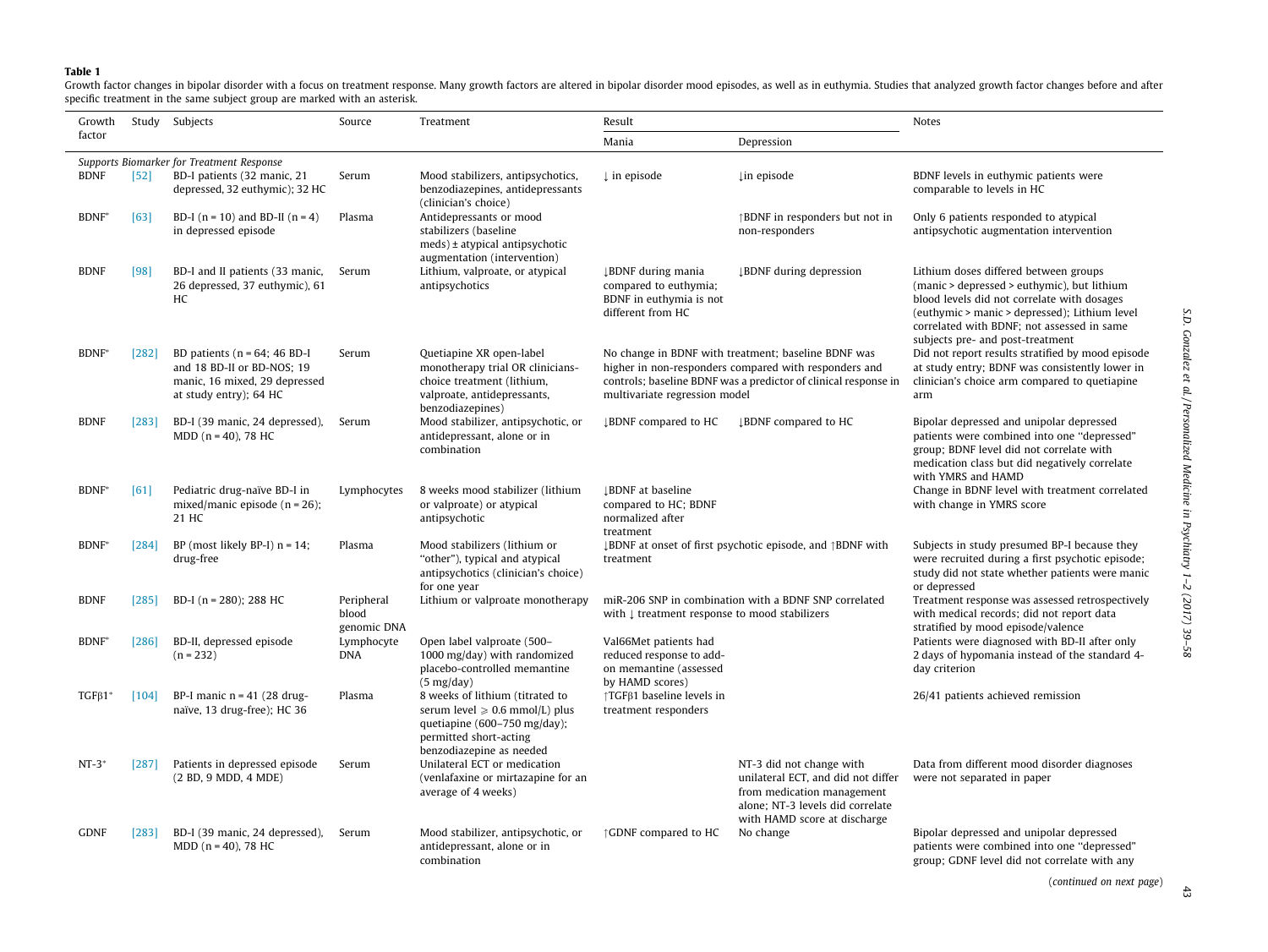Table 1 (continued)

| Growth        | Study   | Subjects                                                                                                                                                           | Source                                      | Treatment                                                                                                                                                                     | Result                                                                                                                           |                                                                                                                                                 | <b>Notes</b>                                                                                                                                                                                                                                                                                    |  |  |
|---------------|---------|--------------------------------------------------------------------------------------------------------------------------------------------------------------------|---------------------------------------------|-------------------------------------------------------------------------------------------------------------------------------------------------------------------------------|----------------------------------------------------------------------------------------------------------------------------------|-------------------------------------------------------------------------------------------------------------------------------------------------|-------------------------------------------------------------------------------------------------------------------------------------------------------------------------------------------------------------------------------------------------------------------------------------------------|--|--|
| factor        |         |                                                                                                                                                                    |                                             |                                                                                                                                                                               | Mania                                                                                                                            | Depression                                                                                                                                      |                                                                                                                                                                                                                                                                                                 |  |  |
| $GDNF^*$      | [97]    | BD-I (22 manic, 18 depressed),<br>50 HC; subjects unmedicated<br>for 2-5 weeks prior to study                                                                      | Serum                                       | Medications included mood<br>stabilizers, antipsychotics,<br>antidepressant (specific names not<br>specified), 8-week treatment<br>period                                     | LGDNF in mania, which<br>normalizes within<br>8 weeks of treatment                                                               | LGDNF in depression, which<br>normalizes within 8 weeks of<br>treatment                                                                         | specific medication class in BD subjects<br>No specific information provided about numbers<br>of patients on each medication class, but GDNF<br>levels didn't vary with medication class; in<br>general, YMRS scores decreased in manic<br>subjects and HAMD decreased in depressed<br>subjects |  |  |
| VEGF*         | [288]   | Patients in depressive episode<br>(21 MDD, 13 BD), off<br>antidepressants at study start                                                                           | Plasma                                      | Medications included<br>antidepressants, mood stabilizers,<br>hypnotics, anxiolytics, and/or<br>antipsychotics in 4-week period                                               |                                                                                                                                  | No significant differences in<br>VEGF with treatment group or<br>response, but there was a trend<br>toward 1baseline VEGF in non-<br>responders | In regression analysis, baseline VEGF was a<br>predictor of post-treatment MADRS score                                                                                                                                                                                                          |  |  |
|               |         | Does Not Support Biomarker for Treatment Response                                                                                                                  |                                             |                                                                                                                                                                               |                                                                                                                                  |                                                                                                                                                 |                                                                                                                                                                                                                                                                                                 |  |  |
| <b>BDNF</b>   | $[53]$  | 24 euthymic MDD (3 on meds),<br>17 euthymic BD-I (6 on meds),<br>11 euthymic BD-II (2 on meds),<br>11 MDD in episode (4 on meds),<br>22 HC                         | Serum                                       | BD patients were on lithium,<br>valproate, or carbamazepine                                                                                                                   | <b>JBDNF</b> levels compared<br>to HC, independent of<br>medication                                                              | <b>JBDNF</b> levels compared to HC,<br>independent of medication                                                                                | Most subjects were untreated; not assessed in<br>same subjects pre- and post-treatment                                                                                                                                                                                                          |  |  |
| <b>BDNF</b> * | $[289]$ | BD patients in manic episode<br>$(n = 68)$ ; 30 HC                                                                                                                 | Serum                                       | Haloperidol (10-30 mg/day) plus<br>quetiapine (100-900 mg/day)<br>$(n = 46)$ OR above regimen plus ECT<br>$(n = 22)$                                                          | <b>IBDNF</b> levels in mania at<br>baseline; JBDNF further<br>after ECT; nonsignificant<br><b>JBDNF</b> with medication<br>alone |                                                                                                                                                 | BDNF levels not related to actual treatment<br>response                                                                                                                                                                                                                                         |  |  |
| BDNF*         | [290]   | BD patients (manic $n = 12$ ;<br>depressed $n = 6$ ); 20 HC                                                                                                        | Plasma                                      | Risperidone 2-6 mg/day                                                                                                                                                        | No difference between<br>BDNF levels at baseline<br>or with treatment<br>compared to HC                                          | BDNF levels were lower at<br>baseline in depressed patients,<br>did not increase with treatment                                                 | Risperidone had no effect on BDNF levels                                                                                                                                                                                                                                                        |  |  |
| BDNF*         | [67]    | BD-I manic patients $(n = 26)$ ;<br>56 HC                                                                                                                          | Serum                                       | 4 weeks of mood stabilizer (lithium<br>$(n = 9)$ or valproate<br>$(n = 12)$ ± antipsychotic (typical or<br>atypical); could also receive<br>lorazepam or zolpidem             | No difference in baseline<br>BDNF compared to HC,<br>no change in BDNF with<br>treatment                                         |                                                                                                                                                 | 20 patients were classified as treatment<br>responders                                                                                                                                                                                                                                          |  |  |
| <b>BDNF</b> * | [291]   | BD-I manic episode ( $n = 116$ );<br>123 HC                                                                                                                        | Medium from<br>whole blood<br>cultures      | Mood stabilizers (lithium,<br>valproate) and/or antipsychotics<br>(clinician's choice)                                                                                        | No difference in BDNF at<br>baseline compared to HC,<br>no change after<br>treatment                                             |                                                                                                                                                 | Majority of patients were drug-naïve or drug-<br>free at study start                                                                                                                                                                                                                            |  |  |
| <b>BDNF*</b>  | [292]   | BD (type not specified) $n = 25$ ,<br>depressed, one-week off<br>antidepressants prior to study                                                                    | Serum                                       | Single ketamine infusion (0.5 mg/<br>kg); subjects maintained on home<br>regimens of mood stabilizers and/<br>or antipsychotics                                               |                                                                                                                                  | Ketamine responders had no<br>change in BDNF (did not compare<br>baseline levels to a control<br>population)                                    | Approximately 50% of patients were classified as<br>ketamine responders; JBDNF after infusion in<br>nonresponders                                                                                                                                                                               |  |  |
| <b>BDNF</b> * | $[287]$ | Patients in major depressive<br>episode (2 BD, 9 MDD, 4 MDE)                                                                                                       | Serum                                       | Unilateral ECT or medication<br>(venlafaxine or mirtazapine for an<br>average of 4 weeks)                                                                                     |                                                                                                                                  | No change with unilateral ECT,<br>and also did not differ from<br>medication management alone                                                   | Data from different mood disorder diagnoses<br>were not separated in paper; BDNF level did not<br>correlate with treatment response                                                                                                                                                             |  |  |
| <b>BDNF</b>   | [293]   | BD-II depressed episode<br>$(n = 117)$ , all medication-naïve                                                                                                      | Plasma                                      | 12-week open-label treatment<br>with valproate 500-1000 mg/day                                                                                                                |                                                                                                                                  | JBDNF with treatment, but did<br>not correlate with treatment<br>response (assessed by YMRS and<br>HAMD)                                        | Patients were diagnosed with BD-II after only<br>2 days of hypomania instead of standard 4-day<br>criterion                                                                                                                                                                                     |  |  |
| <b>BDNF</b>   | $[237]$ | BD-I ( $n = 49$ ; 9 euthymic, 16<br>depressed, 21 manic/<br>hypomanic, 3 mixed), BD-II<br>$(n = 45; 22$ euthymic, 17<br>depressed, 4 hypomanic, 1<br>mixed); 52 HC | Peripheral<br>blood<br>mononuclear<br>cells | Most patients were on mood<br>stabilizers, atypical antipsychotics;<br>small group of patients were on<br>gabapentin, pregabalin, and/or<br>antidepressants (SSRI, SNRI, TCA) | ↓BDNF promoter<br>methylation when<br>manic/hypomanic/mixed<br>patients were grouped<br>(driven mostly by BD-II<br>group)        | No difference in BDNF promoter<br>methylation                                                                                                   | No statistical differences noted when stratified<br>by mood episode valence unless BD-I and BD-II<br>groups were combined; did not report whether<br>promoter methylation was related to treatment<br>outcome/response                                                                          |  |  |

44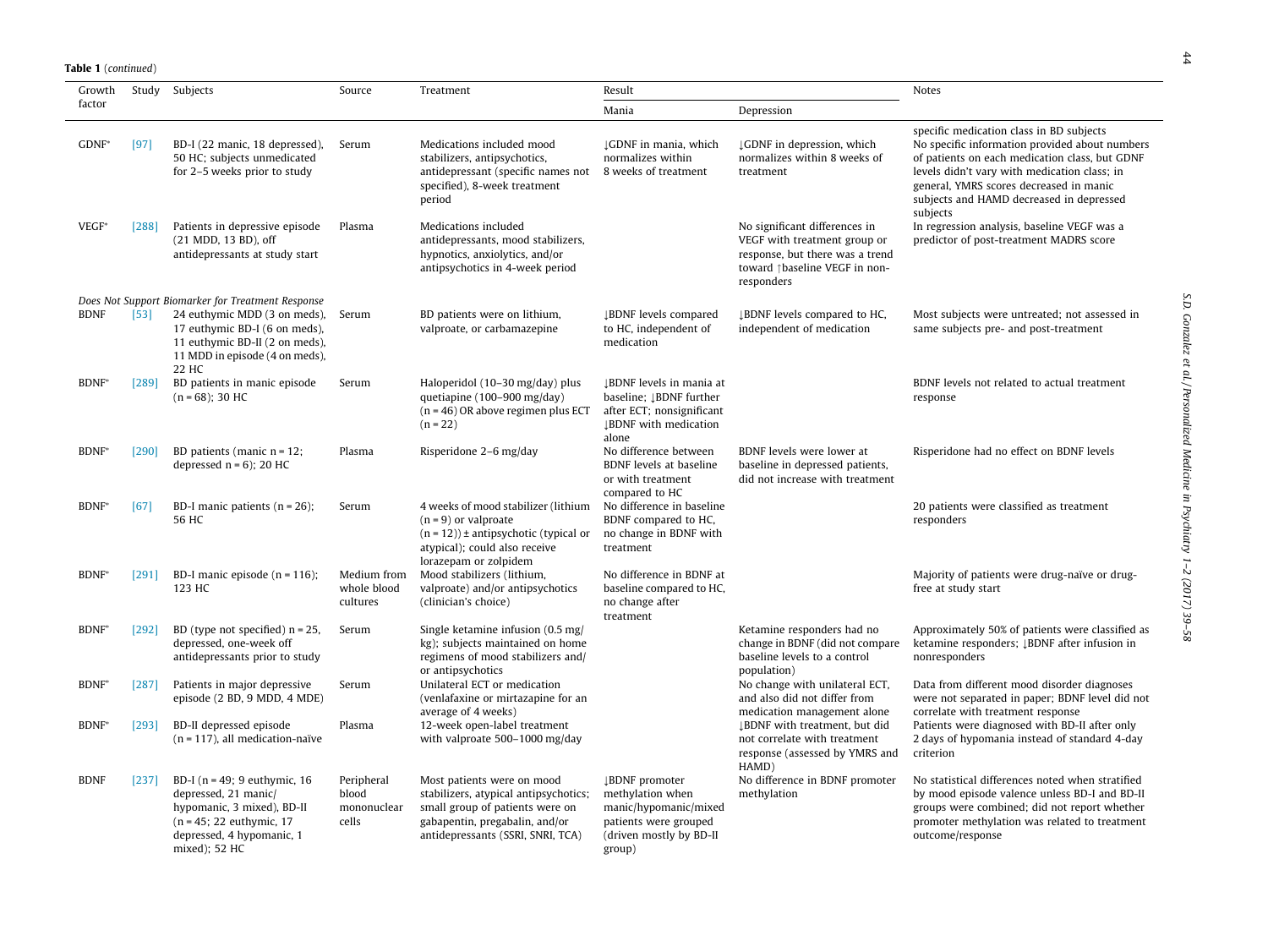| TrkB*       | [67]    | BD-I manic patients $(n = 26)$ ;<br>56 HC                                                                                        | Serum                      | 4 weeks of mood stabilizer (lithium<br>$(n = 9)$ or valproate<br>$(n = 12)$ ± antipsychotic (typical or<br>atypical); could also receive<br>lorazepam or zolpidem | No baseline difference in<br>TrkB overall compared<br>with HC; no change in<br>TrkB with treatment         |                                                                                                                        | TrkB was higher in mania in females at baseline                                                                                                                                        |
|-------------|---------|----------------------------------------------------------------------------------------------------------------------------------|----------------------------|-------------------------------------------------------------------------------------------------------------------------------------------------------------------|------------------------------------------------------------------------------------------------------------|------------------------------------------------------------------------------------------------------------------------|----------------------------------------------------------------------------------------------------------------------------------------------------------------------------------------|
| $NT-3*$     | [292]   | BD (type not specified) $n = 25$ ,<br>depressed episode, one-week<br>off antidepressants prior to<br>study                       | Serum                      | Single ketamine infusion (0.5 mg/<br>kg); subjects maintained on home<br>regimens of mood stabilizers and/<br>or antipsychotics                                   |                                                                                                            | No change with treatment (did<br>not compare baseline levels to a<br>control population)                               | Approximately 50% of patients were classified as<br>ketamine responders                                                                                                                |
| $NT-3$      | [86]    | BD-I ( $n = 10$ in each group:<br>unmedicated manic,<br>unmediated depressed,<br>medicated manic, medicated<br>depressed); 20 HC | Serum                      | Mood stabilizers (90% of patients),<br>antipsychotics (70%),<br>antidepressant (30%)                                                                              | ↑NT-3 in mania<br>compared to HC, which<br>did not differ between<br>medicated and<br>unmedicated subjects | $\uparrow$ NT-3 in depression compared to<br>HC, which did not differ between<br>medicated and unmedicated<br>subjects | HAMD and YMRS scores were not different<br>between unmedicated and medicated patients;<br>suggests possibly all subjects were treatment<br>nonresponders                               |
| $NT-3$      | [91]    | BD-1 (manic $n = 22$ , euthymic<br>$n = 18$ ; 25 HC                                                                              | Plasma                     | Lithium, anticonvulsants, atypical<br>antipsychotics                                                                                                              | No difference in NT-3<br>levels between BD<br>(manic or euthymic) and<br>НC                                |                                                                                                                        | NT-3 levels were not associated with any specific<br>medication class nor YMRS/HAMD score                                                                                              |
| $NT-3*$     | [90]    | BD-I depressed episode $(n = 8)$ ;<br>BD-II depressed episode<br>$(n = 15)$ ; all subjects<br>unmedicated; $HC = 28$             | Serum                      | Lithium $(450-900 \text{ mg/day})$                                                                                                                                |                                                                                                            | ↑NT-3 at baseline compared to<br>HC, did not change with lithium<br>treatment                                          | NT-3 levels did not correlate with clinical<br>response as assessed by HAMD                                                                                                            |
| $NT-4*$     | [292]   | BD (type not specified) $n = 25$ ,<br>depressed, one-week off<br>antidepressants prior to study<br>start                         | Serum                      | Single ketamine infusion (0.5 mg/<br>kg); subjects maintained on home<br>regimens of mood stabilizers and/<br>or antipsychotics                                   |                                                                                                            | No change with treatment (did<br>not compare baseline levels to a<br>control population)                               | Approximately 50% of patients were classified as<br>ketamine responders                                                                                                                |
| $NT-4/5$    | [89]    | BD-I (manic $n = 54$ , depressed<br>$n = 61$ , euthymic $n = 39$ ; 30 HC                                                         | Serum                      | Lithium, other mood stabilizers,<br>antipsychotics, antidepressants,<br>benzodiazepines                                                                           | $\uparrow$ NT-4/5 regardless of<br>medication class, not<br>different from euthymia                        | $\uparrow$ NT-4/5 regardless of medication<br>class, not different from<br>euthymia                                    | NT-4/5 levels similar across all mood states in BD<br>patients, which was higher than HC; no<br>differences between pts. on different meds                                             |
| $NT-4/5$    | [91]    | BD-1 (manic $n = 22$ , euthymic<br>$n = 18$ ; 25 HC                                                                              | Plasma                     | Lithium, anticonvulsants, atypical<br>antipsychotics                                                                                                              | JNT-4/5 levels mania<br>compared to HC, no<br>difference in NT-4/5 in<br>mania compared to<br>euthymia     |                                                                                                                        | NT-4/5 levels were not associated with any<br>specific medication class nor YMRS/HAMD score                                                                                            |
| $NT-4/5$    | (90)    | BD-I depressed episode $(n = 8)$ ;<br>BD-II depressed episode<br>$(n = 15)$ ; all BD subjects<br>unmedicated; 28 HC              | Serum                      | Lithium $(450-900 \text{ mg/day})$                                                                                                                                |                                                                                                            | ↑NT-4/5 at baseline compared to<br>HC, no change with lithium<br>treatment                                             | NT-4/5 levels did not correlate with clinical<br>response as assessed by HAMD                                                                                                          |
| <b>GDNF</b> | [96]    | BD-1 ( $n = 9$ ); BD-II ( $n = 8$ ); 56<br>HC                                                                                    | Total blood<br><b>GDNF</b> | Antidepressants and/or mood<br>stabilizers (clinician's choice)                                                                                                   | being in remission                                                                                         | JGDNF in BD patients compared to HC despite most patients                                                              | Data not stratified by mood episode valence;<br>GDNF level was not associated with<br>antidepressants or lithium                                                                       |
| GDNF*       | $[292]$ | BD (type not specified) $n = 25$ ,<br>depressed, one-week off<br>antidepressants prior to study<br>start                         | Serum                      | Single ketamine infusion (0.5 mg/<br>kg); subjects maintained on home<br>regimens of mood stabilizers and/<br>or antipsychotics                                   |                                                                                                            | No change with treatment (did<br>not compare baseline levels to a<br>control population)                               | Approximately 50% of patients were classified as<br>ketamine responders                                                                                                                |
| <b>GDNF</b> | [49]    | BD-I and II patients (33 manic,<br>26 depressed, 37 euthymic), 61<br>HC                                                          | Serum                      | Lithium, valproate, or atypical<br>antipsychotics                                                                                                                 | GDNF does not vary<br>across mood states                                                                   | GDNF does not vary across mood<br>states                                                                               | Lithium doses differed between groups<br>(manic > depressed > euthymic), but lithium<br>blood levels did not correlate with dosages<br>(euthymic > manic > depressed); not assessed in |

(continued on next page)

same subjects pre- and post-treatment; Lithium level correlated negatively with GDNF level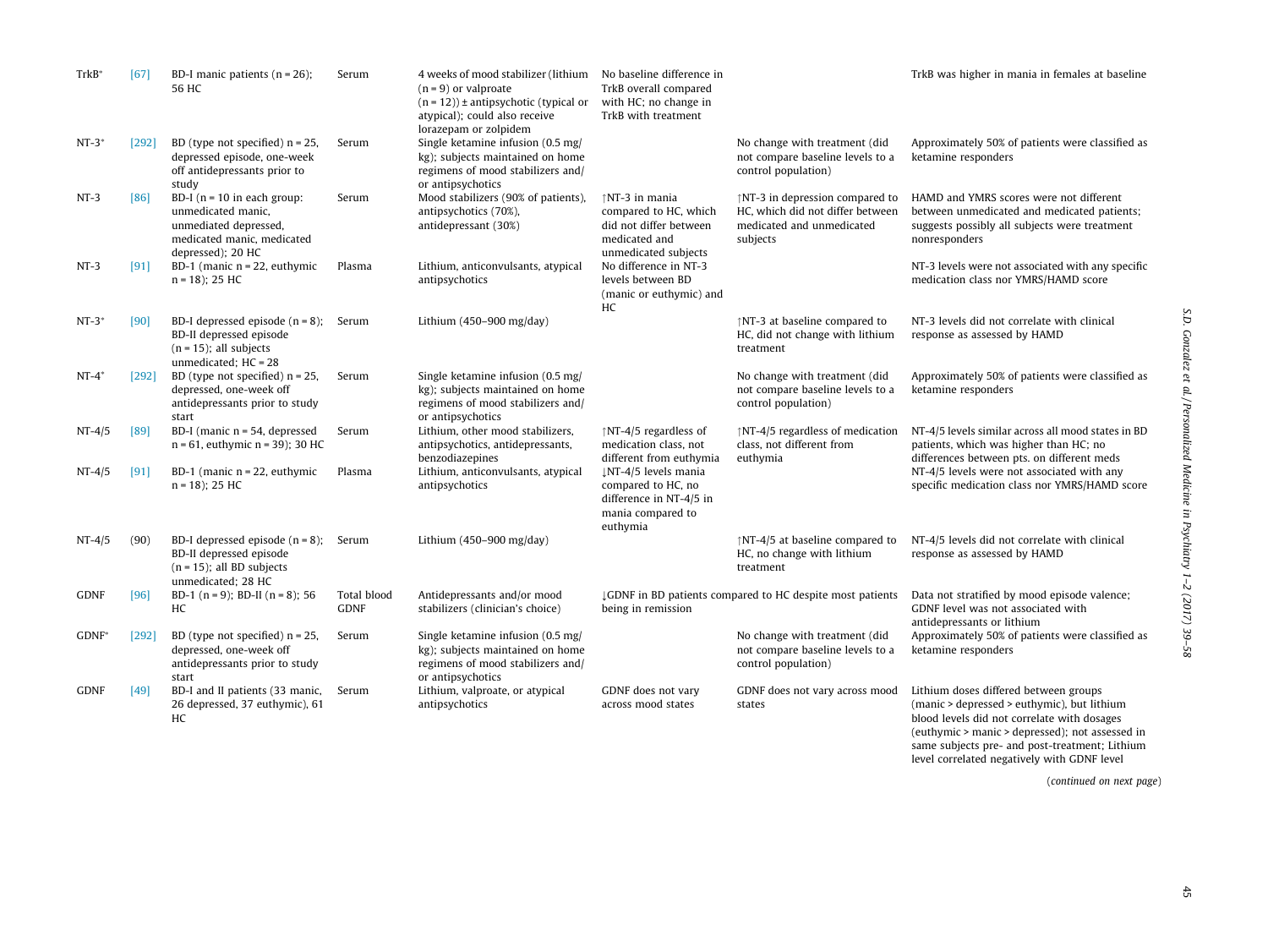#### **Table 1** (continued)

| Growth        | Study | Subjects                                                                                                                                                                                              | Source | Treatment                                                                                                                                                        | Result                                                                          |                                                                                                                       | Notes                                                                                                                                                                  |
|---------------|-------|-------------------------------------------------------------------------------------------------------------------------------------------------------------------------------------------------------|--------|------------------------------------------------------------------------------------------------------------------------------------------------------------------|---------------------------------------------------------------------------------|-----------------------------------------------------------------------------------------------------------------------|------------------------------------------------------------------------------------------------------------------------------------------------------------------------|
| factor        |       |                                                                                                                                                                                                       |        |                                                                                                                                                                  | Mania                                                                           | Depression                                                                                                            |                                                                                                                                                                        |
| TGFB1         | 1051  | BP-II ( $n = 117$ ), drug-naïve                                                                                                                                                                       | Plasma | 12 weeks of open-label valproic<br>acid $(500-1000 \text{ mg daily})$ with<br>lorazepam ( $\leq 8$ mg/day) or<br>fluoxetine ( $\leq 20$ mg/day)                  | assessed by HAMD and YMRS                                                       | No relationship between TGF <sub>B1</sub> and treatment response as                                                   | Did not report numbers of patients by mood<br>valence                                                                                                                  |
| TGFB1<br>and  |       | TGF <sub>B2</sub>                                                                                                                                                                                     | [96]   | BD-1 ( $n = 9$ ); BD-II ( $n = 8$ ); 56 HC                                                                                                                       | Total blood TGF <sub>B1</sub> and<br>TGFB2                                      | Antidepressants and/or mood<br>stabilizers (clinician's choice)                                                       | No difference between TGFβ1 and TGFβ2 levels<br>between BD subjects and HC                                                                                             |
| All           |       | patients were in partial or<br>full remission; Data not<br>stratified by mood episode<br>valence; TGF <sub>B1</sub> and TGF <sub>B2</sub><br>levels not associated with<br>antidepressants or lithium |        |                                                                                                                                                                  |                                                                                 |                                                                                                                       |                                                                                                                                                                        |
|               |       | Biomarker Inconclusive for Treatment Response                                                                                                                                                         |        |                                                                                                                                                                  |                                                                                 |                                                                                                                       |                                                                                                                                                                        |
| <b>BDNF</b> * | [62]  | BD-I manic patients ( $n = 10$ );<br>$HC_n = 10$                                                                                                                                                      | Serum  | Lithium with or without<br>antipsychotic; benzodiazepines<br>and ECT also included                                                                               | <b>IBDNF</b> levels at baseline, n/a<br>which $\uparrow$ after treatment        |                                                                                                                       | All treatment responders had $\uparrow$ BDNF post-<br>treatment; however, authors stated BDNF level<br>itself did not correlate with improvement in<br>YMRS, HAMD, GAF |
| <b>BDNF</b>   | [65]  | BD patients ( $n = 25$ ; 17<br>depressed and 8 manic/mixed)                                                                                                                                           | Serum  | Open-label quetiapine XR<br>$300 \frac{\text{mg}}{\text{day}}$                                                                                                   | I after treatment (in<br>manic and mixed<br>episodes)                           | after treatment                                                                                                       | BDNF levels did not correlate with treatment<br>response (assessed by CGI, HAMD, YMRS)                                                                                 |
| <b>BDNF</b>   | [46]  | BD-I manic patients $(n = 10)$                                                                                                                                                                        | Plasma | Lithium monotherapy (4 weeks)                                                                                                                                    | <b>IBDNF</b> levels in mania at<br>baseline which $\uparrow$ after<br>treatment |                                                                                                                       | Change in BDNF did not correlate with YMRS<br>score                                                                                                                    |
| <b>BDNF</b> * | [294] | BD-I or BD-II ( $n = 309$ , included<br>manic and depressed patients);<br>123 HC                                                                                                                      | Plasma | Valproate (open-<br>label) ± dextromethorphan<br>(randomized/blinded); other meds<br>allowed included lorazepam,<br>risperidone, fluoxetine,<br>anticholinergics | YMRS or HAMD scores                                                             | ¡BDNF levels in higher dose dextromethorphan group, which<br>did not correlate with treatment response as assessed by | Did not differentiate between mood episodes or<br>diagnoses in data reporting                                                                                          |
| $TGFB1*$      | [103] | BP-I mania ( $n = 70$ ), drug-naïve<br>or medication-free at least<br>4 months; 96 HC                                                                                                                 | Plasma | 8 weeks of medication (lithium,<br>valproate, typical or atypical<br>antipsychotics, or combination<br>thereof)                                                  | LTGF <sub>β1</sub> at baseline, and<br>↑TGFβ1 after treatment                   |                                                                                                                       | TGF <sub>B1</sub> levels did not correlate with YRMS or<br><b>BPRS</b>                                                                                                 |

Abbreviations: BD-I = bipolar disorder type I; BD-II = bipolar disorder type II; BDNF = brain-derived neurotrophic factor; BD-NOS = bipolar disorder not otherwise specified; CGI = Clinical Global Impression; ECT = electroc therapy; ELISA <sup>=</sup> enzyme-linked immunosorbent assay; GAF <sup>=</sup> global assessment of functioning; GDNF <sup>=</sup> glial-derived growth factor; HAMD <sup>=</sup> Hamilton Depression Rating Scale; HC <sup>=</sup> healthy control; HDL <sup>=</sup> high-density lipoprotein; HgA1c = hemoglobin A1c; MADRS = Montgomery–Åsberg Depression Rating Scale; MDD = major depressive disorder; MDE = major depressive episode; miR = micro-RNA; NT-3 = neurotrophin-3; NT-4 = neurotrophin-4; OCD <sup>=</sup> obsessive compulsive disorder; PCR <sup>=</sup> polymerase chain reaction; qPCR <sup>=</sup> quantitative polymerase chain reaction; rtPCR <sup>=</sup> real-time polymerase chain reaction; SAD <sup>=</sup> schizoaffective disorder; SCZ <sup>=</sup> schizophrenia; SNP = single nucleotide polymorphism; SNRI - selective norepinephrine reuptake inhibitor; SSRI - selective serotonin reuptake inhibitor; TCA = tricyclic antidepressant; TrkB = tropomyosin-related kinase B; XR = extended re YMRS <sup>=</sup> Young Mania Rating Scale.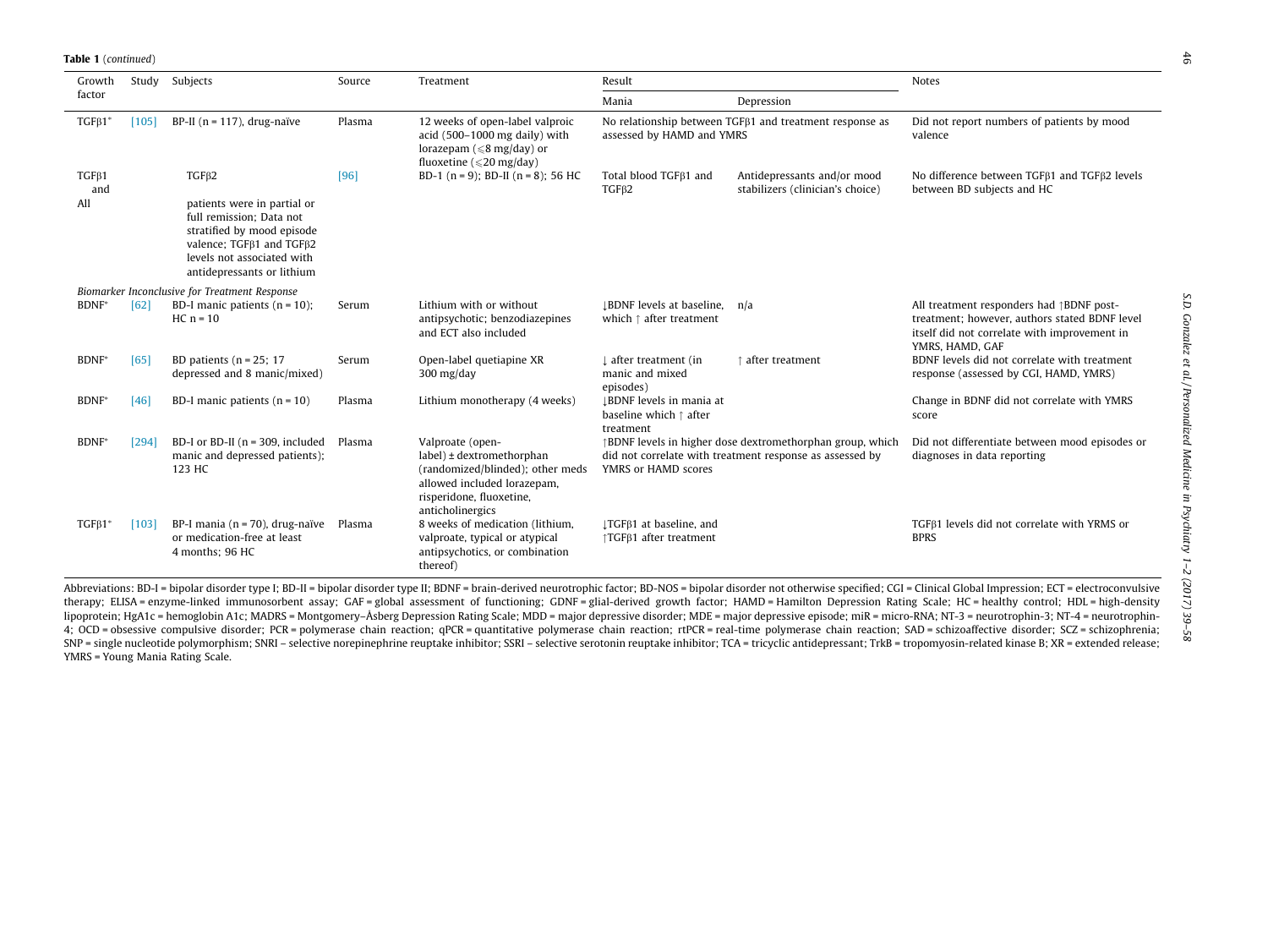# <span id="page-8-0"></span>Energy metabolism

#### Mitochondrial dysfunction

Mitochondrial energy production via oxidative phosphorylation is essential to meet the brain's high demands for energy. Some of the earliest suggestions that mitochondrial dysfunction occurs in BD came from magnetic resonance spectroscopy (MRS) studies of BD patients. These demonstrated increased phosphomonoesters in the frontal regions of manic patients, which were attributed to accumulations of inositol monophosphate, suggesting altered energy metabolism [\[106\].](#page-15-0) Further studies have expanded on these observations and have provided additional evidence that BD is associated with mitochondrial dysfunction [\[107–111\]](#page-15-0). A reduction in complex I activity in the mitochondrial electron transport chain (ETC) causes increased production of reactive oxygen species [\[112\],](#page-15-0) leading to increased oxidative stress [\[113\]](#page-15-0). Mertens et al. reported an upregulation in mitochondrial gene expression in hippocampal dentate gyrus-like neurons derived from iPSCs of patients with bipolar disorder relative to healthy controls, even though mitochondria were observed to be approximately 60% smaller in bipolar samples. Treatment with lithium significantly down-regulated several mitochondrial genes and also increased mitochondrial size [\[114\],](#page-15-0) suggesting that lithium might be diminishing the hyperac-

Table 2 Studies of energy metabolism biomarkers for treatment response in bipolar disorder.

tivity of bipolar neurons. An analysis of mitochondrial complex I obtained from postmortem PFC of bipolar patients found increased protein levels of 24-kDa and 51-kDa subunits relative to controls. This might be expected in hyperactive tissues; however, the mitochondrial complex I subunits were not affected by antipsychotic treatment in a pooled sample of schizophrenic and bipolar subjects [\[110\].](#page-15-0) Another study found decreased mitochondrial gene expression in hippocampal tissue from bipolar patients compared to controls, but was unable to establish whether the down-regulation was secondary to antipsychotics or mood stabilizers [\[115\].](#page-15-0) Whether mitochondrial dysregulation contributes to or is a conse-

#### Oxidative stress

quence of BD remains to be clarified.

Oxidative stress is a disturbance in the equilibrium between production of reactive oxygen species and cellular capacity to remove these oxygen species or repair the damage they cause. Growing evidence suggests that oxidative stress plays an important role in the pathophysiology of BD [\[116,117\]](#page-15-0). Oxidative stress alters multiple cell functions, including increasing intracellular lipid peroxidation. Byproducts of this lipid degradation include thiobarbituric acid reactive substances (TBARS) which can serve as a measure of the damage of oxidative stress. A meta-analysis

| $[120]$ | Human serum                 | Bipolar Mania N = 29 (48.3%); 33.1 ± 9.6                                                                                                                            | of lithium treatment                                                                                                                                                                                                                                                                         |
|---------|-----------------------------|---------------------------------------------------------------------------------------------------------------------------------------------------------------------|----------------------------------------------------------------------------------------------------------------------------------------------------------------------------------------------------------------------------------------------------------------------------------------------|
|         |                             | Controls N = 30 (46.7%); $29.73 \pm 7.24$                                                                                                                           | No significant difference of NO or<br>SOD between treatment groups, (ECT<br>vs. non-ECT, atypical antipsychotics<br>vs. non-atypical antipsychotics, mood<br>stabilizers vs. non-mood stabilizers,<br>classical antipsychotics vs. non-<br>classical antipsychotics) at 1st and<br>30th days |
| [122]   | Human serum                 | Bipolar Depressed $N = 29$ (48.3%);<br>$32.79 \pm 12.16$                                                                                                            | NO levels normalize with treatment<br>(ECT, antidepressant); SOD levels                                                                                                                                                                                                                      |
|         |                             |                                                                                                                                                                     | increase with treatment (ECT,<br>antidepressant)                                                                                                                                                                                                                                             |
| [125]   | Human plasma                | Bipolar Manic $N = 45$<br>Unmedicated N = 30 (76.7%); $26 \pm 4$<br>Lithium N = $15(73.3%)$ ; $26.2 \pm 6$                                                          | Acute treatment with lithium showed<br>a significant reduction in both SOD/<br>CAT ratio and TBARS levels                                                                                                                                                                                    |
| [126]   | Human erythrocytes          | Psychiatric inpatients $N = 30$ (46.7%);<br>$39.8 \pm 13.1$                                                                                                         | "Treatment as usual" caused no<br>change in erythrocyte CAT or SOD or                                                                                                                                                                                                                        |
|         |                             | Bipolar type I $N = 18$ (16 manic, 2)<br>depressed)                                                                                                                 | NO, or MDA, but GSH-Px increased<br>almost to normal                                                                                                                                                                                                                                         |
|         |                             | Schizoaffective bipolar subtype $N = 6$<br>Controls $N = 21$                                                                                                        |                                                                                                                                                                                                                                                                                              |
| $[110]$ | Human postmortem<br>samples | Bipolar N = $15(40\%)$ ; $42.3 \pm 11.7$<br>MDD N = 15 (40%); $46.4 \pm 9.3$<br>Schizophrenia N = 14 (42.9%); 45.6 ± 12.9<br>Controls N = $15(40\%)$ ; 48.1 ± 10.7  | Medication did not affect the<br>significance between the groups in<br>mRNA and in protein levels in the<br>prefrontal or ventral parietooccipital<br>cortices                                                                                                                               |
| [295]   | Human Postmortem<br>samples | Bipolar N = 15 (40%); $42.3 \pm 11.7$<br>Schizophrenia N = 15 (40%); $44.5 \pm 13.1$<br>MDD N = 15 (40%); $46.4 \pm 9.3$<br>Controls $N = 15 (40\%)$ ; 48.1 + -10.7 | No significant difference was<br>observed between the two subgroups<br>in mRNA or protein levels comparing<br>no antipsychotic (8 bipolar/3<br>schizophrenic) with antipsychotic (7<br>bipolar/12 schizophrenia)                                                                             |
|         |                             |                                                                                                                                                                     | Controls N = 30 (53.3%); $29.73 \pm 7.24$<br>Controls $N = 30$<br>$MDD N = 6$<br>bbreviations: thiobarbituric acid reactive substances (TBARS), superoxide dismutase (SOD), catalase (CAT), nitric oxide (NO), neuron-specific enolase (NSE), glutathione                                    |

Biomarkers **Reference Sample Source** Population (n)/Age/Sex Treatment response

Abbreviations: thiobarbituric acid reactive substances (TBARS), superoxide dismutase (SOD), catalase (CAT), nitric oxide (NO), neuron-specific enolase (NSE), glutathione peroxidase (GSH-Px), malondialdehyde (MDA).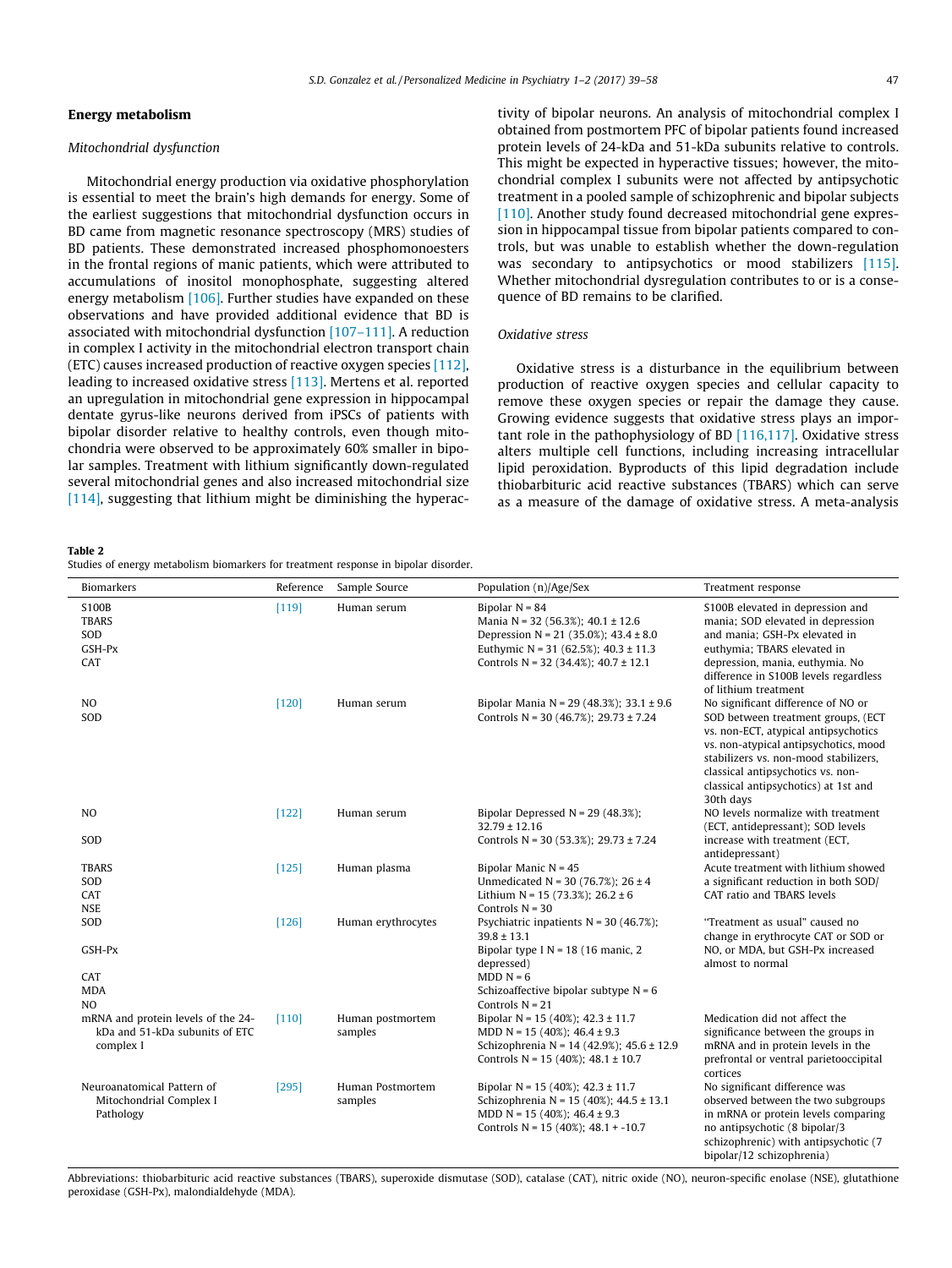of oxidative stress markers (TBARS and nitric oxide) and antioxidant enzymes in 16 studies of BD patients [\[118\]](#page-15-0) found significantly increased TBARS and nitric oxide (NO), suggesting pronounced oxidative damage in BD, without significant change in levels of antioxidant enzymes. These findings were corroborated by other studies demonstrating elevated TBARS in BD patients during manic [\[87,119\]](#page-15-0), depressive [\[87,119\],](#page-15-0) and euthymic states [\[119\]](#page-15-0). They suggested that damage to lipid structures from oxidative stress may be consistent throughout the course of BD.

Other laboratories reported increased levels of the oxidant nitric oxide (NO) in BD patients, associated with different mood states and treatments. Serum levels of NO and the protective enzyme superoxide dismutase (SOD) were measured in BD patients over 30 days of inpatient treatment for mania [\[120\].](#page-15-0) Significant elevations of NO and reductions of SOD activity in bipolar patients were observed. Other studies have replicated significant increases in plasma NO during manic episodes [\[121\].](#page-15-0) These same significantly elevated NO levels and decreased SOD levels have been noted in serum from depressed BD patients during inpatient treatment [\[122\]](#page-15-0), and also in euthymic BD patients [\[123\];](#page-15-0) the level of serum NO positively correlated with the number of past episodes of mania. These findings reinforce the hypothesis that oxidative stress mechanisms are altered across all mood states in BD, and that NO might be a biomarker for BD, though its usefulness is hampered by assay difficulties.

Oxidative stress pathways may be altered by pharmacological treatment. A case study of bipolar twins compared oxidative stress markers in the presence and absence of pharmacological mood stabilization, and found that after six weeks of treatment, TBARS and SOD returned to healthy control levels, but remained unchanged in the untreated twin [\[124\].](#page-15-0) The effect of lithium mood stabilization on reducing oxidative stress biomarkers (TBARS and SOD) has been confirmed in a larger study of manic patients [\[125\]](#page-15-0). Pharmacological treatment has also been shown to improve blood levels of glutathione peroxidase (GSH-Px) following treatment for mood episodes in BD patients [\[126\].](#page-15-0)

In summary, several putative energy metabolism biomarkers for treatment response have been proposed [\(Table 2](#page-8-0)). Oxidative stress is both implicated in, and affected by, inflammation. This is important because inflammatory markers are more easily measured biomarkers which could be used to follow treatment response, assess disease severity, or act as prognostic indicators. Oxidative stress is postulated to activate redox-sensitive transcription factors, which then increase expression of genes related to inflammation, such as those encoding cytokines, which themselves have intercellular signaling effects [\[127\]](#page-15-0).

## Inflammatory markers

### Cytokines

Cytokines are proteins associated with the immune system and both pro-inflammatory and anti-inflammatory cytokines have been characterized. Pro-inflammatory cytokines have also been intensively studied in recent decades in major depression and to a lesser extent in bipolar disorder. In MDD, the majority of studies have reported increases in peripheral concentrations of proinflammatory cytokines [\[128–132\]](#page-15-0). Concentrations of cytokines in various phases of bipolar disorder, including mania, depression and euthymia have been studied [\[87,133–138\]](#page-15-0).

There are several studies that have evaluated various inflammatory markers in relation to treatment response in bipolar disorder (Table 3). The limitations of these studies include a limited number of patients per study and not all studies evaluated the same inflammatory markers. In one of the studies, Kim and colleagues [\[134\]](#page-16-0) found that elevated levels of IL-6 were only increased in the acute manic phase and these levels subsequently decreased after 6 weeks of using a mood stabilizer (either lithium, valproate sodium, or a combination of both). This same group found that IL-12 levels also decreased significantly for those with bipolar disorder after 8 weeks of either lithium or valproate sodium [\[139\]](#page-16-0).

Su and colleagues also evaluated lithium treatment response, but they focused on interferon-gamma (IFN-ɣ) and IL-10. They did not find any difference in IFN-ɣ or IL-10 levels in patients who had been medicated with lithium compared to those who were unmedicated [\[140\]](#page-16-0). Boufidou and colleagues investigated cytokine production in isolated peripheral blood lymphocytes in 40 euthymic bipolar patients maintained on chronic lithium treatment. However, unlike Su, they found a significant reduction in the number of cells that secreted IL-2, IL-6, IL-10 and interferon (IFN)-ɣ in those taking lithium compared to healthy controls [\[141\].](#page-16-0)

Guloksuz and colleagues also studied bipolar patients treated with lithium and found increased levels in TNF- $\alpha$  and IL-4 in euthymic bipolar patients treated with lithium, but no differences in TNF- $\alpha$  levels were found in medication free euthymic bipolar patients compared to healthy controls [\[142\]](#page-16-0). Hornig and colleagues evaluated transferrin (TFN), a negative acute phase protein, but

Table 3

|  |  |  |  |  | Studies of inflammatory markers regarding treatment response in bipolar disorder. |  |  |  |  |  |  |  |  |  |
|--|--|--|--|--|-----------------------------------------------------------------------------------|--|--|--|--|--|--|--|--|--|
|--|--|--|--|--|-----------------------------------------------------------------------------------|--|--|--|--|--|--|--|--|--|

| Study   | Biomarker                                                  | Population: N/sex/age                                                           | Treatment                       | Treatment Response                                                                                                                                             |
|---------|------------------------------------------------------------|---------------------------------------------------------------------------------|---------------------------------|----------------------------------------------------------------------------------------------------------------------------------------------------------------|
| [134]   | IL-2, IL-4, IL-6, TNF- $\alpha$ ,<br>IFN- $\gamma$         | 37 BD patients in mania/<br>$14 M$ , 23 F/37.8 ± 12.0                           | Lithium.<br>valproate<br>sodium | After 6 weeks of treatment, levels of IL-6 were significantly decreased. No significant<br>changes in IL-2, IL-4, TNF- $\alpha$ , IFN- $\gamma$ .              |
| [141]   | IL-2, IL-6, IL-10, IFN- $\gamma$                           | 40 BD patients in euthymia/<br>20 M, 20 F/42.8 $\pm$ 14.7                       | Lithium                         | Patients with chronic lithium treatment had decreased IL-2, IL-6, IL-10, IFN- $\gamma$ versus<br>healthy controls.                                             |
| [139]   | $IL-12$                                                    | 25 BD/12 M, 13 F/28.6 $\pm$ 8.0                                                 | Lithium,<br>valproate<br>sodium | After 8 weeks, IL-12 values decreased significantly for those with bipolar disorder.                                                                           |
| $[140]$ | IFN- $\gamma$ , IL-10                                      | 20 BD/8 M, 12 F/31.7 ± 9.9                                                      | Lithium                         | No significant changes in IFN- $\gamma$ or IL-10.                                                                                                              |
| [144]   | IL-2, IL-4, IL-6, Il-10,<br>IFN- $\gamma$ , sIL-2R, sIL-6R | 17 BD patients with rapid<br>cycling/8 M, 9 $F/38.8 \pm 13.0$                   | Lithium                         | Rapid cycling BD patients had increased sIL-2R and sIL-6R, which normalized with<br>lithium treatment after 30 days.                                           |
| [143]   | CRP, TFN                                                   | 79 BD-I/36 M, 43 F/<br>$51.5 \pm 14.3$<br>24 BD-II/6 M, 18F/<br>$42.3 \pm 13.0$ | Lithium                         | Elevated CRP was less likely in those with lithium monotherapy as well as those<br>taking lithium and an antidepressant. No significant changes in TFN levels. |
| [145]   | IL-6, sIL-6R, sIL-2R                                       | 10 BD patients in mania/3 M,<br>7 F/40.5 ± 13.4                                 | Valproate                       | No significant change in IL-6, sIL-6R, sIL-2R with valproate treatment.                                                                                        |

⁄ Abbreviations: IL, interleukin; TNF-a, tumor necrosis factor-alpha; IFN-c, interferon-gamma; sIL-2R, soluble IL-2 receptor; soluble IL-6 receptor; CRP, C-reactive protein; TFN, transferrin.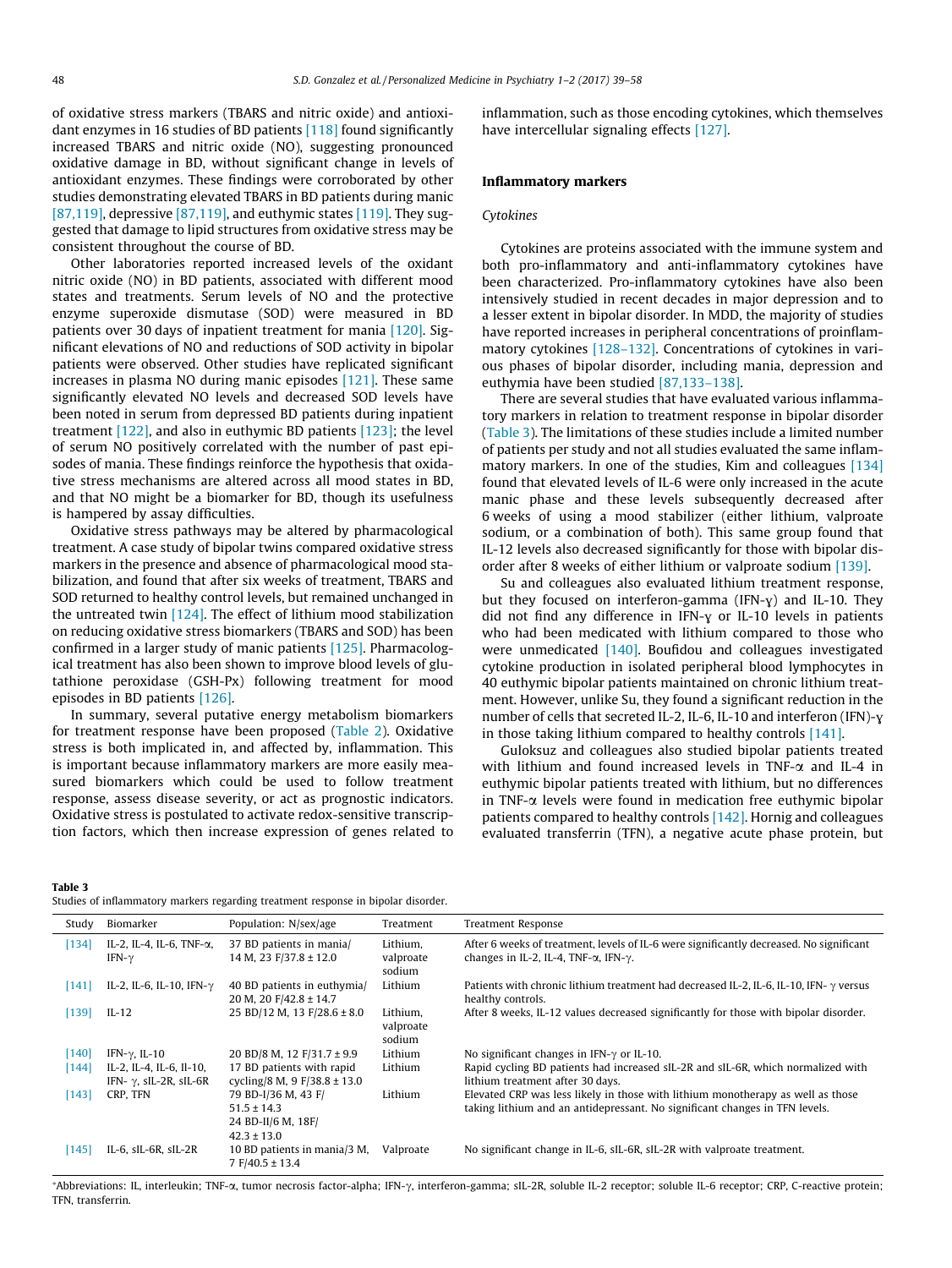found there was no change in TFN levels when patients were treated with lithium. However, they did find that patients taking lithium were less likely to have an elevated C-reactive protein (CRP) [\[143\]](#page-16-0).

Two studies evaluated the soluble IL-2 (sIL-2R) and IL-6 (sIL-6R) receptors. Patients with rapid cycling bipolar had normalization of the sIL-2R and sIL-6R levels with the use of lithium treatment after 30 days [\[144\]](#page-16-0); however, no significant change was detected fol-lowing treatment with valproate [\[145\].](#page-16-0)

## Human leukocyte antigen (HLA)

The HLA system consists of numerous genes that are responsible for encoding proteins that reside on the surface of cells in the body. These genes and their proteins are responsible for regulating the immune system. Over the last three to four decades, there has been interest of how antigens associated with the HLA system may be markers for affective disorders, including bipolar disorder and unipolar depression.

Unfortunately, studies to date have shown mixed results and the ability to replicate positive findings has been minimal. Bersani et al. found an increased frequency of HLA-B37 in those with bipolar disorder; however, this result lost significance when accounting for multiple comparisons. Shapiro et al. found increased frequencies in HLA-A3, HLA-Bw16, and HLA-B7 in a bipolar sample [\[146,147\].](#page-16-0) However, Beckman et al. found decreased frequencies of HLA-B7 in those with bipolar [\[148\].](#page-16-0) Smeraldi et al. investigated 91 patients with affective disorders and found that HLA-A29 and HLA-Bw22 frequencies were increased while HLA-A10 and HLA-A30 were decreased in the overall sample compared to controls. However, these frequencies were not different between the unipolar and bipolar patients [\[149\].](#page-16-0) Ucok et al. found increased frequencies of HLA-A10, HLA-A29, HLA-B7, HLA-B16, and HLA-B21 in bipolar patients compared to healthy controls [\[150\].](#page-16-0) A more recent study using exon microarrays by Morgan et al. found that HLA-DPA1 and CD74 were decreased in the anterior cingulate cortex in patients with bipolar disorder [\[151\]](#page-16-0). Overall, more research is needed to better understand how the HLA system may be used as a biomarker for bipolar disorder.

There are a few studies that have investigated HLA type and its association with lithium response. Smeraldi et al. evaluated patients on long-term lithium therapy and found that those with higher frequencies of HLA-B5 had lower rates of relapse [\[149\]](#page-16-0). Perris et al. found that increased rates of HLA-A3 were associated with lithium non-response. This finding was replicated by Del Vecchio et al. [\[152\]](#page-16-0) and Maj et al. [\[153\]](#page-16-0).

Overall, more research is needed to better understand how cytokines and other inflammatory markers respond to treatment. Current studies are relatively small and have contradictory findings. Confounding factors may include the type of mood stabilizer used for treatment and the phase (mania, depression, or euthymia) in which the patient presents. Future studies with more consistent methodology may help elucidate inflammatory processes in bipolar disorder.

#### Neuroendocrine markers

### Hypothalamic-pituitary-adrenal (HPA) axis

Dysregulation of the hypothalamic-pituitaryadrenal (HPA) axis has been implicated in the pathophysiology of bipolar disorder [\[154–156\],](#page-16-0) depressive and manic episodes [\[157–160\],](#page-16-0) suicidal behavior [\[161–166\]](#page-16-0), and first episode and risk states for psychosis [\[167–171\].](#page-16-0) The HPA axis regulates the hypothalamic secretion of corticotropin-releasing hormone (CRH), anterior pituitary secretion of adrenocorticotrophic hormone (ACTH), and adrenocortical secretion of cortisol, which then provides negative feedback at the hypothalamus, pituitary, and higher CNS areas including the hippocampus [\[172\].](#page-16-0) It has long been postulated that chronic stress results in HPA hyperactivity due to excessive release of CRH, resulting in failure in the normal negative feedback of cortisol on glucocorticoid receptors (GR) in the hypothalamus and the pituitary, resulting in increased vulnerability to psychiatric disorders [\[173–175\].](#page-16-0)

# Cortisol

Cortisol levels have been proposed as a measure of HPA activity in affective disorders. Single sample or serial measurements of basal cortisol are assumed to capture secretion in the unstressed, resting state. A recent meta-analysis of HPA axis activity in BD was conducted by Belvederi Murri et al., in which 41 casecontrol studies were compared consisting of 1069 bipolar patients and 1836 healthy controls. The meta-analysis showed that bipolar patients had higher basal cortisol than controls at awakening, morning, afternoon and night hours. Cortisol levels assessed over 12 or 24 h were also significantly higher in bipolar patients than controls [\[154\]](#page-16-0). Another meta-analysis comparing 19 case-control studies examining single measures of morning cortisol levels in bipolar patients compared to controls also reported increased morning cortisol levels in BD, with greater morning cortisol levels found in non-manic outpatients [\[176\]](#page-16-0). Becking et al. reported that cortisol levels and C-Reactive Protein (CRP) levels were jointly associated with lifetime manic episodes, where depressed men with high levels of both diurnal cortisol slope and CRP had a 5 fold increased odds of having a lifetime (hypo)manic episode compared to men with low levels of both measurements [\[159\]](#page-16-0). Elevated bedtime cortisol levels have also been associated with a past history of suicide attempt in bipolar patients [\[165\]](#page-16-0).

## Endocrine challenge tests

Several endocrine challenge tests have been proposed as biomarkers to assess HPA axis in mood disorders. In the dexamethasone suppression test (DST), the synthetic glucocorticoid dexamethasone (Dex) is administered, which suppresses plasma concentrations of adrenocorticotropic hormone (ACTH) and cortisol in healthy subjects. Non-suppression has been frequently reported in unipolar and bipolar depression [\[177–179\]](#page-16-0), mania [\[158,180\],](#page-16-0) and suicide risk [\[181,182\].](#page-16-0) A meta-analysis of morning post-dexamethasone cortisol levels revealed that patients with BD had significantly higher cortisol levels than controls [\[154\].](#page-16-0)

The Dex/CRH combination test is believed to be a more sensitive measure of HPA axis activity, reflecting both feed-back and feedforward mechanisms [\[183\].](#page-16-0) Several studies using the combined DEX/CRH test have showed a higher response in ACTH and cortisol levels in BD in mixed medicated and medication-free patients [\[184–186\].](#page-16-0) Medications may increase dexamethasone clearance, potentially producing false-positive DST results. For example, Watson et al. found that patients taking carbamazepine had lower dexamethasone levels, higher delta cortisol levels and were more likely to respond to the dex/CRH test than those not taking carbamazepine. However, dexamethasone levels and delta cortisol did not differ based on treatment with CYP3A4-inhibiting drugs, lithium or selective serotonin reuptake inhibitors [\[184\]](#page-16-0). Rybakowski and Twardowska showed that the cortisol levels following the DEX/CRH test were significantly elevated in bipolar patients compared with unipolars and control subjects and that a decrease in HPA activity, as measured with the DEX/CRH test before and after the course of antidepressant treatment, may confirm a stabilizing effect of antidepressant treatment [\[160\].](#page-16-0)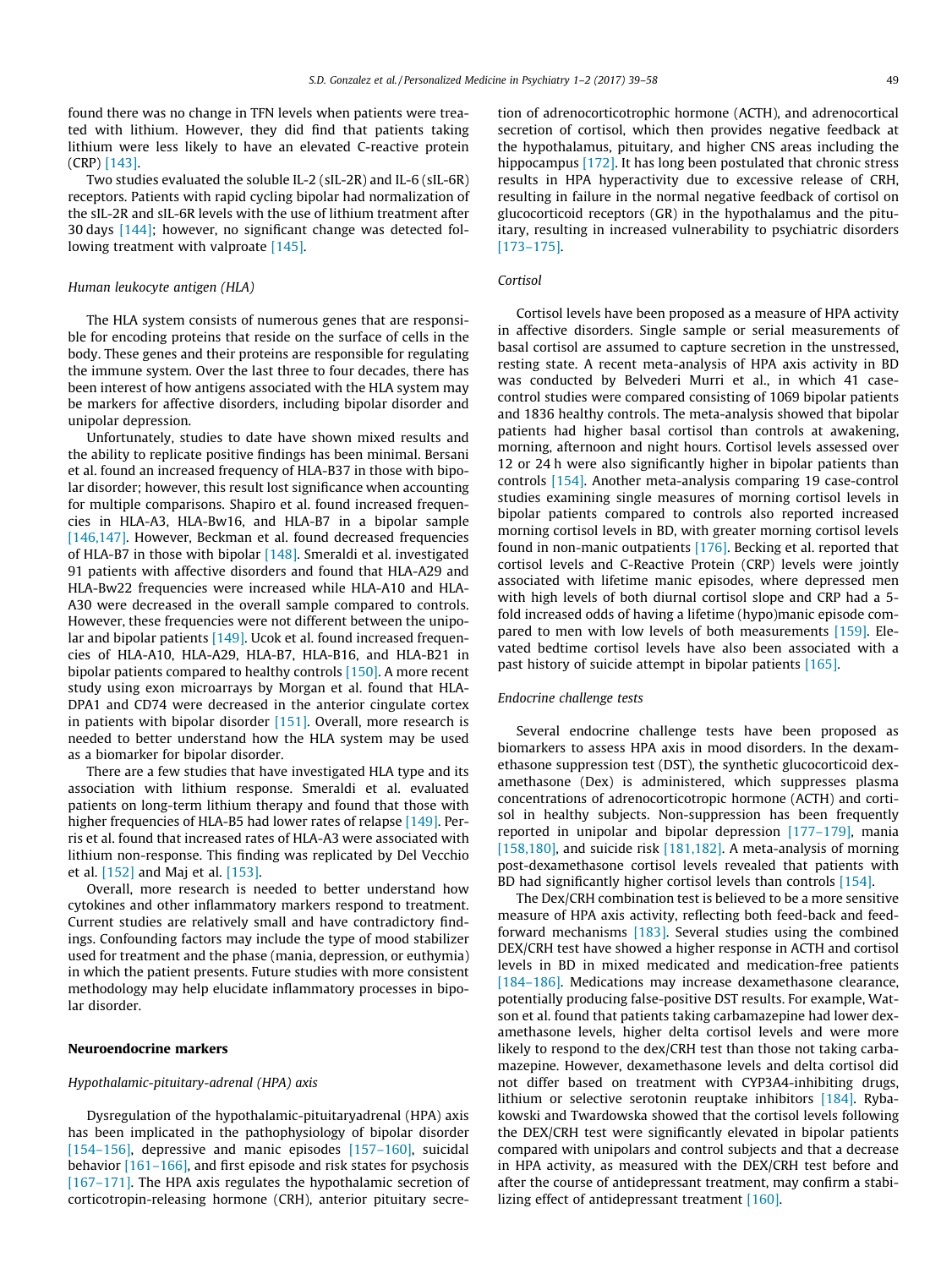#### Glucocorticoid receptors

Altered GR signaling has also been reported in BD [\[187–190\],](#page-17-0) and peripheral blood biomarkers targeting GR proteins and genetic variants [\[188,191–194\],](#page-17-0) mRNA expression [\[195–197\]](#page-17-0), or function [\[155\]](#page-16-0) have been proposed. Other studies suggested that reduced GR function was related to the dysregulation of GR co-factors such as FKBP5/FKBP51, BAG1, PTGES3, and HSP70 [\[191,198–203\].](#page-17-0)

#### Thyroid function

Several neuroendocrine markers that measure thyroid function have been proposed as candidate biomarkers for BD. BD patients are 2.55 times more likely to experience thyroid dysfunction than controls [\[204\].](#page-17-0) Several studies have reported elevated thyroidstimulating hormone (TSH) levels [\[205–207\]](#page-17-0), elevated thyroxine (T4) levels [\[208–210\],](#page-17-0) as well as an exaggerated TSH response to thyrotropin-releasing hormone (TRH) [\[211–213\].](#page-17-0) Wysokinski and Kloszewska reported that patients with bipolar disorder have higher levels of TSH compared to patients with unipolar depression, and that patients with bipolar depression had the highest level of TSH, while the lowest level was found in patients with bipolar mania [\[207\]](#page-17-0). Valle et al. reported that in lithium-naive subjects, bipolar II patients have significantly higher TSH levels compared to bipolar I patients [\[214\].](#page-17-0) The anti-thyroid effects of lithium have been well documented and may evoke an exaggerated TSH response to TRH [\[215\]](#page-17-0). Gyulai et al. studied the response of medication-free rapid-cycling BD patients to thyrotropinreleasing hormone (TRH) compared to controls before and after 4 weeks of lithium treatment. Although baseline thyroid function tests did not differ between patients and controls, patients had significantly higher  $\Delta$ TSH after TRH stimulation following lithium treatment, suggesting that patients with rapid-cycling BD may be sensitive to the anti-thyroid properties of lithium [\[216\]](#page-17-0).

## Genetic biomarkers

## Peripheral gene expression

Alterations of gene expression as potential biomarkers of therapeutic response in BD has been posited. Genetic changes may also help to unravel the etiology of BD. An obvious limitation of peripheral gene expression biomarkers is that gene expression in the brain is not necessarily linked to expression patterns in blood. For example, Middleton et al. reported conflicting directionality of gene expression in lymphocytes compare to brain tissue in BD and SZ [\[217\].](#page-17-0) Despite this limitation, there is increasing evidence in the literature that peripheral markers are robust and many are able to produce comparable outcomes to those from postmortem studies. Although gene transcription profiles are not completely concordant between blood and brain, several studies have provided evidence that there are similarities in expression patterns, further supporting the use of whole blood and its components (lymphocytes, peripheral blood mononuclear cells) for the detection of treatment response biomarkers.

The peripheral blood transcriptome shares more than 82% homology with the brain [\[218\]](#page-17-0). The peripheral gene expression profiles of several biological processes are equivalent to those seen in the prefrontal cortex [\[219\].](#page-17-0) Rollins et al. [\[220\]](#page-17-0) demonstrated corresponding gene expression between peripheral blood and brain within individuals. Sullivan et al. [\[219\]](#page-17-0) reported a substantial correlation between peripheral gene expression and CNS gene expression, with roughly half of the genes tested having similar expression in both the periphery and CNS. Peripheral biomarkers are an excellent alternative to traditional tissue biopsy-derived

RNA and are the most logical proxy for the brain. Peripheral gene expression profiling has been successfully used to examine treatment response for a variety of genetically complex medical disorders [\[221–230\]](#page-17-0). Sugawara et al. studied gene expression changes induced by lithium and valproate in order to elucidate the common molecular effect of therapeutic concentrations of these drugs on lymphoblastoid cell cultures derived from healthy subjects. Genome-wide gene expression profiling identified 44 and 416 genes that were regulated by lithium and valproate, respectively. Eighteen genes were commonly altered by both drugs which include VEGFA, PFDN4, DPY19L2P2, PCMT1, KIAA0947, RNMT, SS18, NF1, SLC35D1, E2F4, PIK3CD, MTF1, FAM21A/B/C/D, VAMP3, C9orf16, IKBKG, STX11, and PSMD1 [\[99\].](#page-15-0)

Valproic acid is associated with the epigenetic regulation of gene expression through inhibition of histone deacetylase [\[231,232\]](#page-17-0). Valproic acid significantly alters DNA methylation [\[233\]](#page-17-0) Treatment with valproic acid in cultured rat cortical neurons resulted in up-regulation of 726 genes including BDNF and downregulated in 577 genes including genes involved in the development of GABAergic inhibitory neurons [\[234\]](#page-17-0). Another genomewide gene expression analysis found significant up-regulation of 145 genes and significant down-regulation of Plec1 in Brown Norway rats treated with valproic acid [\[235\].](#page-17-0) Wang et al. demonstrated that valproic acid regulates mRNA levels of neuroligin-1 and neuregulin-1 post-synaptic cell adhesion molecules and neuronal pentraxin-1and thrombospondin-3 extracellular matrix molecules in primary rat astrocyte cultures [\[236\].](#page-17-0) Treatment with valproate significantly reduces DNA methylation in BDNF promoter [\[237\].](#page-17-0) Valproic acid also strongly upregulates sepiapterin reductase (SPR) gene transcription  $[238]$ . SPR plays an important role in the biosynthesis of neurotransmitters.

Clelland et al. examined whether the residual effects of antipsychotic and mood stabilizer medication drives peripheral gene expression differences between patients and controls. A peripheral gene expression biomarker panel was developed based on global leukocyte gene expression changes in first-episode and nevermedicated BPD patients compared to currently medicated BPD patients and matched healthy controls. The 10-gene model exhibited a diagnostic accuracy of 84% (89% sensitivity and 75% specificity;  $p < 0.001$  [\[239\]](#page-18-0). Lowthert et al. (2012) reported that 127 genes were differentially expressed in lithium responders versus non-responders in depressed BD patients after 8 weeks of treatment, with an upregulation of apoptosis regulatory genes [\[240\].](#page-18-0)

Padmos et al. reported that inflammatory gene expression patterns vary with mood state of the patients. During a manic episode, the mRNA expression of MAPK6 and CCL2 was significantly increased in monocytes of manic vs. euthymic bipolar patients; during depressive episodes, expression of these mRNAs was raised in addition to increases in IL6, PTX3, EMP1, and BCL2A1. Except for CCL2 and EMP1, mRNAs were significantly higher in euthymic bipolar patients compared with healthy controls [\[137\].](#page-16-0) Padmos et al. reported a monocyte gene expression signature of 19 atypically expressed genes involved in inflammation and inflammationrelated processes in 42 bipolar patients compared to 25 healthy controls. A positive signature test was detected in 55% of the bipolar patients compared to 18% of the healthy controls. Dysregulated gene expression in bipolar patients included inflammatory genes (PDE4B, IL1B, IL6, TNF, TNFAIP3, PTGS2, and PTX3), chemokinesis/ motility genes (CCL2, CCL7, CCL20, CXCL2, CCR2, and CDC42), MAPK pathway genes (MAPK6, DUSP2, NAB2, and ATF3), and the cell survival/apoptosis genes (BCL2A1 and EMP1). All were overexpressed in the monocytes of bipolar patients, except for CCR2 which was under expressed. Lithium and antipsychotic treatment was shown to decrease the expression of most of these inflammatory genes. [\[137\]](#page-16-0).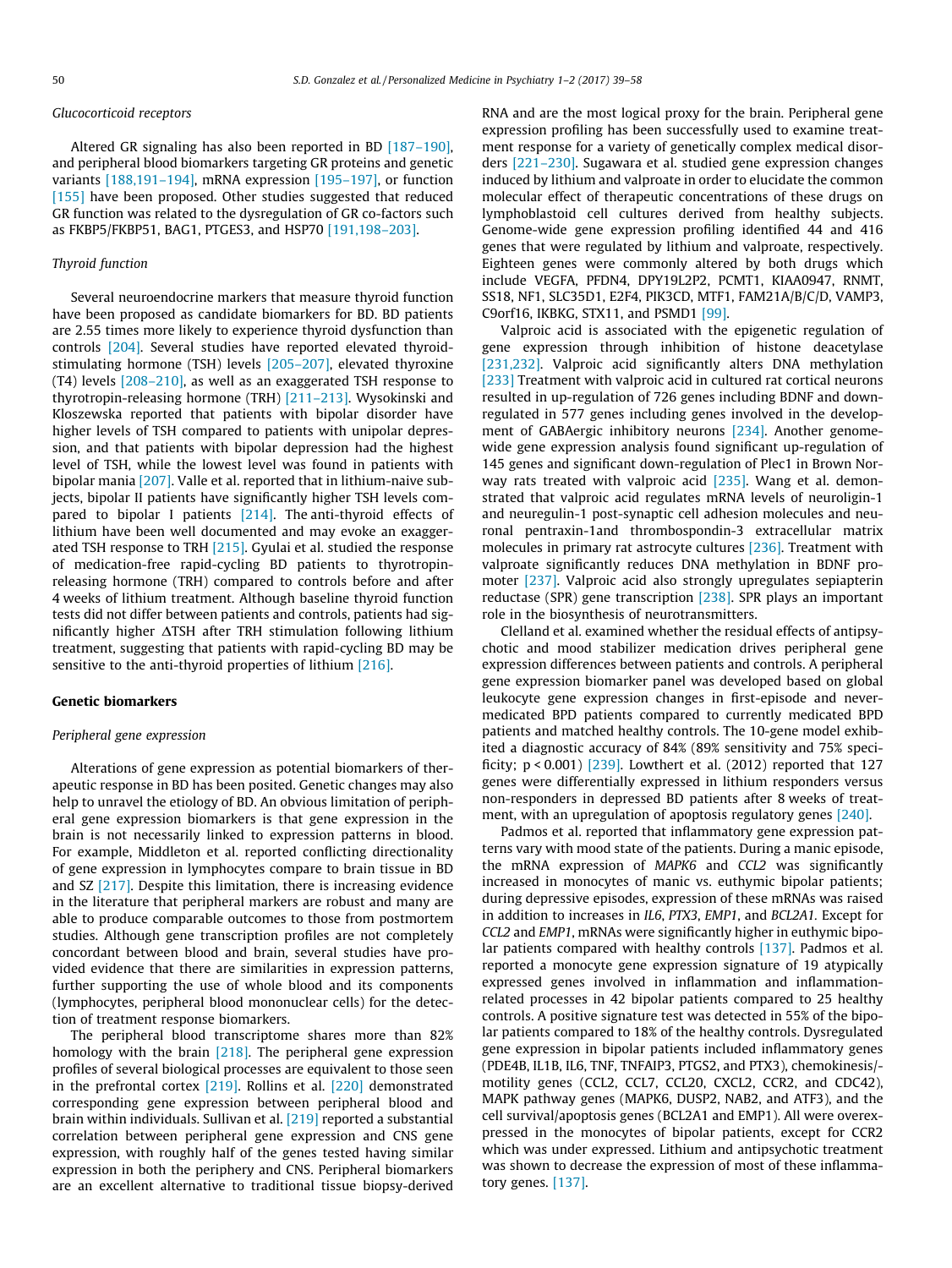<span id="page-12-0"></span>Genetic markers of treatment response

#### Evidence from candidate gene studies

There is abundant evidence that the serotonin-transporterlinked polymorphic region (5-HTTLPR) is a biomarker for antidepressant response. Homozygotes for the long variant (l/l) of the 5- HTTLPR have a better response than homozygotes for the short variant (s/s) to fluvoxamine [\[241\],](#page-18-0) clomipramine [\[242\]](#page-18-0), bupropion [\[243\]](#page-18-0) and pindolol  $[244]$ . However, patients carrying the s/s allele in Asian populations reportedly have a better response than the patients carrying the l/l allele in fluvoxamine [\[245\],](#page-18-0) fluoxetine or paroxetine [\[244\],](#page-18-0) suggesting ethnic differences in antidepressant response. Several studies suggest that the serotonin-transporter-linked polymorphic region (5-HTTLPR) modulates pharmacological response to lithium [\[83,246–248\].](#page-15-0) A prospective study conducted by Serretti et al. reported that subjects with the s/s variant had a worse lithium response compared to those with the l/s or l/l variants [\[246\]](#page-18-0). An epistatic interaction between the short (s) 5-HTTLPR allele and the Val/ Val genotype BDNF polymorphism were reported in lithium nonresponders compared with responders. [\[249\]](#page-18-0). The 5-HTTLPR s allele has also been associated with antidepressant induced mania [\[250,251\],](#page-18-0) early side effects of risperidone and poorer early response of psychosis symptoms to risperidone [\[252\]](#page-18-0).

Other candidate genes are promising genetic biomarkers for lithium response in BD. Significant associations have been reported between TPH [\[253\]](#page-18-0), ACCN1 [\[254\]](#page-18-0), GSK-3beta [\[255\]](#page-18-0), and GADL1 [\[256\]](#page-18-0) genes and lithium response. In addition, a repeat in PLCG1-5 associated with lithium response has been reported in two studies [\[257,258\].](#page-18-0) It is important to note that these are relatively small studies. Additional longitudinal studies with larger sample sizes are needed to replicate these findings.

## Evidence from genome-wide association studies (GWAS)

Fabbri et al. identified several SNPs associated with long-term treatment outcome in bipolar disorder based on depressive and/ or (hypo)manic episode recurrence during follow-up from the STEP-BD (Systematic Treatment Enhancement Program for Bipolar Disorder) genome-wide dataset. Notable associations with episode recurrence were found in BD susceptibility genes DFNB31 and SORCS2 as well as novel associations in the TRAF3IP2-AS1, NFYC, DEPDC6 and RNLS genes.

It has long been reported that patients with a good response to lithium treatment also have a positive family history of BD [\[259\],](#page-18-0) suggesting that underlying genetic factors play a crucial role in lithium response in BD. Song et al. performed genome-wide association studies (GWAS) to identify genetic variants influencing lithium response in BD. Genes implicated in lithium response included genes encoding a neural adhesion molecule (CNTN5), a cell recognition and cell adhesion molecule (NRXN3), and a protein involved in receptor-differentiation, proliferation and apoptosis (NOTCH4). Also implicated were 2 ncRNAs, and 3 intergenic regions. A variant in SESTD1 involved in regulation of phospholipids, a target of lithium treatment, was significantly associated with risk for lithium-responsive BD. Variants in LAMP3 involved in dendritic cell function and adaptive immunity, as well as TCF3 involved in inflammation were also implicated [\[260\]](#page-18-0). A previous linkage mapping study provided evidence of lithium response to chromosomal regions 15q14, 7q11.2 as well as suggestive loci on chromosomes 6 and 22 [\[261\];](#page-18-0) however, these regions do not overlap with the results reported by Song et al., highlighting a need for further validation and replication in larger longitudinal studies.

Several GWAS have been performed with specific focus on response to serotonin reuptake inhibitors in major depressive disorder [\[262\]](#page-18-0), response to citalopram treatment [\[263,264\]](#page-18-0), as well as associated side effects [\[265,266\].](#page-18-0) GWAS have also identified genes associated with antipsychotic response to olanzapine (DRD2, SLC26A9, HUNK, GPR137B, ANKS1B) [\[267\]](#page-18-0), Risperidone (PRKCZ, ZFP90, CNTNAP5, TRPM1) [\[267,268\],](#page-18-0) Ziprasidone (EHF) [\[267,268\],](#page-18-0) Quetiapin (MAP3K9, PIO1, ANKs1B, ADGRL3, ANKRD33) [\[268\]](#page-18-0) and response to haloperidol in psychosis (EIF2AK4) [\[269\].](#page-18-0) Gene associations of side effects including metabolism of psychotropic drugs [\[270\]](#page-18-0), tremors caused by antipsychotics [\[271\]](#page-18-0), metabolic side effects [\[272\],](#page-18-0) and QT prolongation [\[273\]](#page-18-0) have also been identified. While these results are potentially applicable to treatment response for BD, these results must be evaluated and validated specifically in BD patients.

### Epigenetic biomarkers

Epigenetic modifications have been proposed as biomarkers for treatment response in BD [\[274–278\].](#page-18-0) Lee et al. reported alterations in histone H3 methylation and acetylation in the leptin receptor gene (Lepr) following Li and VPA treatment in Brown Norway rats [\[235\].](#page-17-0) An investigation of VPA treatment in a rat serotonergic cell line (RN46A) revealed an upregulatory effect of the sepiapterin reductase (SPR) gene involved in the tetrahydrobiopterin (BH4) synthetic pathway. BH4 is an essential cofactor for neurotransmitter biosynthesis. VPA treatment increased the acetylated histone mark H3K9/K14ac at the Spr promoter [\[238\].](#page-18-0) Future studies are



Fig. 1. Putative biological pathway interactions affecting treatment response in bipolar disorder. (TBARS: Thiobarbituric acid reactive substances; NO: nitric oxide; SOD: superoxide dismutase; BDNF: Brain-derived neurotrophic factor; GDNF: Glial cell-derived neurotrophic factor; VEGF: Vascular endothelial growth factor; TGFb1: transforming growth factor beta 1; TNF $\alpha$ : Tumor necrosis factor alpha; IL-2/4/6/10: Interleukin- 2/4/6/10; IFN- $\gamma$ : Interferon gamma).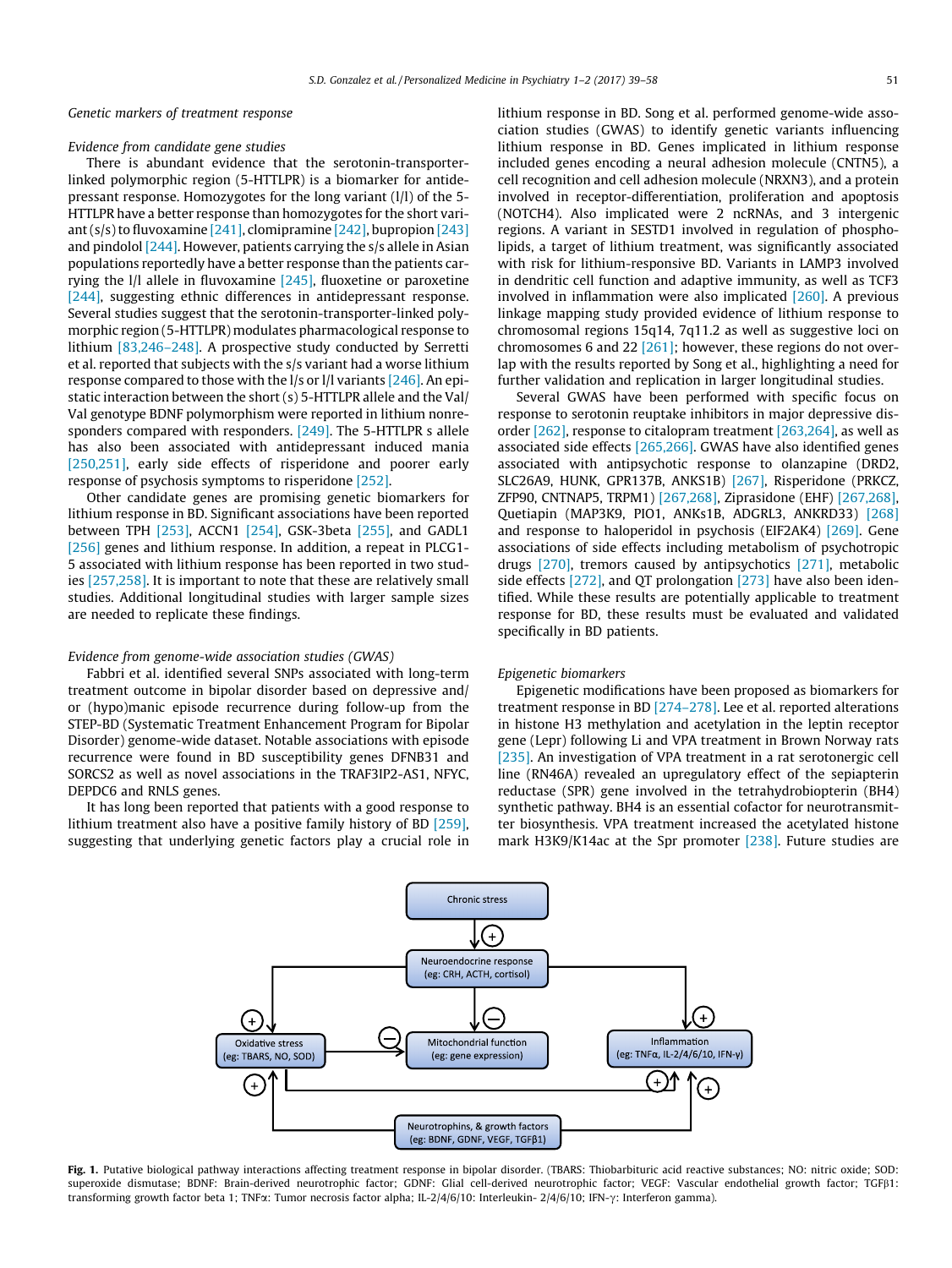<span id="page-13-0"></span>needed to further elucidate the effects of epigenetic regulation of therapeutic action.

### Conclusions

Given the complex nature of data collected from human subjects, traditional data analysis may miss subtler relationships between variables, or the emergent properties revealed by combining multiple datasets. This complexity may partially explain why no single biomarker emerges as being strongly predictive of treatment response in bipolar disorder, and yet, there do appear to be some relationships between biomarkers that are worth exploring (see [Fig. 1\)](#page-12-0). Machine learning offers a creative and potentially powerful solution to the problem of the large and complicated datasets generated by the biomarker studies reviewed here. There are many machine learning and statistical learning methods by which scientists could mine large datasets for patterns that may be missed by traditional supervised and hypothesis-driven data analysis methods. Although it is outside the scope of this review to examine these approaches in detail, a recent review by Iniesta and colleagues [\[279\]](#page-18-0) highlights several machine and statistical learning algorithms and how they might be useful for analyzing large datasets in psychiatry. Some efforts have already been made to use machine learning to understand complicated data relationships. For example, Guilloux and colleagues [\[280\]](#page-18-0) used a machine learning approach to examine relationships between peripheral gene expression and likelihood of non-response to citalopram in patients with comorbid depression and anxiety, and were able to identify a panel of 13 genes which predict with 76–79% accuracy which patients will not remit with citalopram treatment. These methods are not always superior to logistic regression and other supervised methods of analysis (see [\[281\]](#page-18-0)) but they do represent an opportunity to study relationships that might otherwise be overlooked.

In summary, there is a significant need for developing specific peripheral biomarkers for monitoring treatment response in patients with bipolar disorder. Ideally, future biomarkers should be obtained in a general psychiatric or primary care clinic to ensure broad applicability and utility. Current promising areas of study include biomarkers for cell growth, cell survival, synaptic plasticity, energy metabolism, inflammation, stress/neuroendocrine response, and peripheral gene expression, although others are sure to be identified in future. Further investigation into these biomarkers may yield not only useful data for clinical treatment planning, but may even shed light on potential pharmaceutical targets and mechanisms of disease. More research is needed to identify specific and reliable circulating biomarkers to predict treatment response in bipolar disorder. While the data on biomarkers for treatment response is encouraging, many of these results have not been broadly validated and lack threshold cutoffs that would allow straightforward interpretation in a clinical setting. In addition, prospective validation of treatment response biomarkers integrated into clinical trials is needed in order to prove their utility in the clinic. It is clear that bipolar disorder is a complex disease involving multiple molecular mechanisms; therefore, a panel of biomarkers may be more appropriate from a clinical perspective. This may generate a more comprehensive portrait of the underlying pathophysiology of the disease in order to facilitate treatment decisions and reduce health costs.

## Acknowledgements

The American Psychiatric Association Task Force on Biomarkers and Novel Treatments provided recommendations to this manuscript.

### References

- [1] Administration SAaMHS. Results from the 2012 National Survey on Drug Use and Health: Mental Health Findings. In: Services USDoHaH, editor. Rockville, MD: Substance Abuse and Mental Health Services Administration; 2013.
- [2] Insel TR. Assessing the economic costs of serious mental illness. Am ] [Psychiatry 2008;165\(6\):663–5](http://refhub.elsevier.com/S2468-1717(16)30013-8/h0010).
- [3] [Kennedy N, Boydell J, van Os J, Murray RM. Ethnic differences in first clinical](http://refhub.elsevier.com/S2468-1717(16)30013-8/h0015) [presentation of bipolar disorder: results from an epidemiological study. J](http://refhub.elsevier.com/S2468-1717(16)30013-8/h0015) [Affect Disord 2004;83\(2–3\):161–8](http://refhub.elsevier.com/S2468-1717(16)30013-8/h0015).
- [4] [Craddock N, Sklar P. Genetics of bipolar disorder. Lancet 2013;381](http://refhub.elsevier.com/S2468-1717(16)30013-8/h0020) [\(9878\):1654–62](http://refhub.elsevier.com/S2468-1717(16)30013-8/h0020).
- [5] [Colom F, Vieta E, Tacchi MJ, Sanchez-Moreno J, Scott J. Identifying and](http://refhub.elsevier.com/S2468-1717(16)30013-8/h0025) [improving non-adherence in bipolar disorders. Bipolar Disord 2005;7\(Suppl](http://refhub.elsevier.com/S2468-1717(16)30013-8/h0025) [5\):24–31](http://refhub.elsevier.com/S2468-1717(16)30013-8/h0025).
- [6] [Marangell LB, Bauer MS, Dennehy EB, Wisniewski SR, Allen MH, Miklowitz DJ,](http://refhub.elsevier.com/S2468-1717(16)30013-8/h0030) [et al. Prospective predictors of suicide and suicide attempts in 1556 patients](http://refhub.elsevier.com/S2468-1717(16)30013-8/h0030) [with bipolar disorders followed for up to 2 years. Bipolar Disord 2006;8\(5 Pt](http://refhub.elsevier.com/S2468-1717(16)30013-8/h0030) [2\):566–75](http://refhub.elsevier.com/S2468-1717(16)30013-8/h0030).
- [7] [Dutta R, Boydell J, Kennedy N, VANO J, Fearon P, Murray RM. Suicide and other](http://refhub.elsevier.com/S2468-1717(16)30013-8/h0035) [causes of mortality in bipolar disorder: a longitudinal study. Psychol Med](http://refhub.elsevier.com/S2468-1717(16)30013-8/h0035) [2007;37\(6\):839–47.](http://refhub.elsevier.com/S2468-1717(16)30013-8/h0035)
- [8] [Dols A, Sienaert P, van Gerven H, Schouws S, Stevens A, Kupka R, et al. The](http://refhub.elsevier.com/S2468-1717(16)30013-8/h0040) [prevalence and management of side effects of lithium and anticonvulsants as](http://refhub.elsevier.com/S2468-1717(16)30013-8/h0040) [mood stabilizers in bipolar disorder from a clinical perspective: a review. Int](http://refhub.elsevier.com/S2468-1717(16)30013-8/h0040) [Clin Psychopharmacol 2013;28\(6\):287–96](http://refhub.elsevier.com/S2468-1717(16)30013-8/h0040).
- [9] [Serretti A, Chiesa A, Calati R, Fabbri C, Sentissi O, De Ronchi D, et al. Side](http://refhub.elsevier.com/S2468-1717(16)30013-8/h0045) [effects associated with psychotropic medications in patients with bipolar](http://refhub.elsevier.com/S2468-1717(16)30013-8/h0045) [disorder: evidence from two independent samples. J Psychopharmacol](http://refhub.elsevier.com/S2468-1717(16)30013-8/h0045) [2013;27\(7\):616–28.](http://refhub.elsevier.com/S2468-1717(16)30013-8/h0045)
- [10] [Babic D, Maslov B, Martinac M, Nikolic K, Uzun S, Kozumplik O. Bipolar](http://refhub.elsevier.com/S2468-1717(16)30013-8/h0050) [disorder and metabolic syndrome: comorbidity or side effects of treatment of](http://refhub.elsevier.com/S2468-1717(16)30013-8/h0050) [bipolar disorder. Psychiatr Danub 2010;22\(1\):75–8.](http://refhub.elsevier.com/S2468-1717(16)30013-8/h0050)
- [11] [Ghaemi SN, Hsu DJ, Rosenquist KJ, Pardo TB, Goodwin FK. Extrapyramidal](http://refhub.elsevier.com/S2468-1717(16)30013-8/h0055) [side effects with atypical neuroleptics in bipolar disorder. Prog](http://refhub.elsevier.com/S2468-1717(16)30013-8/h0055) [Neuropsychopharmacol Biol Psychiatry 2006;30\(2\):209–13.](http://refhub.elsevier.com/S2468-1717(16)30013-8/h0055)
- [12] [Henry C. Lithium side-effects and predictors of hypothyroidism in patients](http://refhub.elsevier.com/S2468-1717(16)30013-8/h0060) [with bipolar disorder: sex differences. J Psychiatry Neurosci JPN 2002;27](http://refhub.elsevier.com/S2468-1717(16)30013-8/h0060)  $(2):104-7.$
- [13] [Honig A, Arts BM, Ponds RW, Riedel WJ. Lithium induced cognitive side](http://refhub.elsevier.com/S2468-1717(16)30013-8/h0065)[effects in bipolar disorder: a qualitative analysis and implications for daily](http://refhub.elsevier.com/S2468-1717(16)30013-8/h0065) [practice. Int Clin Psychopharmacol 1999;14\(3\):167–71](http://refhub.elsevier.com/S2468-1717(16)30013-8/h0065).
- [14] [Managing bipolar disorder from urgent situations to maintenance therapy.](http://refhub.elsevier.com/S2468-1717(16)30013-8/h0070) [Prim Care Companion J Clin Psychiatry 2007;9\(5\):367–80](http://refhub.elsevier.com/S2468-1717(16)30013-8/h0070).
- [15] [Rolstad S, Jakobsson J, Sellgren C, Isgren A, Ekman CJ, Bjerke M, et al. CSF](http://refhub.elsevier.com/S2468-1717(16)30013-8/h0075) [neuroinflammatory biomarkers in bipolar disorder are associated with](http://refhub.elsevier.com/S2468-1717(16)30013-8/h0075) [cognitive impairment. Eur Neuropsychopharmacol 2015;25\(8\):1091–8](http://refhub.elsevier.com/S2468-1717(16)30013-8/h0075).
- [16] [Yener GG, Basar E. Brain oscillations as biomarkers in neuropsychiatric](http://refhub.elsevier.com/S2468-1717(16)30013-8/h0080) [disorders: following an interactive panel discussion and synopsis. Suppl Clini](http://refhub.elsevier.com/S2468-1717(16)30013-8/h0080) [Neurophysiol 2013;62:343–63.](http://refhub.elsevier.com/S2468-1717(16)30013-8/h0080)
- [17] [Phillips ML, Vieta E. Identifying functional neuroimaging biomarkers of](http://refhub.elsevier.com/S2468-1717(16)30013-8/h0085) [bipolar disorder: toward DSM-V. Schizophr Bull 2007;33\(4\):893–904](http://refhub.elsevier.com/S2468-1717(16)30013-8/h0085).
- [18] [Houenou J, d'Albis MA, Vederine FE, Henry C, Leboyer M, Wessa M.](http://refhub.elsevier.com/S2468-1717(16)30013-8/h0090) [Neuroimaging biomarkers in bipolar disorder. Front Biosci 2012;4:593–606.](http://refhub.elsevier.com/S2468-1717(16)30013-8/h0090)
- [19] [Welter D, MacArthur J, Morales J, Burdett T, Hall P, Junkins H, et al. The NHGRI](http://refhub.elsevier.com/S2468-1717(16)30013-8/h0095) [GWAS Catalog, a curated resource of SNP-trait associations. Nucleic Acids Res](http://refhub.elsevier.com/S2468-1717(16)30013-8/h0095) [2014;42\(Database issue\):D1001–1006](http://refhub.elsevier.com/S2468-1717(16)30013-8/h0095).
- [20] [Williams AJ, Umemori H. The best-laid plans go oft awry: synaptogenic](http://refhub.elsevier.com/S2468-1717(16)30013-8/h0100) [growth factor signaling in neuropsychiatric disease. Front Synaptic Neurosci](http://refhub.elsevier.com/S2468-1717(16)30013-8/h0100) [2014;6:4.](http://refhub.elsevier.com/S2468-1717(16)30013-8/h0100)
- [21] [Alonso M, Bekinschtein P, Cammarota M, Vianna MR, Izquierdo I, Medina JH.](http://refhub.elsevier.com/S2468-1717(16)30013-8/h0105) [Endogenous BDNF is required for long-term memory formation in the rat](http://refhub.elsevier.com/S2468-1717(16)30013-8/h0105) [parietal cortex. Learn Mem 2005;12\(5\):504–10.](http://refhub.elsevier.com/S2468-1717(16)30013-8/h0105)
- [22] [Bekinschtein P, Cammarota M, Katche C, Slipczuk L, Rossato JI, Goldin A, et al.](http://refhub.elsevier.com/S2468-1717(16)30013-8/h0110) [BDNF is essential to promote persistence of long-term memory storage. Proc](http://refhub.elsevier.com/S2468-1717(16)30013-8/h0110) [Natl Acad Sci USA 2008;105\(7\):2711–6](http://refhub.elsevier.com/S2468-1717(16)30013-8/h0110).
- [23] [Suchanek R, Owczarek A, Paul-Samojedny M, Kowalczyk M, Kucia K, Kowalski](http://refhub.elsevier.com/S2468-1717(16)30013-8/h0115) [J. BDNF val66met polymorphism is associated with age at onset and intensity](http://refhub.elsevier.com/S2468-1717(16)30013-8/h0115) [of symptoms of paranoid schizophrenia in a Polish population. J](http://refhub.elsevier.com/S2468-1717(16)30013-8/h0115) [Neuropsychiatry Clin Neurosci 2013;25\(1\):88–94.](http://refhub.elsevier.com/S2468-1717(16)30013-8/h0115)
- [24] [Figueira P, Malloy-Diniz L, Campos SB, Miranda DM, Romano-Silva MA, De](http://refhub.elsevier.com/S2468-1717(16)30013-8/h0120) [Marco L, et al. An association study between the Val66Met polymorphism of](http://refhub.elsevier.com/S2468-1717(16)30013-8/h0120) [the BDNF gene and postpartum depression. Arch Women's Mental Health](http://refhub.elsevier.com/S2468-1717(16)30013-8/h0120) [2010;13\(3\):285–9.](http://refhub.elsevier.com/S2468-1717(16)30013-8/h0120)
- [25] [Frustaci A, Pozzi G, Gianfagna F, Manzoli L, Boccia S. Meta-analysis of the](http://refhub.elsevier.com/S2468-1717(16)30013-8/h0125) [brain-derived neurotrophic factor gene \(BDNF\) Val66Met polymorphism in](http://refhub.elsevier.com/S2468-1717(16)30013-8/h0125) [anxiety disorders and anxiety-related personality traits. Neuropsychobiology](http://refhub.elsevier.com/S2468-1717(16)30013-8/h0125) [2008;58\(3–4\):163–70](http://refhub.elsevier.com/S2468-1717(16)30013-8/h0125).
- [26] [Schumacher J, Jamra RA, Becker T, Ohlraun S, Klopp N, Binder EB, et al.](http://refhub.elsevier.com/S2468-1717(16)30013-8/h0130) [Evidence for a relationship between genetic variants at the brain-derived](http://refhub.elsevier.com/S2468-1717(16)30013-8/h0130) [neurotrophic factor \(BDNF\) locus and major depression. Biol Psychiatry](http://refhub.elsevier.com/S2468-1717(16)30013-8/h0130) [2005;58\(4\):307–14](http://refhub.elsevier.com/S2468-1717(16)30013-8/h0130).
- [27] [Jiang X, Xu K, Hoberman J, Tian F, Marko AJ, Waheed JF, et al. BDNF variation](http://refhub.elsevier.com/S2468-1717(16)30013-8/h0135) [and mood disorders: a novel functional promoter polymorphism and](http://refhub.elsevier.com/S2468-1717(16)30013-8/h0135)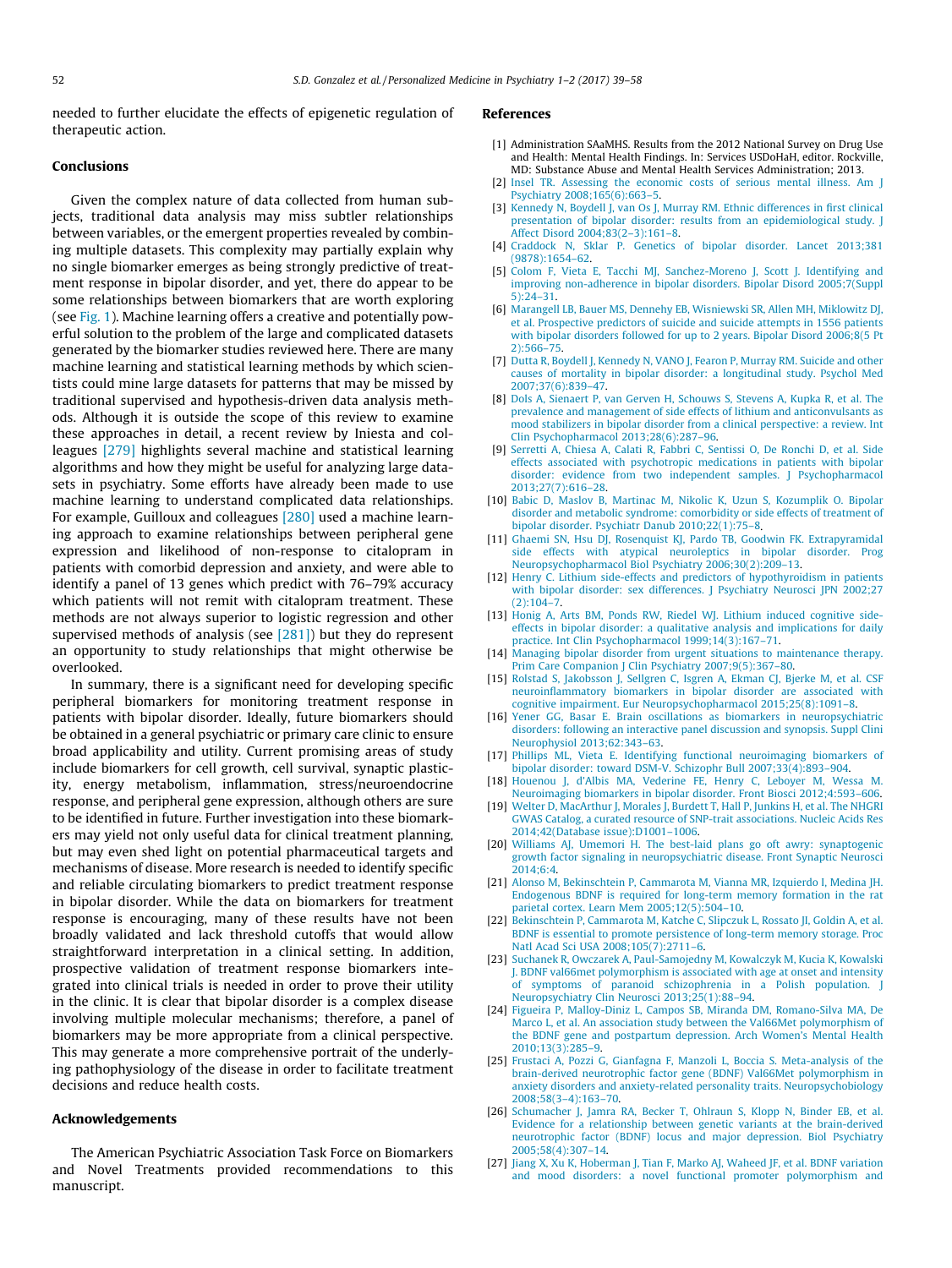<span id="page-14-0"></span>[Val66Met are associated with anxiety but have opposing effects.](http://refhub.elsevier.com/S2468-1717(16)30013-8/h0135) [Neuropsychopharmacology 2005;30\(7\):1353–61.](http://refhub.elsevier.com/S2468-1717(16)30013-8/h0135)

- [28] [Ribases M, Gratacos M, Fernandez-Aranda F, Bellodi L, Boni C, Anderluh M,](http://refhub.elsevier.com/S2468-1717(16)30013-8/h0140) [et al. Association of BDNF with restricting anorexia nervosa and minimum](http://refhub.elsevier.com/S2468-1717(16)30013-8/h0140) [body mass index: a family-based association study of eight European](http://refhub.elsevier.com/S2468-1717(16)30013-8/h0140) [populations. Eur J Hum Genet EJHG 2005;13\(4\):428–34.](http://refhub.elsevier.com/S2468-1717(16)30013-8/h0140)
- [29] [Neves-Pereira M, Cheung JK, Pasdar A, Zhang F, Breen G, Yates P, et al. BDNF](http://refhub.elsevier.com/S2468-1717(16)30013-8/h0145) [gene is a risk factor for schizophrenia in a Scottish population. Mol Psychiatry](http://refhub.elsevier.com/S2468-1717(16)30013-8/h0145) [2005;10\(2\):208–12](http://refhub.elsevier.com/S2468-1717(16)30013-8/h0145).
- [30] [Hall D, Dhilla A, Charalambous A, Gogos JA, Karayiorgou M. Sequence variants](http://refhub.elsevier.com/S2468-1717(16)30013-8/h0150) [of the brain-derived neurotrophic factor \(BDNF\) gene are strongly associated](http://refhub.elsevier.com/S2468-1717(16)30013-8/h0150) [with obsessive-compulsive disorder. Am J Hum Genet 2003;73\(2\):370–6.](http://refhub.elsevier.com/S2468-1717(16)30013-8/h0150)
- [31] [Borroni B, Archetti S, Costanzi C, Grassi M, Ferrari M, Radeghieri A, et al. Role](http://refhub.elsevier.com/S2468-1717(16)30013-8/h0155) [of BDNF Val66Met functional polymorphism in Alzheimer's disease-related](http://refhub.elsevier.com/S2468-1717(16)30013-8/h0155) [depression. Neurobiol Aging 2009;30\(9\):1406–12.](http://refhub.elsevier.com/S2468-1717(16)30013-8/h0155)
- [32] [Ventriglia M, Bocchio Chiavetto L, Benussi L, Binetti G, Zanetti O, Riva MA,](http://refhub.elsevier.com/S2468-1717(16)30013-8/h0160) [et al. Association between the BDNF 196 A/G polymorphism and sporadic](http://refhub.elsevier.com/S2468-1717(16)30013-8/h0160) [Alzheimer's disease. Mol Psychiatry 2002;7\(2\):136–7](http://refhub.elsevier.com/S2468-1717(16)30013-8/h0160).
- [33] [Kunugi H, Ueki A, Otsuka M, Isse K, Hirasawa H, Kato N, et al. A novel](http://refhub.elsevier.com/S2468-1717(16)30013-8/h0165) [polymorphism of the brain-derived neurotrophic factor \(BDNF\) gene](http://refhub.elsevier.com/S2468-1717(16)30013-8/h0165) [associated with late-onset Alzheimer's disease. Mol Psychiatry 2001;6](http://refhub.elsevier.com/S2468-1717(16)30013-8/h0165)  $(1):83-6.$
- [34] [Guerini FR, Beghi E, Riboldazzi G, Zangaglia R, Pianezzola C, Bono G, et al.](http://refhub.elsevier.com/S2468-1717(16)30013-8/h0170) [BDNF Val66Met polymorphism is associated with cognitive impairment in](http://refhub.elsevier.com/S2468-1717(16)30013-8/h0170) [Italian patients with Parkinson's disease. Eur J Neurol 2009;16\(11\):1240–5](http://refhub.elsevier.com/S2468-1717(16)30013-8/h0170).
- [35] [Masaki T, Matsushita S, Arai H, Takeda A, Itoyama Y, Mochizuki H, et al.](http://refhub.elsevier.com/S2468-1717(16)30013-8/h0175) [Association between a polymorphism of brain-derived neurotrophic factor](http://refhub.elsevier.com/S2468-1717(16)30013-8/h0175) [gene and sporadic Parkinson's disease. Ann Neurol 2003;54\(2\):276–7.](http://refhub.elsevier.com/S2468-1717(16)30013-8/h0175)
- [36] [Nishimura M, Kuno S, Kaji R, Kawakami H. Brain-derived neurotrophic factor](http://refhub.elsevier.com/S2468-1717(16)30013-8/h0180) [gene polymorphisms in Japanese patients with sporadic Alzheimer's disease,](http://refhub.elsevier.com/S2468-1717(16)30013-8/h0180) [Parkinson's disease, and multiple system atrophy. Mov Disord 2005;20](http://refhub.elsevier.com/S2468-1717(16)30013-8/h0180) [\(8\):1031–3](http://refhub.elsevier.com/S2468-1717(16)30013-8/h0180).
- [37] [Radka SF, Holst PA, Fritsche M, Altar CA. Presence of brain-derived](http://refhub.elsevier.com/S2468-1717(16)30013-8/h0185) [neurotrophic factor in brain and human and rat but not mouse serum](http://refhub.elsevier.com/S2468-1717(16)30013-8/h0185) [detected by a sensitive and specific immunoassay. Brain Res 1996;709](http://refhub.elsevier.com/S2468-1717(16)30013-8/h0185)  $(1):122-301$ .
- [38] [Yamamoto H, Gurney ME. Human platelets contain brain-derived](http://refhub.elsevier.com/S2468-1717(16)30013-8/h0190) [neurotrophic factor. J Neurosci 1990;10\(11\):3469–78.](http://refhub.elsevier.com/S2468-1717(16)30013-8/h0190)
- [39] [Pan W, Banks WA, Fasold MB, Bluth J, Kastin AJ. Transport of brain-derived](http://refhub.elsevier.com/S2468-1717(16)30013-8/h0195) [neurotrophic factor across the blood-brain barrier. Neuropharmacology](http://refhub.elsevier.com/S2468-1717(16)30013-8/h0195) [1998;37\(12\):1553–61](http://refhub.elsevier.com/S2468-1717(16)30013-8/h0195).
- [40] [Karege F, Schwald M, Cisse M. Postnatal developmental profile of brain](http://refhub.elsevier.com/S2468-1717(16)30013-8/h0200)[derived neurotrophic factor in rat brain and platelets. Neurosci Lett 2002;328](http://refhub.elsevier.com/S2468-1717(16)30013-8/h0200)  $(3):261-4.$
- [41] [Neves-Pereira M, Mundo E, Muglia P, King N, Macciardi F, Kennedy JL. The](http://refhub.elsevier.com/S2468-1717(16)30013-8/h0205) [brain-derived neurotrophic factor gene confers susceptibility to bipolar](http://refhub.elsevier.com/S2468-1717(16)30013-8/h0205) [disorder: evidence from a family-based association study. Am J Hum Genet](http://refhub.elsevier.com/S2468-1717(16)30013-8/h0205) [2002;71\(3\):651–5](http://refhub.elsevier.com/S2468-1717(16)30013-8/h0205).
- [42] [Rybakowski JK, Borkowska A, Czerski PM, Skibinska M, Hauser J.](http://refhub.elsevier.com/S2468-1717(16)30013-8/h0210) [Polymorphism of the brain-derived neurotrophic factor gene and](http://refhub.elsevier.com/S2468-1717(16)30013-8/h0210) [performance on a cognitive prefrontal test in bipolar patients. Bipolar](http://refhub.elsevier.com/S2468-1717(16)30013-8/h0210) [Disord 2003;5\(6\):468–72](http://refhub.elsevier.com/S2468-1717(16)30013-8/h0210).
- [43] [Lohoff FW, Sander T, Ferraro TN, Dahl JP, Gallinat J, Berrettini WH.](http://refhub.elsevier.com/S2468-1717(16)30013-8/h0215) [Confirmation of association between the Val66Met polymorphism in the](http://refhub.elsevier.com/S2468-1717(16)30013-8/h0215) [brain-derived neurotrophic factor \(BDNF\) gene and bipolar I disorder. Am J](http://refhub.elsevier.com/S2468-1717(16)30013-8/h0215) [Med Genet B 2005;139B\(1\):51–3](http://refhub.elsevier.com/S2468-1717(16)30013-8/h0215).
- [44] Muller DJ, de Luca V, Sicard T, King N, Strauss J, Kennedy JL, Brain-derived [neurotrophic factor \(BDNF\) gene and rapid-cycling bipolar disorder: family](http://refhub.elsevier.com/S2468-1717(16)30013-8/h0220)[based association study. Br J Psychiatry 2006;189:317–23.](http://refhub.elsevier.com/S2468-1717(16)30013-8/h0220)
- [45] [Kauer-Sant'Anna M, Kapczinski F, Andreazza AC, Bond DJ, Lam RW, Young LT,](http://refhub.elsevier.com/S2468-1717(16)30013-8/h0225) [et al. Brain-derived neurotrophic factor and inflammatory markers in patients](http://refhub.elsevier.com/S2468-1717(16)30013-8/h0225) [with early- vs. late-stage bipolar disorder. Int J Neuropsychopharmacol](http://refhub.elsevier.com/S2468-1717(16)30013-8/h0225) [2009;12\(4\):447–58](http://refhub.elsevier.com/S2468-1717(16)30013-8/h0225).
- [46] [de Sousa RT, van de Bilt MT, Diniz BS, Ladeira RB, Portela LV, Souza DO, et al.](http://refhub.elsevier.com/S2468-1717(16)30013-8/h0230) [Lithium increases plasma brain-derived neurotrophic factor in acute bipolar](http://refhub.elsevier.com/S2468-1717(16)30013-8/h0230) [mania: a preliminary 4-week study. Neurosci Lett 2011;494\(1\):54–6.](http://refhub.elsevier.com/S2468-1717(16)30013-8/h0230)
- [47] [Dias VV, Brissos S, Frey BN, Andreazza AC, Cardoso C, Kapczinski F. Cognitive](http://refhub.elsevier.com/S2468-1717(16)30013-8/h0235) [function and serum levels of brain-derived neurotrophic factor in patients](http://refhub.elsevier.com/S2468-1717(16)30013-8/h0235) [with bipolar disorder. Bipolar Disord 2009;11\(6\):663–71](http://refhub.elsevier.com/S2468-1717(16)30013-8/h0235).
- [48] [Suwalska A, Sobieska M, Rybakowski JK. Serum brain-derived neurotrophic](http://refhub.elsevier.com/S2468-1717(16)30013-8/h0240) [factor in euthymic bipolar patients on prophylactic lithium therapy.](http://refhub.elsevier.com/S2468-1717(16)30013-8/h0240) [Neuropsychobiology 2010;62\(4\):229–34](http://refhub.elsevier.com/S2468-1717(16)30013-8/h0240).
- [49] [Tunca Z, Ozerdem A, Ceylan D, Yalcin Y, Can G, Resmi H, et al. Alterations in](http://refhub.elsevier.com/S2468-1717(16)30013-8/h0245) [BDNF \(brain derived neurotrophic factor\) and GDNF \(glial cell line-derived](http://refhub.elsevier.com/S2468-1717(16)30013-8/h0245) [neurotrophic factor\) serum levels in bipolar disorder: the role of lithium. J](http://refhub.elsevier.com/S2468-1717(16)30013-8/h0245) [Affect Disord 2014;166:193–200.](http://refhub.elsevier.com/S2468-1717(16)30013-8/h0245)
- [50] [Lee J, Duan W, Mattson MP. Evidence that brain-derived neurotrophic factor](http://refhub.elsevier.com/S2468-1717(16)30013-8/h0250) [is required for basal neurogenesis and mediates, in part, the enhancement of](http://refhub.elsevier.com/S2468-1717(16)30013-8/h0250) neurogenesis by dietary restriction in the hippocampus of adult mice. [Neurochem 2002;82\(6\):1367–75](http://refhub.elsevier.com/S2468-1717(16)30013-8/h0250).
- [51] [Hashimoto K, Shimizu E, Iyo M. Critical role of brain-derived neurotrophic](http://refhub.elsevier.com/S2468-1717(16)30013-8/h0255) [factor in mood disorders. Brain Res Brain Res Rev 2004;45\(2\):104–14](http://refhub.elsevier.com/S2468-1717(16)30013-8/h0255).
- [52] [Cunha AB, Frey BN, Andreazza AC, Goi JD, Rosa AR, Goncalves CA, et al. Serum](http://refhub.elsevier.com/S2468-1717(16)30013-8/h0260) [brain-derived neurotrophic factor is decreased in bipolar disorder during](http://refhub.elsevier.com/S2468-1717(16)30013-8/h0260) [depressive and manic episodes. Neurosci Lett 2006;398\(3\):215–9.](http://refhub.elsevier.com/S2468-1717(16)30013-8/h0260)
- [53] [Monteleone P, Serritella C, Martiadis V, Maj M. Decreased levels of serum](http://refhub.elsevier.com/S2468-1717(16)30013-8/h0265) [brain-derived neurotrophic factor in both depressed and euthymic patients](http://refhub.elsevier.com/S2468-1717(16)30013-8/h0265) [with unipolar depression and in euthymic patients with bipolar I and II](http://refhub.elsevier.com/S2468-1717(16)30013-8/h0265) [disorders. Bipolar Disord 2008;10\(1\):95–100](http://refhub.elsevier.com/S2468-1717(16)30013-8/h0265).
- [54] [de Oliveira GS, Cereser KM, Fernandes BS, Kauer-Sant'Anna M, Fries GR, Stertz](http://refhub.elsevier.com/S2468-1717(16)30013-8/h0270) [L, et al. Decreased brain-derived neurotrophic factor in medicated and drug](http://refhub.elsevier.com/S2468-1717(16)30013-8/h0270)[free bipolar patients. J Psychiatr Res 2009;43\(14\):1171–4](http://refhub.elsevier.com/S2468-1717(16)30013-8/h0270).
- [55] [Fernandes BS, Gama CS, Kauer-Sant'Anna M, Lobato MI, Belmonte-de-Abreu](http://refhub.elsevier.com/S2468-1717(16)30013-8/h0275) [P, Kapczinski F. Serum brain-derived neurotrophic factor in bipolar and](http://refhub.elsevier.com/S2468-1717(16)30013-8/h0275) [unipolar depression: a potential adjunctive tool for differential diagnosis. J](http://refhub.elsevier.com/S2468-1717(16)30013-8/h0275) [Psychiatr Res 2009;43\(15\):1200–4](http://refhub.elsevier.com/S2468-1717(16)30013-8/h0275).
- [56] [Machado-Vieira R, Dietrich MO, Leke R, Cereser VH, Zanatto V, Kapczinski F,](http://refhub.elsevier.com/S2468-1717(16)30013-8/h0280) [et al. Decreased plasma brain derived neurotrophic factor levels in](http://refhub.elsevier.com/S2468-1717(16)30013-8/h0280) [unmedicated bipolar patients during manic episode. Biol Psychiatry](http://refhub.elsevier.com/S2468-1717(16)30013-8/h0280) [2007;61\(2\):142–4](http://refhub.elsevier.com/S2468-1717(16)30013-8/h0280).
- [57] [Barbosa IG, Huguet RB, Mendonca VA, Neves FS, Reis HJ, Bauer ME, et al.](http://refhub.elsevier.com/S2468-1717(16)30013-8/h0285) [Increased plasma levels of brain-derived neurotrophic factor in patients with](http://refhub.elsevier.com/S2468-1717(16)30013-8/h0285) [long-term bipolar disorder. Neurosci Lett 2010;475\(2\):95–8.](http://refhub.elsevier.com/S2468-1717(16)30013-8/h0285)
- [58] [Kim HW, Rapoport SI, Rao JS. Altered expression of apoptotic factors and](http://refhub.elsevier.com/S2468-1717(16)30013-8/h0290) [synaptic markers in postmortem brain from bipolar disorder patients.](http://refhub.elsevier.com/S2468-1717(16)30013-8/h0290) [Neurobiol Dis 2010;37\(3\):596–603.](http://refhub.elsevier.com/S2468-1717(16)30013-8/h0290)
- [59] [Cunha C, Angelucci A, D'Antoni A, Dobrossy MD, Dunnett SB, Berardi N, et al.](http://refhub.elsevier.com/S2468-1717(16)30013-8/h0295) [Brain-derived neurotrophic factor \(BDNF\) overexpression in the forebrain](http://refhub.elsevier.com/S2468-1717(16)30013-8/h0295) [results in learning and memory impairments. Neurobiol Dis 2009;33](http://refhub.elsevier.com/S2468-1717(16)30013-8/h0295) [\(3\):358–68](http://refhub.elsevier.com/S2468-1717(16)30013-8/h0295).
- [60] [Dwivedi T, Zhang H. Lithium-induced neuroprotection is associated with](http://refhub.elsevier.com/S2468-1717(16)30013-8/h0300) [epigenetic modification of specific BDNF gene promoter and altered](http://refhub.elsevier.com/S2468-1717(16)30013-8/h0300) [expression of apoptotic-regulatory proteins. Front Neurosci 2014;8:457](http://refhub.elsevier.com/S2468-1717(16)30013-8/h0300).
- [61] [Pandey GN, Rizavi HS, Dwivedi Y, Pavuluri MN. Brain-derived neurotrophic](http://refhub.elsevier.com/S2468-1717(16)30013-8/h0305) [factor gene expression in pediatric bipolar disorder: effects of treatment and](http://refhub.elsevier.com/S2468-1717(16)30013-8/h0305) [clinical response. J Am Acad Child Adolesc Psychiatry 2008;47\(9\):1077–85.](http://refhub.elsevier.com/S2468-1717(16)30013-8/h0305)
- [62] [Tramontina JF, Andreazza AC, Kauer-Sant'anna M, Stertz L, Goi J, Chiarani F,](http://refhub.elsevier.com/S2468-1717(16)30013-8/h0310) [et al. Brain-derived neurotrophic factor serum levels before and after](http://refhub.elsevier.com/S2468-1717(16)30013-8/h0310) [treatment for acute mania. Neurosci Lett 2009;452\(2\):111–3.](http://refhub.elsevier.com/S2468-1717(16)30013-8/h0310)
- [63] [Yoshimura R, Ikenouchi-Sugita A, Hori H, Umene-Nakano W, Katsuki A,](http://refhub.elsevier.com/S2468-1717(16)30013-8/h0315) [Hayashi K, et al. Adding a low dose atypical antipsychotic drug to an](http://refhub.elsevier.com/S2468-1717(16)30013-8/h0315) [antidepressant induced a rapid increase of plasma brain-derived](http://refhub.elsevier.com/S2468-1717(16)30013-8/h0315) [neurotrophic factor levels in patients with treatment-resistant depression.](http://refhub.elsevier.com/S2468-1717(16)30013-8/h0315) [Prog Neuropsychopharmacol Biol Psychiatry 2010;34\(2\):308–12](http://refhub.elsevier.com/S2468-1717(16)30013-8/h0315).
- [64] [Piccinni A, Marazziti D, Catena M, Domenici L, Del Debbio A, Bianchi C, et al.](http://refhub.elsevier.com/S2468-1717(16)30013-8/h0320) [Plasma and serum brain-derived neurotrophic factor \(BDNF\) in depressed](http://refhub.elsevier.com/S2468-1717(16)30013-8/h0320) [patients during 1 year of antidepressant treatments. J Affect Disord 2008;105](http://refhub.elsevier.com/S2468-1717(16)30013-8/h0320)  $(1-3):279-83.$
- [65] [Grande I, Kapczinski F, Stertz L, Colpo GD, Kunz M, Cereser KM, et al.](http://refhub.elsevier.com/S2468-1717(16)30013-8/h0325) [Peripheral brain-derived neurotrophic factor changes along treatment with](http://refhub.elsevier.com/S2468-1717(16)30013-8/h0325) [extended release quetiapine during acute mood episodes: an open-label trial](http://refhub.elsevier.com/S2468-1717(16)30013-8/h0325) [in drug-free patients with bipolar disorder. J Psychiatr Res 2012;46](http://refhub.elsevier.com/S2468-1717(16)30013-8/h0325) [\(11\):1511–4.](http://refhub.elsevier.com/S2468-1717(16)30013-8/h0325)
- [66] [Rybakowski JK, Suwalska A, Skibinska M, Szczepankiewicz A, Leszczynska-](http://refhub.elsevier.com/S2468-1717(16)30013-8/h0330)[Rodziewicz A, Permoda A, et al. Prophylactic lithium response and](http://refhub.elsevier.com/S2468-1717(16)30013-8/h0330) [polymorphism of the brain-derived neurotrophic factor gene.](http://refhub.elsevier.com/S2468-1717(16)30013-8/h0330) [Pharmacopsychiatry 2005;38\(4\):166–70.](http://refhub.elsevier.com/S2468-1717(16)30013-8/h0330)
- [67] [Huang TL, Hung YY, Lee CT, Chen RF. Serum protein levels of brain-derived](http://refhub.elsevier.com/S2468-1717(16)30013-8/h0335) [neurotrophic factor and tropomyosin-related kinase B in bipolar disorder:](http://refhub.elsevier.com/S2468-1717(16)30013-8/h0335) [effects of mood stabilizers. Neuropsychobiology 2012;65\(2\):65–9.](http://refhub.elsevier.com/S2468-1717(16)30013-8/h0335)
- [68] [Fernandes BS, Gama CS, Cereser KM, Yatham LN, Fries GR, Colpo G, et al.](http://refhub.elsevier.com/S2468-1717(16)30013-8/h0340) [Brain-derived neurotrophic factor as a state-marker of mood episodes in](http://refhub.elsevier.com/S2468-1717(16)30013-8/h0340) [bipolar disorders: a systematic review and meta-regression analysis. J](http://refhub.elsevier.com/S2468-1717(16)30013-8/h0340) [Psychiatr Res 2011;45\(8\):995–1004](http://refhub.elsevier.com/S2468-1717(16)30013-8/h0340).
- [69] [Polyakova M, Stuke K, Schuemberg K, Mueller K, Schoenknecht P, Schroeter ML.](http://refhub.elsevier.com/S2468-1717(16)30013-8/h0345) [BDNF as a biomarker for successful treatment of mood disorders: a systematic](http://refhub.elsevier.com/S2468-1717(16)30013-8/h0345) [& quantitative meta-analysis. J Affect Disord 2015;15\(174\):432–40.](http://refhub.elsevier.com/S2468-1717(16)30013-8/h0345)
- [70] [Dell'Osso B, D'Addario C, Carlotta Palazzo M, Benatti B, Camuri G, Galimberti](http://refhub.elsevier.com/S2468-1717(16)30013-8/h0350) [D, et al. Epigenetic modulation of BDNF gene: differences in DNA methylation](http://refhub.elsevier.com/S2468-1717(16)30013-8/h0350) [between unipolar and bipolar patients. J Affect Disord 2014;166:330–3](http://refhub.elsevier.com/S2468-1717(16)30013-8/h0350).
- [71] [Hashimoto R, Takei N, Shimazu K, Christ L, Lu B, Chuang DM. Lithium induces](http://refhub.elsevier.com/S2468-1717(16)30013-8/h0355) [brain-derived neurotrophic factor and activates TrkB in rodent cortical](http://refhub.elsevier.com/S2468-1717(16)30013-8/h0355) [neurons: an essential step for neuroprotection against glutamate](http://refhub.elsevier.com/S2468-1717(16)30013-8/h0355) [excitotoxicity. Neuropharmacology 2002;43\(7\):1173–9.](http://refhub.elsevier.com/S2468-1717(16)30013-8/h0355)
- [72] [Nishino S, Ohtomo K, Numata Y, Sato T, Nakahata N, Kurita M. Divergent](http://refhub.elsevier.com/S2468-1717(16)30013-8/h0360) [effects of lithium and sodium valproate on brain-derived neurotrophic factor](http://refhub.elsevier.com/S2468-1717(16)30013-8/h0360) [\(BDNF\) production in human astrocytoma cells at therapeutic concentrations.](http://refhub.elsevier.com/S2468-1717(16)30013-8/h0360) [Prog Neuropsychopharmacol Biol Psychiatry 2012;39\(1\):17–22.](http://refhub.elsevier.com/S2468-1717(16)30013-8/h0360)
- [73] [Boulle F, Massart R, Stragier E, Paizanis E, Zaidan L, Marday S, et al.](http://refhub.elsevier.com/S2468-1717(16)30013-8/h0365) [Hippocampal and behavioral dysfunctions in a mouse model of](http://refhub.elsevier.com/S2468-1717(16)30013-8/h0365) [environmental stress: normalization by agomelatine. Transl Psychiatry](http://refhub.elsevier.com/S2468-1717(16)30013-8/h0365)  $2014.4.9485$
- [74] [Chang YC, Rapoport SI, Rao JS. Chronic administration of mood stabilizers](http://refhub.elsevier.com/S2468-1717(16)30013-8/h0370) [upregulates BDNF and bcl-2 expression levels in rat frontal cortex.](http://refhub.elsevier.com/S2468-1717(16)30013-8/h0370) [Neurochem Res 2009;34\(3\):536–41.](http://refhub.elsevier.com/S2468-1717(16)30013-8/h0370)
- [75] [Pillai A. Decreased expression of Sprouty2 in the dorsolateral prefrontal](http://refhub.elsevier.com/S2468-1717(16)30013-8/h0375) [cortex in schizophrenia and bipolar disorder: a correlation with BDNF](http://refhub.elsevier.com/S2468-1717(16)30013-8/h0375) [expression. PLoS One 2008;3\(3\):e1784.](http://refhub.elsevier.com/S2468-1717(16)30013-8/h0375)
- [76] [Gupta A, Schulze TG, Nagarajan V, Akula N, Corona W, Jiang XY, et al.](http://refhub.elsevier.com/S2468-1717(16)30013-8/h0380) [Interaction networks of lithium and valproate molecular targets reveal a](http://refhub.elsevier.com/S2468-1717(16)30013-8/h0380)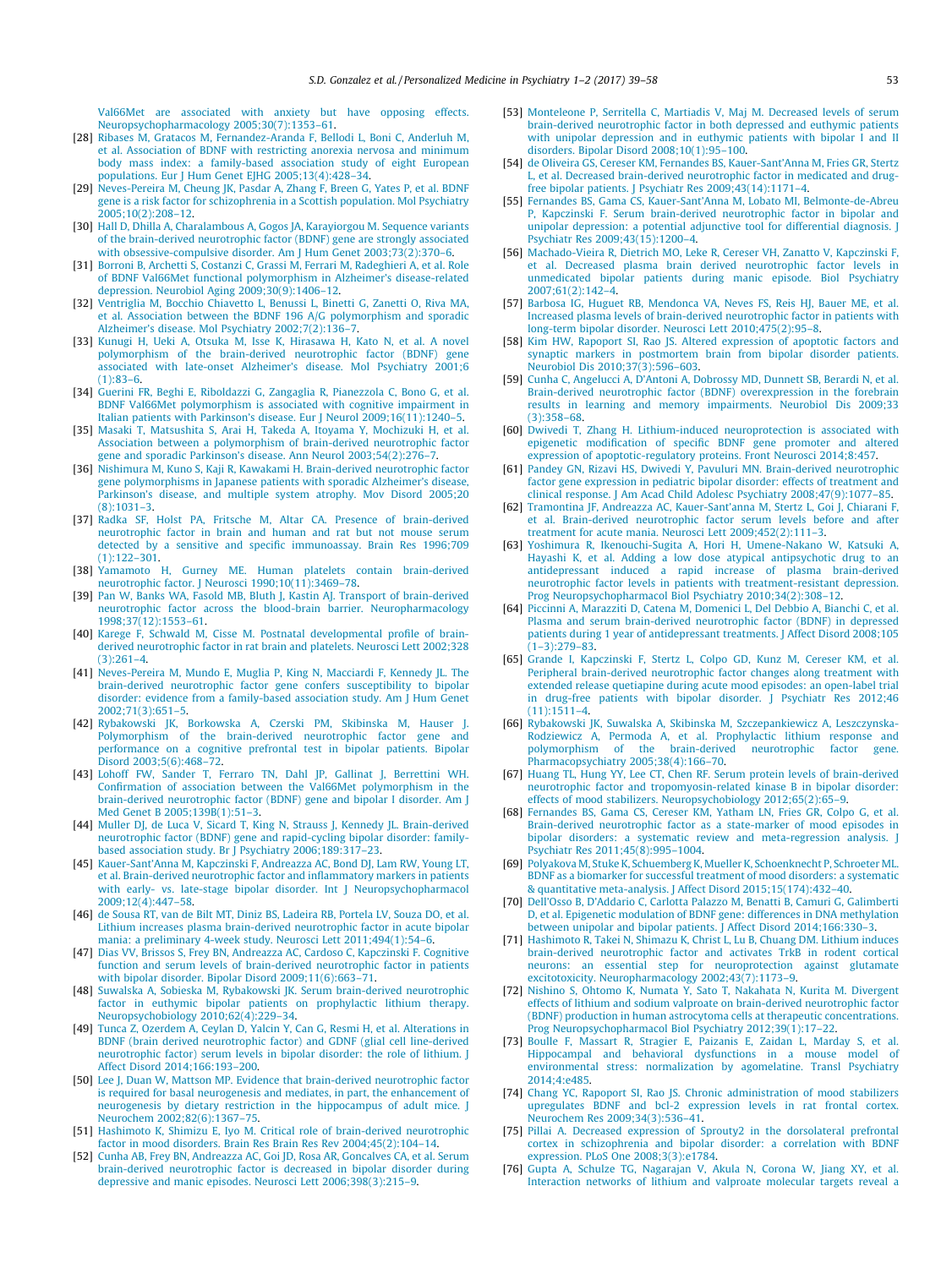<span id="page-15-0"></span>[striking enrichment of apoptosis functional clusters and neurotrophin](http://refhub.elsevier.com/S2468-1717(16)30013-8/h0380) [signaling. Pharmacogenomics J 2012;12\(4\):328–41](http://refhub.elsevier.com/S2468-1717(16)30013-8/h0380).

- [77] [Brunoni AR, Baeken C, Machado-Vieira R, Gattaz WF, Vanderhasselt MA.](http://refhub.elsevier.com/S2468-1717(16)30013-8/h0385) [BDNF blood levels after electroconvulsive therapy in patients with mood](http://refhub.elsevier.com/S2468-1717(16)30013-8/h0385) [disorders: a systematic review and meta-analysis. World J Biol Psychiatry](http://refhub.elsevier.com/S2468-1717(16)30013-8/h0385) [2014;15\(5\):411–8.](http://refhub.elsevier.com/S2468-1717(16)30013-8/h0385)
- [78] [Fan J, Sklar P. Genetics of bipolar disorder: focus on BDNF Val66Met](http://refhub.elsevier.com/S2468-1717(16)30013-8/h0390) [polymorphism. Novartis Found Symp 2008;289:60–72. discussion-3, 87–93.](http://refhub.elsevier.com/S2468-1717(16)30013-8/h0390)
- [79] [Wang Z, Li Z, Gao K, Fang Y. Association between brain-derived neurotrophic](http://refhub.elsevier.com/S2468-1717(16)30013-8/h0395) [factor genetic polymorphism Val66Met and susceptibility to bipolar disorder:](http://refhub.elsevier.com/S2468-1717(16)30013-8/h0395) [a meta-analysis. BMC Psychiatry 2014;14:366.](http://refhub.elsevier.com/S2468-1717(16)30013-8/h0395)
- [80] [Colle R, Deflesselle E, Martin S, David DJ, Hardy P, Taranu A, et al. BDNF/TRKB/](http://refhub.elsevier.com/S2468-1717(16)30013-8/h0400) [P75NTR polymorphisms and their consequences on antidepressant efficacy in](http://refhub.elsevier.com/S2468-1717(16)30013-8/h0400) [depressed patients. Pharmacogenomics 2015;16\(9\):997–1013.](http://refhub.elsevier.com/S2468-1717(16)30013-8/h0400)
- [81] [Dmitrzak-Weglarz M, Rybakowski JK, Suwalska A, Slopien A, Czerski PM,](http://refhub.elsevier.com/S2468-1717(16)30013-8/h0405) [Leszczynska-Rodziewicz A, et al. Association studies of 5-HT2A and 5-HT2C](http://refhub.elsevier.com/S2468-1717(16)30013-8/h0405) [serotonin receptor gene polymorphisms with prophylactic lithium response](http://refhub.elsevier.com/S2468-1717(16)30013-8/h0405) [in bipolar patients. Pharmacol Rep 2005;57\(6\):761–5.](http://refhub.elsevier.com/S2468-1717(16)30013-8/h0405)
- [82] [Masui T, Hashimoto R, Kusumi I, Suzuki K, Tanaka T, Nakagawa S, et al.](http://refhub.elsevier.com/S2468-1717(16)30013-8/h0410) [Lithium response and Val66Met polymorphism of the brain-derived](http://refhub.elsevier.com/S2468-1717(16)30013-8/h0410) [neurotrophic factor gene in Japanese patients with bipolar disorder.](http://refhub.elsevier.com/S2468-1717(16)30013-8/h0410) [Psychiatr Genet 2006;16\(2\):49–50](http://refhub.elsevier.com/S2468-1717(16)30013-8/h0410).
- [83] [Rybakowski JK, Suwalska A, Czerski PM, Dmitrzak-Weglarz M, Leszczynska-](http://refhub.elsevier.com/S2468-1717(16)30013-8/h0415)[Rodziewicz A, Hauser J. Prophylactic effect of lithium in bipolar affective](http://refhub.elsevier.com/S2468-1717(16)30013-8/h0415) [illness may be related to serotonin transporter genotype. Pharmacol Rep](http://refhub.elsevier.com/S2468-1717(16)30013-8/h0415) [2005;57\(1\):124–7.](http://refhub.elsevier.com/S2468-1717(16)30013-8/h0415)
- [84] [Bonaccorso S, Sodhi M, Li J, Bobo WV, Chen Y, Tumuklu M, et al. The brain](http://refhub.elsevier.com/S2468-1717(16)30013-8/h0420)[derived neurotrophic factor \(BDNF\) Val66Met polymorphism is associated](http://refhub.elsevier.com/S2468-1717(16)30013-8/h0420) [with increased body mass index and insulin resistance measures in bipolar](http://refhub.elsevier.com/S2468-1717(16)30013-8/h0420) [disorder and schizophrenia. Bipolar Disord 2015.](http://refhub.elsevier.com/S2468-1717(16)30013-8/h0420)
- [85] [Walz JC, Andreazza AC, Frey BN, Cacilhas AA, Cereser KM, Cunha AB, et al.](http://refhub.elsevier.com/S2468-1717(16)30013-8/h0425) [Serum neurotrophin-3 is increased during manic and depressive episodes in](http://refhub.elsevier.com/S2468-1717(16)30013-8/h0425) [bipolar disorder. Neurosci Lett 2007;415\(1\):87–9](http://refhub.elsevier.com/S2468-1717(16)30013-8/h0425).
- [86] [Fernandes BS, Gama CS, Walz JC, Cereser KM, Fries GR, Colpo G, et al.](http://refhub.elsevier.com/S2468-1717(16)30013-8/h0430) [Increased neurotrophin-3 in drug-free subjects with bipolar disorder during](http://refhub.elsevier.com/S2468-1717(16)30013-8/h0430) manic and depressive episodes. J Psychiatr Res 2010;44(9):561-5.
- [87] [Kapczinski F, Dal-Pizzol F, Teixeira AL, Magalhaes PV, Kauer-Sant'Anna M,](http://refhub.elsevier.com/S2468-1717(16)30013-8/h0435) [Klamt F, et al. Peripheral biomarkers and illness activity in bipolar disorder. J](http://refhub.elsevier.com/S2468-1717(16)30013-8/h0435) [Psychiatr Res 2011;45\(2\):156–61.](http://refhub.elsevier.com/S2468-1717(16)30013-8/h0435)
- [88] [Walz JC, Frey BN, Andreazza AC, Cereser KM, Cacilhas AA, Valvassori SS, et al.](http://refhub.elsevier.com/S2468-1717(16)30013-8/h0440) [Effects of lithium and valproate on serum and hippocampal neurotrophin-3](http://refhub.elsevier.com/S2468-1717(16)30013-8/h0440) [levels in an animal model of mania. J Psychiatr Res 2008;42\(5\):416–21.](http://refhub.elsevier.com/S2468-1717(16)30013-8/h0440)
- [89] [Walz JC, Magalhaes PV, Giglio LM, Cunha AB, Stertz L, Fries GR, et al. Increased](http://refhub.elsevier.com/S2468-1717(16)30013-8/h0445) [serum neurotrophin-4/5 levels in bipolar disorder. J Psychiatr Res 2009;43](http://refhub.elsevier.com/S2468-1717(16)30013-8/h0445)  $7:721-3$
- [90] [Loch AA, Zanetti MV, de Sousa RT, Chaim TM, Serpa MH, Gattaz WF, et al.](http://refhub.elsevier.com/S2468-1717(16)30013-8/h0450) [Elevated neurotrophin-3 and neurotrophin 4/5 levels in unmedicated bipolar](http://refhub.elsevier.com/S2468-1717(16)30013-8/h0450) [depression and the effects of lithium. Prog Neuropsychopharmacol Biol](http://refhub.elsevier.com/S2468-1717(16)30013-8/h0450) [Psychiatry 2015;2\(56\):243–6](http://refhub.elsevier.com/S2468-1717(16)30013-8/h0450).
- [91] [Barbosa IG, Morato IB, Huguet RB, Rocha FL, Machado-Vieira R, Teixeira AL.](http://refhub.elsevier.com/S2468-1717(16)30013-8/h0455) [Decreased plasma neurotrophin-4/5 levels in bipolar disorder patients in](http://refhub.elsevier.com/S2468-1717(16)30013-8/h0455) [mania. Rev Bras Psiquiatr 2014;36\(4\):340–3](http://refhub.elsevier.com/S2468-1717(16)30013-8/h0455).
- [92] [Hisaoka K, Nishida A, Koda T, Miyata M, Zensho H, Morinobu S, et al.](http://refhub.elsevier.com/S2468-1717(16)30013-8/h0460) [Antidepressant drug treatments induce glial cell line-derived neurotrophic](http://refhub.elsevier.com/S2468-1717(16)30013-8/h0460) [factor \(GDNF\) synthesis and release in rat C6 glioblastoma cells. J Neurochem](http://refhub.elsevier.com/S2468-1717(16)30013-8/h0460) [2001;79\(1\):25–34.](http://refhub.elsevier.com/S2468-1717(16)30013-8/h0460)
- [93] [Castro LM, Gallant M, Niles LP. Novel targets for valproic acid: up-regulation](http://refhub.elsevier.com/S2468-1717(16)30013-8/h0465) [of melatonin receptors and neurotrophic factors in C6 glioma cells. J](http://refhub.elsevier.com/S2468-1717(16)30013-8/h0465) [Neurochem 2005;95\(5\):1227–36](http://refhub.elsevier.com/S2468-1717(16)30013-8/h0465).
- [94] [Chen PS, Peng GS, Li G, Yang S, Wu X, Wang CC, et al. Valproate protects](http://refhub.elsevier.com/S2468-1717(16)30013-8/h0470) [dopaminergic neurons in midbrain neuron/glia cultures by stimulating the](http://refhub.elsevier.com/S2468-1717(16)30013-8/h0470) [release of neurotrophic factors from astrocytes. Mol Psychiatry 2006;11](http://refhub.elsevier.com/S2468-1717(16)30013-8/h0470) [\(12\):1116–25](http://refhub.elsevier.com/S2468-1717(16)30013-8/h0470).
- [95] [Shao Z, Dyck LE, Wang H, Li XM. Antipsychotic drugs cause glial cell line](http://refhub.elsevier.com/S2468-1717(16)30013-8/h0475)[derived neurotrophic factor secretion from C6 glioma cells. J Psychiatry](http://refhub.elsevier.com/S2468-1717(16)30013-8/h0475) [Neurosci JPN 2006;31\(1\):32–7](http://refhub.elsevier.com/S2468-1717(16)30013-8/h0475).
- [96] [Takebayashi M, Hisaoka K, Nishida A, Tsuchioka M, Miyoshi I, Kozuru T, et al.](http://refhub.elsevier.com/S2468-1717(16)30013-8/h0480) [Decreased levels of whole blood glial cell line-derived neurotrophic factor](http://refhub.elsevier.com/S2468-1717(16)30013-8/h0480) [\(GDNF\) in remitted patients with mood disorders. Int J](http://refhub.elsevier.com/S2468-1717(16)30013-8/h0480) [Neuropsychopharmacol 2006;9\(5\):607–12.](http://refhub.elsevier.com/S2468-1717(16)30013-8/h0480)
- [97] [Zhang X, Zhang Z, Sha W, Xie C, Xi G, Zhou H, et al. Effect of treatment on](http://refhub.elsevier.com/S2468-1717(16)30013-8/h0485) [serum glial cell line-derived neurotrophic factor in bipolar patients. J Affect](http://refhub.elsevier.com/S2468-1717(16)30013-8/h0485) [Disord 2010;126\(1–2\):326–9](http://refhub.elsevier.com/S2468-1717(16)30013-8/h0485).
- [98] [Tunca Z, Bayn M, Alkn T, Ozerdem A, Resmi H, Akan P. A preliminary](http://refhub.elsevier.com/S2468-1717(16)30013-8/h0490) [observation of increased glial cell line-derived neurotrophic factor in manic](http://refhub.elsevier.com/S2468-1717(16)30013-8/h0490) [switch due to electroconvulsive treatment in depressive patients. J ECT](http://refhub.elsevier.com/S2468-1717(16)30013-8/h0490) [2015;31\(3\):167–72.](http://refhub.elsevier.com/S2468-1717(16)30013-8/h0490)
- [99] [Sugawara H, Iwamoto K, Bundo M, Ishiwata M, Ueda J, Kakiuchi C, et al. Effect](http://refhub.elsevier.com/S2468-1717(16)30013-8/h0495) [of mood stabilizers on gene expression in lymphoblastoid cells. J Neural](http://refhub.elsevier.com/S2468-1717(16)30013-8/h0495) [Transm 2010;117\(2\):155–64](http://refhub.elsevier.com/S2468-1717(16)30013-8/h0495).
- [100] [Kikuchi K, Iga J, Tayoshi S, Nakataki M, Watanabe S, Numata S, et al. Lithium](http://refhub.elsevier.com/S2468-1717(16)30013-8/h0500) [decreases VEGF mRNA expression in leukocytes of healthy subjects and](http://refhub.elsevier.com/S2468-1717(16)30013-8/h0500) [patients with bipolar disorder. Hum Psychopharmacol 2011;26\(4–](http://refhub.elsevier.com/S2468-1717(16)30013-8/h0500) [5\):358–63](http://refhub.elsevier.com/S2468-1717(16)30013-8/h0500).
- [101] [Liu X, Zhang T, He S, Hong B, Chen Z, Peng D, et al. Elevated serum levels of](http://refhub.elsevier.com/S2468-1717(16)30013-8/h0505) [FGF-2, NGF and IGF-1 in patients with manic episode of bipolar disorder.](http://refhub.elsevier.com/S2468-1717(16)30013-8/h0505) [Psychiatry Res 2014;218\(1–2\):54–60.](http://refhub.elsevier.com/S2468-1717(16)30013-8/h0505)
- [102] [Bezchlibnyk YB, Wang JF, McQueen GM, Young LT. Gene expression](http://refhub.elsevier.com/S2468-1717(16)30013-8/h0510) [differences in bipolar disorder revealed by cDNA array analysis of post](http://refhub.elsevier.com/S2468-1717(16)30013-8/h0510)[mortem frontal cortex. J Neurochem 2001;79\(4\):826–34.](http://refhub.elsevier.com/S2468-1717(16)30013-8/h0510)
- [103] [Kim YK, Myint AM, Lee BH, Han CS, Lee SW, Leonard BE, et al. T-helper types](http://refhub.elsevier.com/S2468-1717(16)30013-8/h0515) [1, 2, and 3 cytokine interactions in symptomatic manic patients. Psychiatry](http://refhub.elsevier.com/S2468-1717(16)30013-8/h0515) [Res 2004;129\(3\):267–72](http://refhub.elsevier.com/S2468-1717(16)30013-8/h0515).
- [104] [Li H, Hong W, Zhang C, Wu Z, Wang Z, Yuan C, et al. IL-23 and TGF-beta1](http://refhub.elsevier.com/S2468-1717(16)30013-8/h0520) [levels as potential predictive biomarkers in treatment of bipolar I disorder](http://refhub.elsevier.com/S2468-1717(16)30013-8/h0520) [with acute manic episode. J Affect Disord 2015;15\(174\):361–6.](http://refhub.elsevier.com/S2468-1717(16)30013-8/h0520)
- [105] [Lee SY, Chen SL, Chang YH, Chen PS, Huang SY, Tzeng NS, et al. Inflammation's](http://refhub.elsevier.com/S2468-1717(16)30013-8/h0525) [association with metabolic profiles before and after a twelve-week clinical](http://refhub.elsevier.com/S2468-1717(16)30013-8/h0525) [trial in drug-naive patients with bipolar II disorder. PLoS One 2013;8\(6\):](http://refhub.elsevier.com/S2468-1717(16)30013-8/h0525) [e66847.](http://refhub.elsevier.com/S2468-1717(16)30013-8/h0525)
- [106] [Kato T. Mitochondrial dysfunction as the molecular basis of bipolar disorder:](http://refhub.elsevier.com/S2468-1717(16)30013-8/h0530) [therapeutic implications. CNS Drugs 2007;21\(1\):1–11.](http://refhub.elsevier.com/S2468-1717(16)30013-8/h0530)
- [107] [Chang CC, Jou SH, Lin TT, Liu CS. Mitochondrial DNA variation and increased](http://refhub.elsevier.com/S2468-1717(16)30013-8/h0535) [oxidative damage in euthymic patients with bipolar disorder. Psychiatry Clin](http://refhub.elsevier.com/S2468-1717(16)30013-8/h0535) [Neurosci 2014;68\(7\):551–7.](http://refhub.elsevier.com/S2468-1717(16)30013-8/h0535)
- [108] [Clay HB, Sillivan S, Konradi C. Mitochondrial dysfunction and pathology in](http://refhub.elsevier.com/S2468-1717(16)30013-8/h0540) [bipolar disorder and schizophrenia. Int J Dev Neurosci 2011;29\(3\):311–24](http://refhub.elsevier.com/S2468-1717(16)30013-8/h0540).
- [109] [Gubert C, Stertz L, Pfaffenseller B, Panizzutti BS, Rezin GT, Massuda R, et al.](http://refhub.elsevier.com/S2468-1717(16)30013-8/h0545) [Mitochondrial activity and oxidative stress markers in peripheral blood](http://refhub.elsevier.com/S2468-1717(16)30013-8/h0545) [mononuclear cells of patients with bipolar disorder, schizophrenia, and](http://refhub.elsevier.com/S2468-1717(16)30013-8/h0545) healthy subjects. J Psychiatr Res 2013;47(10):1396-402.
- [110] [Karry R, Klein E, Ben Shachar D. Mitochondrial complex I subunits expression](http://refhub.elsevier.com/S2468-1717(16)30013-8/h0550) [is altered in schizophrenia: a postmortem study. Biol Psychiatry 2004;55](http://refhub.elsevier.com/S2468-1717(16)30013-8/h0550) [\(7\):676–84.](http://refhub.elsevier.com/S2468-1717(16)30013-8/h0550)
- [111] [Munakata K, Tanaka M, Mori K, Washizuka S, Yoneda M, Tajima O, et al.](http://refhub.elsevier.com/S2468-1717(16)30013-8/h0555) Mitochondrial DNA 3644T $\rightarrow$ [C mutation associated with bipolar disorder.](http://refhub.elsevier.com/S2468-1717(16)30013-8/h0555) [Genomics 2004;84\(6\):1041–50.](http://refhub.elsevier.com/S2468-1717(16)30013-8/h0555)
- [112] [Andreazza AC, Shao L, Wang JF, Young LT. Mitochondrial complex I activity](http://refhub.elsevier.com/S2468-1717(16)30013-8/h0560) [and oxidative damage to mitochondrial proteins in the prefrontal cortex of](http://refhub.elsevier.com/S2468-1717(16)30013-8/h0560) [patients with bipolar disorder. Arch Gen Psychiatry 2010;67\(4\):360–8](http://refhub.elsevier.com/S2468-1717(16)30013-8/h0560).
- [113] [Brown NC, Andreazza AC, Young LT. An updated meta-analysis of oxidative](http://refhub.elsevier.com/S2468-1717(16)30013-8/h0565) [stress markers in bipolar disorder. Psychiatry Res 2014;218\(1–2\):61–8.](http://refhub.elsevier.com/S2468-1717(16)30013-8/h0565)
- [114] [Mertens J, Wang QW, Kim Y, Yu DX, Pham S, Yang B, et al. Differential](http://refhub.elsevier.com/S2468-1717(16)30013-8/h0570) [responses to lithium in hyperexcitable neurons from patients with bipolar](http://refhub.elsevier.com/S2468-1717(16)30013-8/h0570) [disorder. Nature 2015;527\(7576\):95–9](http://refhub.elsevier.com/S2468-1717(16)30013-8/h0570).
- [115] [Konradi C, Eaton M, MacDonald ML, Walsh J, Benes FM, Heckers S. Molecular](http://refhub.elsevier.com/S2468-1717(16)30013-8/h0575) [evidence for mitochondrial dysfunction in bipolar disorder. Arch Gen](http://refhub.elsevier.com/S2468-1717(16)30013-8/h0575) [Psychiatry 2004;61\(3\):300–8.](http://refhub.elsevier.com/S2468-1717(16)30013-8/h0575)
- [116] [Berk M, Kapczinski F, Andreazza AC, Dean OM, Giorlando F, Maes M, et al.](http://refhub.elsevier.com/S2468-1717(16)30013-8/h0580) [Pathways underlying neuroprogression in bipolar disorder: focus on](http://refhub.elsevier.com/S2468-1717(16)30013-8/h0580) [inflammation, oxidative stress and neurotrophic factors. Neurosci Biobehav](http://refhub.elsevier.com/S2468-1717(16)30013-8/h0580) [Rev 2011;35\(3\):804–17](http://refhub.elsevier.com/S2468-1717(16)30013-8/h0580).
- [117] [Frey BN, Andreazza AC, Houenou J, Jamain S, Goldstein BI, Frye MA, et al.](http://refhub.elsevier.com/S2468-1717(16)30013-8/h0585) [Biomarkers in bipolar disorder: a positional paper from the International](http://refhub.elsevier.com/S2468-1717(16)30013-8/h0585) [Society for Bipolar Disorders Biomarkers Task Force. Aust N Z J Psychiatry](http://refhub.elsevier.com/S2468-1717(16)30013-8/h0585) [2013;47\(4\):321–32](http://refhub.elsevier.com/S2468-1717(16)30013-8/h0585).
- [118] [Andreazza AC, Kauer-Sant'Anna M, Frey BN, Bond DJ, Kapczinski F, Young LT,](http://refhub.elsevier.com/S2468-1717(16)30013-8/h0590) [et al. Oxidative stress markers in bipolar disorder: a meta-analysis. J Affect](http://refhub.elsevier.com/S2468-1717(16)30013-8/h0590) [Disord 2008;111\(2–3\):135–44.](http://refhub.elsevier.com/S2468-1717(16)30013-8/h0590)
- [119] [Andreazza AC, Cassini C, Rosa AR, Leite MC, de Almeida LM, Nardin P, et al.](http://refhub.elsevier.com/S2468-1717(16)30013-8/h0595) [Serum S100B and antioxidant enzymes in bipolar patients. J Psychiatr Res](http://refhub.elsevier.com/S2468-1717(16)30013-8/h0595) [2007;41\(6\):523–9](http://refhub.elsevier.com/S2468-1717(16)30013-8/h0595).
- [120] [Gergerlioglu HS, Savas HA, Bulbul F, Selek S, Uz E, Yumru M. Changes in nitric](http://refhub.elsevier.com/S2468-1717(16)30013-8/h0600) [oxide level and superoxide dismutase activity during antimanic treatment.](http://refhub.elsevier.com/S2468-1717(16)30013-8/h0600) Prog Neuropsychopharmacol Biol Psychiatry 2007;31(3):697-702.
- [121] [Savas HA, Herken H, Yurekli M, Uz E, Tutkun H, Zoroglu SS, et al. Possible role](http://refhub.elsevier.com/S2468-1717(16)30013-8/h0605) [of nitric oxide and adrenomedullin in bipolar affective disorder.](http://refhub.elsevier.com/S2468-1717(16)30013-8/h0605) [Neuropsychobiology 2002;45\(2\):57–61](http://refhub.elsevier.com/S2468-1717(16)30013-8/h0605).
- [122] [Selek S, Savas HA, Gergerlioglu HS, Bulbul F, Uz E, Yumru M. The course of](http://refhub.elsevier.com/S2468-1717(16)30013-8/h0610) [nitric oxide and superoxide dismutase during treatment of bipolar depressive](http://refhub.elsevier.com/S2468-1717(16)30013-8/h0610) [episode. J Affect Disord 2008;107\(1–3\):89–94](http://refhub.elsevier.com/S2468-1717(16)30013-8/h0610).
- [123] [Savas HA, Gergerlioglu HS, Armutcu F, Herken H, Yilmaz HR, Kocoglu E, et al.](http://refhub.elsevier.com/S2468-1717(16)30013-8/h0615) [Elevated serum nitric oxide and superoxide dismutase in euthymic bipolar](http://refhub.elsevier.com/S2468-1717(16)30013-8/h0615) [patients: impact of past episodes. World J Biol Psychiatry 2006;7\(1\):51–5.](http://refhub.elsevier.com/S2468-1717(16)30013-8/h0615) [124] [Frey BN, Andreazza AC, Kunz M, Gomes FA, Quevedo J, Salvador M, et al.](http://refhub.elsevier.com/S2468-1717(16)30013-8/h0620)
- [Increased oxidative stress and DNA damage in bipolar disorder: a twin-case](http://refhub.elsevier.com/S2468-1717(16)30013-8/h0620) [report. Prog Neuropsychopharmacol Biol Psychiatry 2007;31\(1\):283–5.](http://refhub.elsevier.com/S2468-1717(16)30013-8/h0620)
- [125] [Machado-Vieira R, Andreazza AC, Viale CI, Zanatto V, Cereser Jr V, da Silva](http://refhub.elsevier.com/S2468-1717(16)30013-8/h0625) [Vargas R, et al. Oxidative stress parameters in unmedicated and treated](http://refhub.elsevier.com/S2468-1717(16)30013-8/h0625) [bipolar subjects during initial manic episode: a possible role for lithium](http://refhub.elsevier.com/S2468-1717(16)30013-8/h0625) [antioxidant effects. Neurosci Lett 2007;421\(1\):33–6.](http://refhub.elsevier.com/S2468-1717(16)30013-8/h0625)
- [126] [Ozcan ME, Gulec M, Ozerol E, Polat R, Akyol O. Antioxidant enzyme activities](http://refhub.elsevier.com/S2468-1717(16)30013-8/h0630) [and oxidative stress in affective disorders. Int Clin Psychopharmacol 2004;19](http://refhub.elsevier.com/S2468-1717(16)30013-8/h0630) [\(2\):89–95](http://refhub.elsevier.com/S2468-1717(16)30013-8/h0630).
- [127] [Chung HY, Sung B, Jung KJ, Zou Y, Yu BP. The molecular inflammatory process](http://refhub.elsevier.com/S2468-1717(16)30013-8/h0635) [in aging. Antioxid Redox Signal 2006;8\(3–4\):572–81](http://refhub.elsevier.com/S2468-1717(16)30013-8/h0635).
- [128] [Raison CL, Borisov AS, Majer M, Drake DF, Pagnoni G, Woolwine BJ, et al.](http://refhub.elsevier.com/S2468-1717(16)30013-8/h0640) [Activation of central nervous system inflammatory pathways by interferon-](http://refhub.elsevier.com/S2468-1717(16)30013-8/h0640)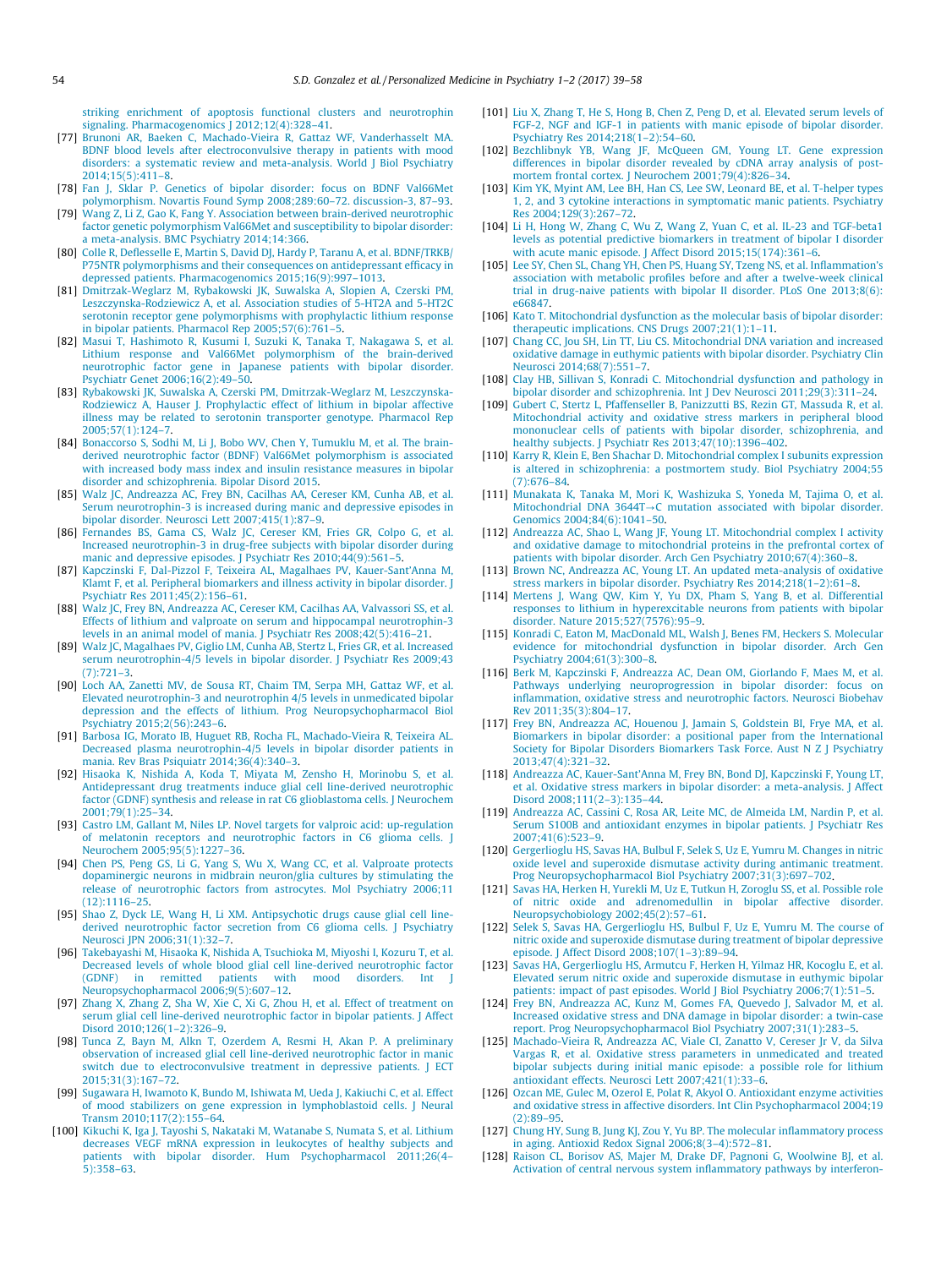<span id="page-16-0"></span>[alpha: relationship to monoamines and depression. Biol Psychiatry 2009;65](http://refhub.elsevier.com/S2468-1717(16)30013-8/h0640) [\(4\):296–303.](http://refhub.elsevier.com/S2468-1717(16)30013-8/h0640)

- [129] [Maes M. Major depression and activation of the inflammatory response](http://refhub.elsevier.com/S2468-1717(16)30013-8/h0645) [system. Adv Exp Med Biol 1999;461:25–46.](http://refhub.elsevier.com/S2468-1717(16)30013-8/h0645)
- [130] [Sluzewska A. Indicators of immune activation in depressed patients. Adv Exp](http://refhub.elsevier.com/S2468-1717(16)30013-8/h0650) [Med Biol 1999;461:59–73.](http://refhub.elsevier.com/S2468-1717(16)30013-8/h0650)
- [131] [Howren MB, Lamkin DM, Suls J. Associations of depression with C-reactive](http://refhub.elsevier.com/S2468-1717(16)30013-8/h0655) [protein, IL-1, and IL-6: a meta-analysis. Psychosom Med 2009;71\(2\):171–86](http://refhub.elsevier.com/S2468-1717(16)30013-8/h0655).
- [132] [Dowlati Y, Herrmann N, Swardfager W, Liu H, Sham L, Reim EK, et al. A meta](http://refhub.elsevier.com/S2468-1717(16)30013-8/h0660)[analysis of cytokines in major depression. Biol Psychiatry 2010;67](http://refhub.elsevier.com/S2468-1717(16)30013-8/h0660)  $(5):$ 446–57.
- [133] [Brietzke E, Stertz L, Fernandes BS, Kauer-Sant'anna M, Mascarenhas M,](http://refhub.elsevier.com/S2468-1717(16)30013-8/h0665) [Escosteguy Vargas A, et al. Comparison of cytokine levels in depressed, manic](http://refhub.elsevier.com/S2468-1717(16)30013-8/h0665) [and euthymic patients with bipolar disorder. J Affect Disord 2009;116](http://refhub.elsevier.com/S2468-1717(16)30013-8/h0665) [\(3\):214–7](http://refhub.elsevier.com/S2468-1717(16)30013-8/h0665).
- [134] [Kim YK, Jung HG, Myint AM, Kim H, Park SH. Imbalance between pro](http://refhub.elsevier.com/S2468-1717(16)30013-8/h0670)[inflammatory and anti-inflammatory cytokines in bipolar disorder. J Affect](http://refhub.elsevier.com/S2468-1717(16)30013-8/h0670) [Disord 2007;104\(1–3\):91–5.](http://refhub.elsevier.com/S2468-1717(16)30013-8/h0670)
- [135] [O'Brien SM, Scully P, Scott LV, Dinan TG. Cytokine profiles in bipolar affective](http://refhub.elsevier.com/S2468-1717(16)30013-8/h0675) [disorder: focus on acutely ill patients. J Affect Disord 2006;90\(2–3\):263–7](http://refhub.elsevier.com/S2468-1717(16)30013-8/h0675).
- [136] [Ortiz-Dominguez A, Hernandez ME, Berlanga C, Gutierrez-Mora D, Moreno J,](http://refhub.elsevier.com/S2468-1717(16)30013-8/h0680) [Heinze G, et al. Immune variations in bipolar disorder: phasic differences.](http://refhub.elsevier.com/S2468-1717(16)30013-8/h0680) [Bipolar Disord 2007;9\(6\):596–602](http://refhub.elsevier.com/S2468-1717(16)30013-8/h0680).
- [137] [Padmos RC, Hillegers MH, Knijff EM, Vonk R, Bouvy A, Staal FJ, et al. A](http://refhub.elsevier.com/S2468-1717(16)30013-8/h0685) [discriminating messenger RNA signature for bipolar disorder formed by an](http://refhub.elsevier.com/S2468-1717(16)30013-8/h0685) [aberrant expression of inflammatory genes in monocytes. Arch Gen](http://refhub.elsevier.com/S2468-1717(16)30013-8/h0685) [Psychiatry 2008;65\(4\):395–407](http://refhub.elsevier.com/S2468-1717(16)30013-8/h0685).
- [138] [Ma K, Zhang H, Baloch Z. Pathogenetic and therapeutic applications of tumor](http://refhub.elsevier.com/S2468-1717(16)30013-8/h0690) [necrosis factor-alpha \(TNF-alpha\) in major depressive disorder: a systematic](http://refhub.elsevier.com/S2468-1717(16)30013-8/h0690) [review. Int J Mol Sci 2016;17\(5\)](http://refhub.elsevier.com/S2468-1717(16)30013-8/h0690).
- [139] [Kim YK, Suh IB, Kim H, Han CS, Lim CS, Choi SH, et al. The plasma levels of](http://refhub.elsevier.com/S2468-1717(16)30013-8/h0695) [interleukin-12 in schizophrenia, major depression, and bipolar mania: effects](http://refhub.elsevier.com/S2468-1717(16)30013-8/h0695) [of psychotropic drugs. Mol Psychiatry 2002;7\(10\):1107–14.](http://refhub.elsevier.com/S2468-1717(16)30013-8/h0695)
- [140] [Su KP, Leu SJ, Yang YY, Shen WW, Chou YM, Tsai SY. Reduced production of](http://refhub.elsevier.com/S2468-1717(16)30013-8/h0700) [interferon-gamma but not interleukin-10 in bipolar mania and subsequent](http://refhub.elsevier.com/S2468-1717(16)30013-8/h0700) [remission. J Affect Disord 2002;71\(1–3\):205–9.](http://refhub.elsevier.com/S2468-1717(16)30013-8/h0700)
- [141] [Boufidou F, Nikolaou C, Alevizos B, Liappas IA, Christodoulou GN. Cytokine](http://refhub.elsevier.com/S2468-1717(16)30013-8/h0705) [production in bipolar affective disorder patients under lithium treatment. J](http://refhub.elsevier.com/S2468-1717(16)30013-8/h0705) [Affect Disord 2004;82\(2\):309–13.](http://refhub.elsevier.com/S2468-1717(16)30013-8/h0705)
- [142] [Guloksuz S, Cetin EA, Cetin T, Deniz G, Oral ET, Nutt DJ. Cytokine levels in](http://refhub.elsevier.com/S2468-1717(16)30013-8/h0710) [euthymic bipolar patients. J Affect Disord 2010;126\(3\):458–62](http://refhub.elsevier.com/S2468-1717(16)30013-8/h0710).
- [143] [Hornig M, Goodman DB, Kamoun M, Amsterdam JD. Positive and negative](http://refhub.elsevier.com/S2468-1717(16)30013-8/h0715) [acute phase proteins in affective subtypes. J Affect Disord 1998;49](http://refhub.elsevier.com/S2468-1717(16)30013-8/h0715)  $(1):9-18.$
- [144] [Rapaport MH, Guylai L, Whybrow P. Immune parameters in rapid cycling](http://refhub.elsevier.com/S2468-1717(16)30013-8/h0720) [bipolar patients before and after lithium treatment. J Psychiatr Res 1999;33](http://refhub.elsevier.com/S2468-1717(16)30013-8/h0720)  $(4)$ :335–40.
- [145] [Maes M, Bosmans E, Calabrese J, Smith R, Meltzer HY. Interleukin-2 and](http://refhub.elsevier.com/S2468-1717(16)30013-8/h0725) [interleukin-6 in schizophrenia and mania: effects of neuroleptics and mood](http://refhub.elsevier.com/S2468-1717(16)30013-8/h0725) [stabilizers. J Psychiatr Res 1995;29\(2\):141–52](http://refhub.elsevier.com/S2468-1717(16)30013-8/h0725).
- [146] [Shapiro RW, Ryder LP, Svejgaard A, Rafaelsen OJ. HLA antigens and manic](http://refhub.elsevier.com/S2468-1717(16)30013-8/h0730)[depressive disorders: further evidence of an association. Psychol Med 1977;7](http://refhub.elsevier.com/S2468-1717(16)30013-8/h0730) [\(3\):387–96.](http://refhub.elsevier.com/S2468-1717(16)30013-8/h0730)
- [147] [Shapiro RW, Bock E, Rafaelsen OJ, Ryder LP, Svejgaard A. Histocompatibility](http://refhub.elsevier.com/S2468-1717(16)30013-8/h0735) [antigens and manic-depressive disorders. Arch Gen Psychiatry 1976;33](http://refhub.elsevier.com/S2468-1717(16)30013-8/h0735) [\(7\):823–5](http://refhub.elsevier.com/S2468-1717(16)30013-8/h0735).
- [148] Beckman L, Perris C, Strandman E, Wahlby L, HLA antigens and affective [disorders. Hum Hered 1978;28\(2\):96–9.](http://refhub.elsevier.com/S2468-1717(16)30013-8/h0740)
- [149] [Smeraldi E, Negri F, Melica AM, Scorza-Smeraldi R, Fabio G, Bonara P, et al.](http://refhub.elsevier.com/S2468-1717(16)30013-8/h0745) [HLA typing and affective disorders: a study in the Italian population.](http://refhub.elsevier.com/S2468-1717(16)30013-8/h0745) [Neuropsychobiology 1978;4\(6\):344–52](http://refhub.elsevier.com/S2468-1717(16)30013-8/h0745).
- [150] [Ucok A, Akar U, Polat A, Yazici O. Human leukocyte antigen alleles in patients](http://refhub.elsevier.com/S2468-1717(16)30013-8/h0750) [with bipolardisorder in Turkey. Eur Psychiatry 2005;20\(1\):83.](http://refhub.elsevier.com/S2468-1717(16)30013-8/h0750)
- [151] [Morgan LZ, Rollins B, Sequeira A, Byerley W, DeLisi LE, Schatzberg AF, et al.](http://refhub.elsevier.com/S2468-1717(16)30013-8/h0755) [Quantitative trait locus and brain expression of HLA-DPA1 offers evidence of](http://refhub.elsevier.com/S2468-1717(16)30013-8/h0755) [shared immune alterations in psychiatric disorders. Microarrays 2016;5\(1\).](http://refhub.elsevier.com/S2468-1717(16)30013-8/h0755)
- [152] [Del Vecchio M, Farzati B, Maj M, Minucci P, Guida L, Kemali D. Cell membrane](http://refhub.elsevier.com/S2468-1717(16)30013-8/h0760) [predictors of response to lithium prophylaxis of affective disorders.](http://refhub.elsevier.com/S2468-1717(16)30013-8/h0760) [Neuropsychobiology 1981;7\(5\):243–7.](http://refhub.elsevier.com/S2468-1717(16)30013-8/h0760)
- [153] [Maj M, Arena F, Lovero N, Pirozzi R, Kemali D. Factors associated with](http://refhub.elsevier.com/S2468-1717(16)30013-8/h0765) [response to lithium prophylaxis in DSM III major depression and bipolar](http://refhub.elsevier.com/S2468-1717(16)30013-8/h0765) [disorder. Pharmacopsychiatry 1985;18\(5\):309–13.](http://refhub.elsevier.com/S2468-1717(16)30013-8/h0765)
- [154] [Belvederi Murri M, Prestia D, Mondelli V, Pariante C, Patti S, Olivieri B, et al.](http://refhub.elsevier.com/S2468-1717(16)30013-8/h0770) [The HPA axis in bipolar disorder: systematic review and meta-analysis.](http://refhub.elsevier.com/S2468-1717(16)30013-8/h0770) [Psychoneuroendocrinology 2016;63:327–42](http://refhub.elsevier.com/S2468-1717(16)30013-8/h0770).
- [155] [Fries GR, Vasconcelos-Moreno MP, Gubert C, dos Santos BT, Sartori J, Eisele B,](http://refhub.elsevier.com/S2468-1717(16)30013-8/h0775) [et al. Hypothalamic-pituitary-adrenal axis dysfunction and illness](http://refhub.elsevier.com/S2468-1717(16)30013-8/h0775) [progression in bipolar disorder. Int J Neuropsychopharmacol 2015;18\(1\)](http://refhub.elsevier.com/S2468-1717(16)30013-8/h0775).
- [156] [Young AH. The effects of HPA axis function on cognition and its implications](http://refhub.elsevier.com/S2468-1717(16)30013-8/h0780) [for the pathophysiology of bipolar disorder. Harv Rev Psychiatry 2014;22](http://refhub.elsevier.com/S2468-1717(16)30013-8/h0780) [\(6\):331–3](http://refhub.elsevier.com/S2468-1717(16)30013-8/h0780).
- [157] [Valiengo LL, Soeiro-de-Souza MG, Marques AH, Moreno DH, Juruena MF,](http://refhub.elsevier.com/S2468-1717(16)30013-8/h0785) [Andreazza AC, et al. Plasma cortisol in first episode drug-naive mania:](http://refhub.elsevier.com/S2468-1717(16)30013-8/h0785) [differential levels in euphoric versus irritable mood. J Affect Disord 2012;138](http://refhub.elsevier.com/S2468-1717(16)30013-8/h0785) [\(1–2\):149–52](http://refhub.elsevier.com/S2468-1717(16)30013-8/h0785).
- [158] [Swann AC, Stokes PE, Casper R, Secunda SK, Bowden CL, Berman N, et al.](http://refhub.elsevier.com/S2468-1717(16)30013-8/h0790) [Hypothalamic-pituitary-adrenocortical function in mixed and pure mania.](http://refhub.elsevier.com/S2468-1717(16)30013-8/h0790) [Acta Psychiatr Scand 1992;85\(4\):270–4](http://refhub.elsevier.com/S2468-1717(16)30013-8/h0790).
- [159] [Becking K, Spijker AT, Hoencamp E, Penninx BW, Schoevers RA, Boschloo L.](http://refhub.elsevier.com/S2468-1717(16)30013-8/h0795) [Disturbances in hypothalamic-pituitary-adrenal axis and immunological](http://refhub.elsevier.com/S2468-1717(16)30013-8/h0795) [activity differentiating between unipolar and bipolar depressive episodes.](http://refhub.elsevier.com/S2468-1717(16)30013-8/h0795) [PLoS One 2015;10\(7\):e0133898](http://refhub.elsevier.com/S2468-1717(16)30013-8/h0795).
- [160] [Rybakowski JK, Twardowska K. The dexamethasone/corticotropin-releasing](http://refhub.elsevier.com/S2468-1717(16)30013-8/h0800) [hormone test in depression in bipolar and unipolar affective illness. J](http://refhub.elsevier.com/S2468-1717(16)30013-8/h0800) [Psychiatr Res 1999;33\(5\):363–70](http://refhub.elsevier.com/S2468-1717(16)30013-8/h0800).
- [161] [Breen ME, Seifuddin F, Zandi PP, Potash JB, Willour VL. Investigating the role](http://refhub.elsevier.com/S2468-1717(16)30013-8/h0805) [of early childhood abuse and HPA axis genes in suicide attempters with](http://refhub.elsevier.com/S2468-1717(16)30013-8/h0805) [bipolar disorder. Psychiatr Genet 2015;25\(3\):106–11](http://refhub.elsevier.com/S2468-1717(16)30013-8/h0805).
- [162] [Coryell W, Schlesser M. The dexamethasone suppression test and suicide](http://refhub.elsevier.com/S2468-1717(16)30013-8/h0810) [prediction. Am J Psychiatry 2001;158\(5\):748–53.](http://refhub.elsevier.com/S2468-1717(16)30013-8/h0810)
- [163] [De Luca V, Tharmalingam S, Kennedy JL. Association study between the](http://refhub.elsevier.com/S2468-1717(16)30013-8/h0815) [corticotropin-releasing hormone receptor 2 gene and suicidality in bipolar](http://refhub.elsevier.com/S2468-1717(16)30013-8/h0815) [disorder. Eur Psychiatry 2007;22\(5\):282–7.](http://refhub.elsevier.com/S2468-1717(16)30013-8/h0815)
- [164] [Jokinen J, Nordstrom AL, Nordstrom P. ROC analysis of dexamethasone](http://refhub.elsevier.com/S2468-1717(16)30013-8/h0820) [suppression test threshold in suicide prediction after attempted suicide. J](http://refhub.elsevier.com/S2468-1717(16)30013-8/h0820) [Affect Disord 2008;106\(1–2\):145–52.](http://refhub.elsevier.com/S2468-1717(16)30013-8/h0820)
- [165] [Kamali M, Saunders EF, Prossin AR, Brucksch CB, Harrington GJ, Langenecker](http://refhub.elsevier.com/S2468-1717(16)30013-8/h0825) [SA, et al. Associations between suicide attempts and elevated bedtime](http://refhub.elsevier.com/S2468-1717(16)30013-8/h0825) [salivary cortisol levels in bipolar disorder. J Affect Disord 2012;136\(3\):350–8.](http://refhub.elsevier.com/S2468-1717(16)30013-8/h0825)
- [166] [Roy A. Hypothalamic-pituitary-adrenal axis function and suicidal behavior in](http://refhub.elsevier.com/S2468-1717(16)30013-8/h0830) [depression. Biol Psychiatry 1992;32\(9\):812–6.](http://refhub.elsevier.com/S2468-1717(16)30013-8/h0830)
- [167] [Pruessner M, Lepage M, Collins DL, Pruessner JC, Joober R, Malla AK. Reduced](http://refhub.elsevier.com/S2468-1717(16)30013-8/h0835) [hippocampal volume and hypothalamus-pituitary-adrenal axis function in](http://refhub.elsevier.com/S2468-1717(16)30013-8/h0835) [first episode psychosis: evidence for sex differences. NeuroImage Clin](http://refhub.elsevier.com/S2468-1717(16)30013-8/h0835) [2015;7:195–202](http://refhub.elsevier.com/S2468-1717(16)30013-8/h0835).
- [168] [Reniers RL, Garner B, Phassouliotis C, Phillips LJ, Markulev C, Pantelis C, et al.](http://refhub.elsevier.com/S2468-1717(16)30013-8/h0840) [The relationship between stress, HPA axis functioning and brain structure in](http://refhub.elsevier.com/S2468-1717(16)30013-8/h0840) [first episode psychosis over the first 12 weeks of treatment. Psychiatry Res](http://refhub.elsevier.com/S2468-1717(16)30013-8/h0840) [2015;231\(2\):111–9.](http://refhub.elsevier.com/S2468-1717(16)30013-8/h0840)
- [169] [Borges S, Gayer-Anderson C, Mondelli V. A systematic review of the activity](http://refhub.elsevier.com/S2468-1717(16)30013-8/h0845) [of the hypothalamic-pituitary-adrenal axis in first episode psychosis.](http://refhub.elsevier.com/S2468-1717(16)30013-8/h0845) [Psychoneuroendocrinology 2013;38\(5\):603–11.](http://refhub.elsevier.com/S2468-1717(16)30013-8/h0845)
- [170] [Phassouliotis C, Garner BA, Phillips LJ, Bendall S, Yun Y, Markulev C, et al.](http://refhub.elsevier.com/S2468-1717(16)30013-8/h0850) [Enhanced cortisol suppression following administration of low-dose](http://refhub.elsevier.com/S2468-1717(16)30013-8/h0850) [dexamethasone in first-episode psychosis patients. Aust N Z J Psychiatry](http://refhub.elsevier.com/S2468-1717(16)30013-8/h0850) [2013;47\(4\):363–70.](http://refhub.elsevier.com/S2468-1717(16)30013-8/h0850)
- [171] [Sugranyes G, Thompson JL, Corcoran CM. HPA-axis function, symptoms, and](http://refhub.elsevier.com/S2468-1717(16)30013-8/h0855) [medication exposure in youths at clinical high risk for psychosis. J Psychiatr](http://refhub.elsevier.com/S2468-1717(16)30013-8/h0855) [Res 2012;46\(11\):1389–93](http://refhub.elsevier.com/S2468-1717(16)30013-8/h0855).
- [172] [Makino S, Hashimoto K, Gold PW. Multiple feedback mechanisms activating](http://refhub.elsevier.com/S2468-1717(16)30013-8/h0860) [corticotropin-releasing hormone system in the brain during stress.](http://refhub.elsevier.com/S2468-1717(16)30013-8/h0860) [Pharmacol Biochem Behav 2002;73\(1\):147–58.](http://refhub.elsevier.com/S2468-1717(16)30013-8/h0860)
- [173] [Carroll, Curtis GC, Mendels J. Neuroendocrine regulation in depression. I.](http://refhub.elsevier.com/S2468-1717(16)30013-8/h0865) [Limbic system-adrenocortical dysfunction. Arch Gen Psychiatry 1976;33](http://refhub.elsevier.com/S2468-1717(16)30013-8/h0865) [\(9\):1039–44.](http://refhub.elsevier.com/S2468-1717(16)30013-8/h0865)
- [174] [Giles GE, Mahoney CR, Brunye TT, Taylor HA, Kanarek RB. Stress effects on](http://refhub.elsevier.com/S2468-1717(16)30013-8/h0870) [mood, HPA axis, and autonomic response: comparison of three psychosocial](http://refhub.elsevier.com/S2468-1717(16)30013-8/h0870) [stress paradigms. PLoS One 2014;9\(12\):e113618.](http://refhub.elsevier.com/S2468-1717(16)30013-8/h0870)
- [175] [Westrin A. Stress system alterations and mood disorders in suicidal patients.](http://refhub.elsevier.com/S2468-1717(16)30013-8/h0875) [A review. Biomed Pharmacother 2000;54\(3\):142–5](http://refhub.elsevier.com/S2468-1717(16)30013-8/h0875).
- [176] [Girshkin L, Matheson SL, Shepherd AM, Green MJ. Morning cortisol levels in](http://refhub.elsevier.com/S2468-1717(16)30013-8/h0880) [schizophrenia and bipolar disorder: a meta-analysis.](http://refhub.elsevier.com/S2468-1717(16)30013-8/h0880) [Psychoneuroendocrinology 2014;49:187–206.](http://refhub.elsevier.com/S2468-1717(16)30013-8/h0880)
- [177] [Rush AJ, Giles DE, Schlesser MA, Orsulak PJ, Parker Jr CR, Weissenburger JE,](http://refhub.elsevier.com/S2468-1717(16)30013-8/h0885) [et al. The dexamethasone suppression test in patients with mood disorders. J](http://refhub.elsevier.com/S2468-1717(16)30013-8/h0885) [Clin Psychiatry 1996;57\(10\):470–84](http://refhub.elsevier.com/S2468-1717(16)30013-8/h0885).
- [178] [Hwu HG, Lin HN. Serial dexamethasone suppression test in psychiatric](http://refhub.elsevier.com/S2468-1717(16)30013-8/h0890) [inpatients. Biol Psychiatry 1990;27\(6\):609–16](http://refhub.elsevier.com/S2468-1717(16)30013-8/h0890).
- [179] [Joyce PR, Brinded PJ, Sellman D, Donald RA, Elder PA. The dexamethasone](http://refhub.elsevier.com/S2468-1717(16)30013-8/h0895) [suppression test in psychiatry. N Z Med J 1987;100\(820\):173–5](http://refhub.elsevier.com/S2468-1717(16)30013-8/h0895).
- [180] [Graham PM, Booth J, Boranga G, Galhenage S, Myers CM, Teoh CL, et al. The](http://refhub.elsevier.com/S2468-1717(16)30013-8/h0900) [dexamethasone suppression test in mania. J Affect Disord 1982;4\(3\):201–11.](http://refhub.elsevier.com/S2468-1717(16)30013-8/h0900)
- [181] [Jokinen J, Nordstrom P. HPA axis hyperactivity and attempted suicide in](http://refhub.elsevier.com/S2468-1717(16)30013-8/h0905) [young adult mood disorder inpatients. J Affect Disord 2009;116\(1–](http://refhub.elsevier.com/S2468-1717(16)30013-8/h0905) [2\):117–20](http://refhub.elsevier.com/S2468-1717(16)30013-8/h0905).
- [182] [Mann JJ, Currier D, Stanley B, Oquendo MA, Amsel LV, Ellis SP. Can biological](http://refhub.elsevier.com/S2468-1717(16)30013-8/h0910) [tests assist prediction of suicide in mood disorders? Int J](http://refhub.elsevier.com/S2468-1717(16)30013-8/h0910) [Neuropsychopharmacol 2006;9\(4\):465–74](http://refhub.elsevier.com/S2468-1717(16)30013-8/h0910).
- [183] Watson S, Gallagher P, Smith MS, Ferrier IN, Young AH. The dex/CRH test-is it [better than the DST? Psychoneuroendocrinology 2006;31\(7\):889–94](http://refhub.elsevier.com/S2468-1717(16)30013-8/h0915). [184] [Watson S, Gallagher P, Ritchie JC, Ferrier IN, Young AH. Hypothalamic-](http://refhub.elsevier.com/S2468-1717(16)30013-8/h0920)
- [pituitary-adrenal axis function in patients with bipolar disorder. Br J](http://refhub.elsevier.com/S2468-1717(16)30013-8/h0920) [Psychiatry 2004;184:496–502](http://refhub.elsevier.com/S2468-1717(16)30013-8/h0920).
- [185] [Watson S, Thompson JM, Malik N, Ferrier IN, Young AH. Temporal stability of](http://refhub.elsevier.com/S2468-1717(16)30013-8/h0925) [the dex/CRH test in patients with rapid-cycling bipolar I disorder: a pilot](http://refhub.elsevier.com/S2468-1717(16)30013-8/h0925) [study. Aust N Z J Psychiatry 2005;39\(4\):244–8.](http://refhub.elsevier.com/S2468-1717(16)30013-8/h0925)
- [186] [Schmider J, Lammers CH, Gotthardt U, Dettling M, Holsboer F, Heuser IJ.](http://refhub.elsevier.com/S2468-1717(16)30013-8/h0930) [Combined dexamethasone/corticotropin-releasing hormone test in acute and](http://refhub.elsevier.com/S2468-1717(16)30013-8/h0930) [remitted manic patients, in acute depression, and in normal controls: I. Biol](http://refhub.elsevier.com/S2468-1717(16)30013-8/h0930) [Psychiatry 1995;38\(12\):797–802](http://refhub.elsevier.com/S2468-1717(16)30013-8/h0930).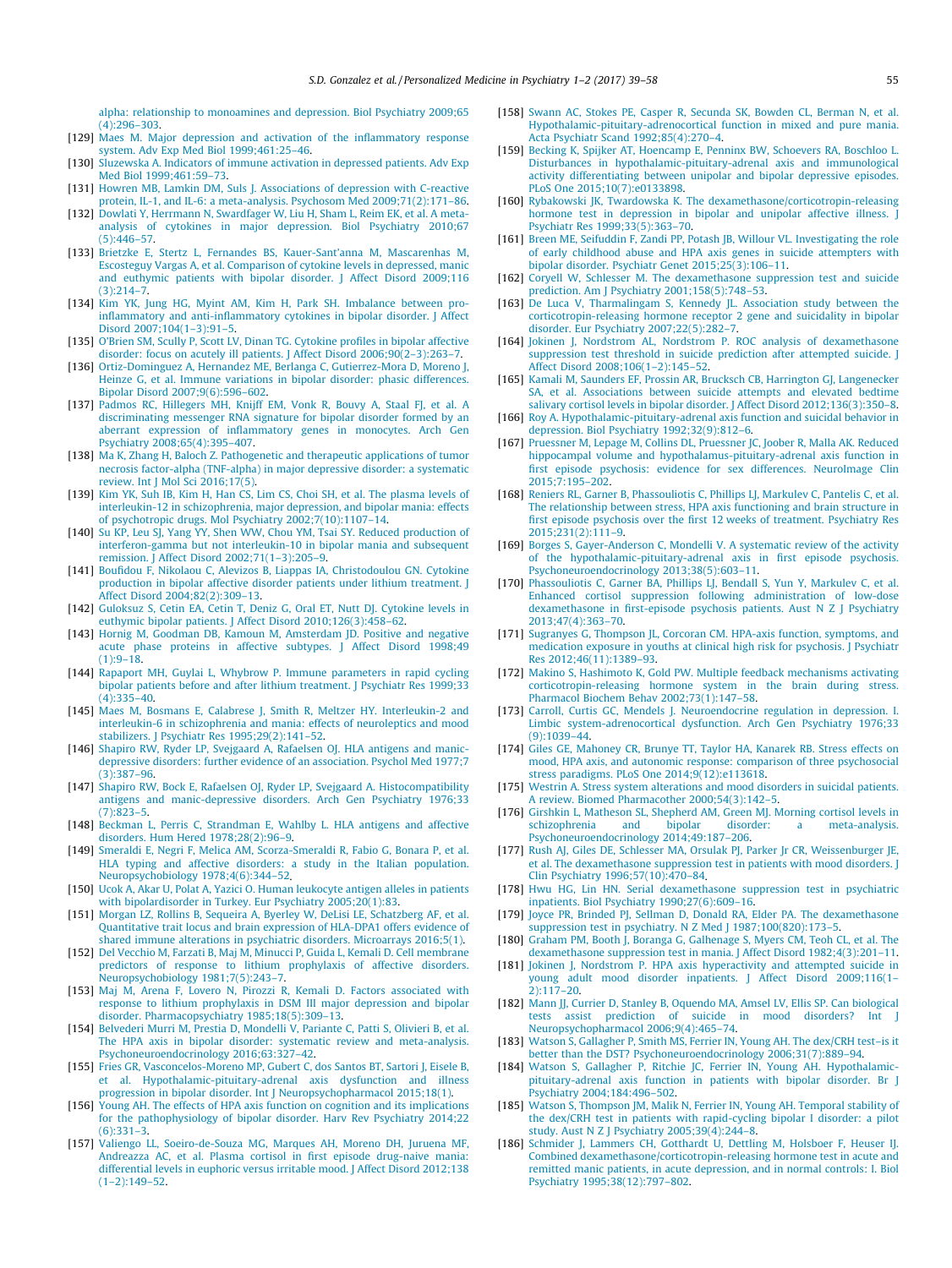- <span id="page-17-0"></span>[187] [Abraham A, Watson S, Young AH. Glucocorticoid receptor dysfunction:](http://refhub.elsevier.com/S2468-1717(16)30013-8/h0935) [consequences for the pathophysiology and treatment of mood disorders.](http://refhub.elsevier.com/S2468-1717(16)30013-8/h0935) [Indian J Psychiatry 2003;45\(2\):5–14.](http://refhub.elsevier.com/S2468-1717(16)30013-8/h0935)
- [188] [Ceulemans S, De-Zutter S, Heyrman L, Norrback KF, Nordin A, Nilsson LG,](http://refhub.elsevier.com/S2468-1717(16)30013-8/h0940) [et al. Evidence for the involvement of the glucocorticoid receptor gene in](http://refhub.elsevier.com/S2468-1717(16)30013-8/h0940) [bipolar disorder in an isolated northern Swedish population. Bipolar Disord](http://refhub.elsevier.com/S2468-1717(16)30013-8/h0940) [2011;13\(7–8\):614–23.](http://refhub.elsevier.com/S2468-1717(16)30013-8/h0940)
- [189] [Spiliotaki M, Salpeas V, Malitas P, Alevizos V, Moutsatsou P. Altered](http://refhub.elsevier.com/S2468-1717(16)30013-8/h0945) [glucocorticoid receptor signaling cascade in lymphocytes of bipolar](http://refhub.elsevier.com/S2468-1717(16)30013-8/h0945) [disorder patients. Psychoneuroendocrinology 2006;31\(6\):748–60](http://refhub.elsevier.com/S2468-1717(16)30013-8/h0945).
- [190] [Wang Q, Verweij EW, Krugers HJ, Joels M, Swaab DF, Lucassen PJ. Distribution](http://refhub.elsevier.com/S2468-1717(16)30013-8/h0950) [of the glucocorticoid receptor in the human amygdala; changes in mood](http://refhub.elsevier.com/S2468-1717(16)30013-8/h0950) [disorder patients. Brain Struct Funct 2014;219\(5\):1615–26](http://refhub.elsevier.com/S2468-1717(16)30013-8/h0950).
- [191] [Bei E, Salpeas V, Pappa D, Anagnostara C, Alevizos V, Moutsatsou P.](http://refhub.elsevier.com/S2468-1717(16)30013-8/h0955) [Phosphorylation status of glucocorticoid receptor, heat shock protein 70,](http://refhub.elsevier.com/S2468-1717(16)30013-8/h0955) [cytochrome c and Bax in lymphocytes of euthymic, depressed and manic](http://refhub.elsevier.com/S2468-1717(16)30013-8/h0955) [bipolar patients. Psychoneuroendocrinology 2009;34\(8\):1162–75.](http://refhub.elsevier.com/S2468-1717(16)30013-8/h0955)
- [192] [Spijker AT, van Rossum EF. Glucocorticoid receptor polymorphisms in major](http://refhub.elsevier.com/S2468-1717(16)30013-8/h0960) [depression. Focus on glucocorticoid sensitivity and neurocognitive](http://refhub.elsevier.com/S2468-1717(16)30013-8/h0960) [functioning. Ann N Y Acad Sci 2009;1179:199–215](http://refhub.elsevier.com/S2468-1717(16)30013-8/h0960).
- [193] [Szczepankiewicz A, Leszczynska-Rodziewicz A, Pawlak J, Rajewska-Rager A,](http://refhub.elsevier.com/S2468-1717(16)30013-8/h0965) [Dmitrzak-Weglarz M, Wilkosc M, et al. Glucocorticoid receptor](http://refhub.elsevier.com/S2468-1717(16)30013-8/h0965) [polymorphism is associated with major depression and predominance of](http://refhub.elsevier.com/S2468-1717(16)30013-8/h0965) [depression in the course of bipolar disorder. J Affect Disord 2011;134\(1–](http://refhub.elsevier.com/S2468-1717(16)30013-8/h0965) [3\):138–44.](http://refhub.elsevier.com/S2468-1717(16)30013-8/h0965)
- [194] [Spijker AT, van Rossum EF, Hoencamp E, DeRijk RH, Haffmans J, Blom M, et al.](http://refhub.elsevier.com/S2468-1717(16)30013-8/h0970) [Functional polymorphism of the glucocorticoid receptor gene associates with](http://refhub.elsevier.com/S2468-1717(16)30013-8/h0970) [mania and hypomania in bipolar disorder. Bipolar Disord 2009;11](http://refhub.elsevier.com/S2468-1717(16)30013-8/h0970)  $(1):95-101.$
- [195] [Matsubara T, Funato H, Kobayashi A, Nobumoto M, Watanabe Y. Reduced](http://refhub.elsevier.com/S2468-1717(16)30013-8/h0975) [glucocorticoid receptor alpha expression in mood disorder patients and first](http://refhub.elsevier.com/S2468-1717(16)30013-8/h0975)[degree relatives. Biol Psychiatry 2006;59\(8\):689–95](http://refhub.elsevier.com/S2468-1717(16)30013-8/h0975).
- [196] [Sinclair D, Fullerton JM, Webster MJ, Shannon Weickert C. Glucocorticoid](http://refhub.elsevier.com/S2468-1717(16)30013-8/h0980) [receptor 1B and 1C mRNA transcript alterations in schizophrenia and bipolar](http://refhub.elsevier.com/S2468-1717(16)30013-8/h0980) [disorder, and their possible regulation by GR gene variants. PLoS One 2012;7](http://refhub.elsevier.com/S2468-1717(16)30013-8/h0980) [\(3\):e31720.](http://refhub.elsevier.com/S2468-1717(16)30013-8/h0980)
- [197] [Sinclair D, Tsai SY, Woon HG, Weickert CS. Abnormal glucocorticoid receptor](http://refhub.elsevier.com/S2468-1717(16)30013-8/h0985) [mRNA and protein isoform expression in the prefrontal cortex in psychiatric](http://refhub.elsevier.com/S2468-1717(16)30013-8/h0985) [illness. Neuropsychopharmacology 2011;36\(13\):2698–709](http://refhub.elsevier.com/S2468-1717(16)30013-8/h0985).
- [198] [Bei ES, Salpeas V, Alevizos B, Anagnostara C, Pappa D, Moutsatsou P. Pattern](http://refhub.elsevier.com/S2468-1717(16)30013-8/h0990) [of heat shock factor and heat shock protein expression in lymphocytes of](http://refhub.elsevier.com/S2468-1717(16)30013-8/h0990) [bipolar patients: increased HSP70-glucocorticoid receptor heterocomplex. J](http://refhub.elsevier.com/S2468-1717(16)30013-8/h0990) [Psychiatr Res 2013;47\(11\):1725–36](http://refhub.elsevier.com/S2468-1717(16)30013-8/h0990).
- [199] [Binder EB. The role of FKBP5, a co-chaperone of the glucocorticoid receptor in](http://refhub.elsevier.com/S2468-1717(16)30013-8/h0995) [the pathogenesis and therapy of affective and anxiety disorders.](http://refhub.elsevier.com/S2468-1717(16)30013-8/h0995) [Psychoneuroendocrinology 2009;34\(Suppl 1\):S186–95.](http://refhub.elsevier.com/S2468-1717(16)30013-8/h0995)
- [200] [Gawlik M, Moller-Ehrlich K, Mende M, Jovnerovski M, Jung S, Jabs B, et al. Is](http://refhub.elsevier.com/S2468-1717(16)30013-8/h1000) [FKBP5 a genetic marker of affective psychosis? A case control study and](http://refhub.elsevier.com/S2468-1717(16)30013-8/h1000) [analysis of disease related traits. BMC Psychiatry 2006;6:52](http://refhub.elsevier.com/S2468-1717(16)30013-8/h1000).
- [201] [Hartmann J, Wagner KV, Dedic N, Marinescu D, Scharf SH, Wang XD, et al.](http://refhub.elsevier.com/S2468-1717(16)30013-8/h1005) [Fkbp52 heterozygosity alters behavioral, endocrine and neurogenetic](http://refhub.elsevier.com/S2468-1717(16)30013-8/h1005) [parameters under basal and chronic stress conditions in mice.](http://refhub.elsevier.com/S2468-1717(16)30013-8/h1005) [Psychoneuroendocrinology 2012;37\(12\):2009–21.](http://refhub.elsevier.com/S2468-1717(16)30013-8/h1005)
- [202] [Sinclair D, Fillman SG, Webster MJ, Weickert CS. Dysregulation of](http://refhub.elsevier.com/S2468-1717(16)30013-8/h1010) [glucocorticoid receptor co-factors FKBP5, BAG1 and PTGES3 in prefrontal](http://refhub.elsevier.com/S2468-1717(16)30013-8/h1010) [cortex in psychotic illness. Sci Rep 2013;3:3539.](http://refhub.elsevier.com/S2468-1717(16)30013-8/h1010)
- [203] [Zhou R, Gray NA, Yuan P, Li X, Chen J, Chen G, et al. The anti-apoptotic,](http://refhub.elsevier.com/S2468-1717(16)30013-8/h1015) [glucocorticoid receptor cochaperone protein BAG-1 is a long-term target for](http://refhub.elsevier.com/S2468-1717(16)30013-8/h1015) [the actions of mood stabilizers. J Neurosci 2005;25\(18\):4493–502.](http://refhub.elsevier.com/S2468-1717(16)30013-8/h1015)
- [204] [Krishna VN, Thunga R, Unnikrishnan B, Kanchan T, Bukelo MJ, Mehta RK, et al.](http://refhub.elsevier.com/S2468-1717(16)30013-8/h1020) [Association between bipolar affective disorder and thyroid dysfunction.](http://refhub.elsevier.com/S2468-1717(16)30013-8/h1020) [Asian J Psychiatry 2013;6\(1\):42–5](http://refhub.elsevier.com/S2468-1717(16)30013-8/h1020).
- [205] [Holtmann M, Duketis E, Goth K, Poustka L, Boelte S. Severe affective and](http://refhub.elsevier.com/S2468-1717(16)30013-8/h1025) [behavioral dysregulation in youth is associated with increased serum TSH. J](http://refhub.elsevier.com/S2468-1717(16)30013-8/h1025) [Affect Disord 2010;121\(1–2\):184–8](http://refhub.elsevier.com/S2468-1717(16)30013-8/h1025).
- [206] [Kraszewska A, Chlopocka-Wozniak M, Abramowicz M, Sowinski J,](http://refhub.elsevier.com/S2468-1717(16)30013-8/h1030) [Rybakowski JK. A cross-sectional study of thyroid function in 66 patients](http://refhub.elsevier.com/S2468-1717(16)30013-8/h1030) [with bipolar disorder receiving lithium for 10–44 years. Bipolar Disord](http://refhub.elsevier.com/S2468-1717(16)30013-8/h1030) [2015;17\(4\):375–80](http://refhub.elsevier.com/S2468-1717(16)30013-8/h1030).
- [207] [Wysokinski A, Kloszewska I. Level of thyroid-stimulating hormone \(TSH\) in](http://refhub.elsevier.com/S2468-1717(16)30013-8/h1035) [patients with acute schizophrenia, unipolar depression or bipolar disorder.](http://refhub.elsevier.com/S2468-1717(16)30013-8/h1035) [Neurochem Res 2014;39\(7\):1245–53.](http://refhub.elsevier.com/S2468-1717(16)30013-8/h1035)
- [208] [Sokolov ST, Kutcher SP, Joffe RT. Basal thyroid indices in adolescent](http://refhub.elsevier.com/S2468-1717(16)30013-8/h1040) [depression and bipolar disorder. J Am Acad Child Adolesc Psychiatry](http://refhub.elsevier.com/S2468-1717(16)30013-8/h1040) [1994;33\(4\):469–75](http://refhub.elsevier.com/S2468-1717(16)30013-8/h1040).
- [209] Mason JW, Kennedy JL, Kosten TR, Giller Jr EL, Serum thyroxine levels in [schizophrenic and affective disorder diagnostic subgroups. J Nerv Ment Dis](http://refhub.elsevier.com/S2468-1717(16)30013-8/h1045) [1989;177\(6\):351–8](http://refhub.elsevier.com/S2468-1717(16)30013-8/h1045).
- [210] [Lee S, Chow CC, Wing YK, Shek AC, Mak TW, Ahuja A, et al. Thyroid function](http://refhub.elsevier.com/S2468-1717(16)30013-8/h1050) [and psychiatric morbidity in patients with manic disorder receiving lithium](http://refhub.elsevier.com/S2468-1717(16)30013-8/h1050) [therapy. J Clin Psychopharmacol 2000;20\(2\):204–9.](http://refhub.elsevier.com/S2468-1717(16)30013-8/h1050)
- [211] [Lazarus JH, John R, Bennie EH, Chalmers RJ, Crockett G. Lithium therapy and](http://refhub.elsevier.com/S2468-1717(16)30013-8/h1055) [thyroid function: a long-term study. Psychol Med 1981;11\(1\):85–92.](http://refhub.elsevier.com/S2468-1717(16)30013-8/h1055)
- [212] [Wolkin A, Peselow ED, Smith M, Lautin A, Kahn I, Rotrosen J. TRH test](http://refhub.elsevier.com/S2468-1717(16)30013-8/h1060) [abnormalities in psychiatric disorders. J Affect Disord 1984;6\(3–4\):273–81.](http://refhub.elsevier.com/S2468-1717(16)30013-8/h1060)
- [213] [Linkowski P, Brauman H, Mendlewicz J. Thyrotrophin response to](http://refhub.elsevier.com/S2468-1717(16)30013-8/h1065) [thyrotrophin-releasing hormone in unipolar and bipolar affective illness. J](http://refhub.elsevier.com/S2468-1717(16)30013-8/h1065) [Affect Disord 1981;3\(1\):9–16.](http://refhub.elsevier.com/S2468-1717(16)30013-8/h1065)
- [214] [Valle J, Ayuso-Gutierrez JL, Abril A, Ayuso-Mateos JL. Evaluation of thyroid](http://refhub.elsevier.com/S2468-1717(16)30013-8/h1070) [function in lithium-naive bipolar patients. Eur Psychiatry 1999;14\(6\):341–5](http://refhub.elsevier.com/S2468-1717(16)30013-8/h1070). [215] [Lazarus JH. The effects of lithium therapy on thyroid and thyrotropin-](http://refhub.elsevier.com/S2468-1717(16)30013-8/h1075)
- [releasing hormone. Thyroid 1998;8\(10\):909–13](http://refhub.elsevier.com/S2468-1717(16)30013-8/h1075). [216] [Gyulai L, Bauer M, Bauer MS, Garcia-Espana F, Cnaan A, Whybrow PC. Thyroid](http://refhub.elsevier.com/S2468-1717(16)30013-8/h1080) [hypofunction in patients with rapid-cycling bipolar disorder after lithium](http://refhub.elsevier.com/S2468-1717(16)30013-8/h1080)
- [challenge. Biol Psychiatry 2003;53\(10\):899–905](http://refhub.elsevier.com/S2468-1717(16)30013-8/h1080). [217] [Middleton FA, Pato CN, Gentile KL, McGann L, Brown AM, Trauzzi M, et al.](http://refhub.elsevier.com/S2468-1717(16)30013-8/h1085) [Gene expression analysis of peripheral blood leukocytes from discordant sib](http://refhub.elsevier.com/S2468-1717(16)30013-8/h1085)[pairs with schizophrenia and bipolar disorder reveals points of convergence](http://refhub.elsevier.com/S2468-1717(16)30013-8/h1085) [between genetic and functional genomic approaches. Am J Med Genet B](http://refhub.elsevier.com/S2468-1717(16)30013-8/h1085) [2005;136B\(1\):12–25](http://refhub.elsevier.com/S2468-1717(16)30013-8/h1085).
- [218] [Liew CC, Ma J, Tang HC, Zheng R, Dempsey AA. The peripheral blood](http://refhub.elsevier.com/S2468-1717(16)30013-8/h1090) [transcriptome dynamically reflects system wide biology: a potential](http://refhub.elsevier.com/S2468-1717(16)30013-8/h1090) [diagnostic tool. J Lab Clin Med 2006;147\(3\):126–32.](http://refhub.elsevier.com/S2468-1717(16)30013-8/h1090)
- [219] [Sullivan PF, Fan C, Perou CM. Evaluating the comparability of gene expression](http://refhub.elsevier.com/S2468-1717(16)30013-8/h1095) [in blood and brain. Am J Med Genet B 2006;141B\(3\):261–8](http://refhub.elsevier.com/S2468-1717(16)30013-8/h1095).
- [220] [Rollins B, Martin MV, Morgan L, Vawter MP. Analysis of whole genome](http://refhub.elsevier.com/S2468-1717(16)30013-8/h1100) [biomarker expression in blood and brain. Am J Med Genet B 2010;153B](http://refhub.elsevier.com/S2468-1717(16)30013-8/h1100) [\(4\):919–36.](http://refhub.elsevier.com/S2468-1717(16)30013-8/h1100)
- [221] [Gerling IC, Ahokas RA, Kamalov G, Zhao W, Bhattacharya SK, Sun Y, et al.](http://refhub.elsevier.com/S2468-1717(16)30013-8/h1105) [Gene expression profiles of peripheral blood mononuclear cells reveal](http://refhub.elsevier.com/S2468-1717(16)30013-8/h1105) [transcriptional signatures as novel biomarkers of cardiac remodeling in rats](http://refhub.elsevier.com/S2468-1717(16)30013-8/h1105) [with aldosteronism and hypertensive heart disease. JACC Heart Fail 2013;1](http://refhub.elsevier.com/S2468-1717(16)30013-8/h1105) [\(6\):469–76](http://refhub.elsevier.com/S2468-1717(16)30013-8/h1105).
- [222] [Sanayama Y, Ikeda K, Saito Y, Kagami S, Yamagata M, Furuta S, et al.](http://refhub.elsevier.com/S2468-1717(16)30013-8/h1110) [Prediction of therapeutic responses to tocilizumab in patients with](http://refhub.elsevier.com/S2468-1717(16)30013-8/h1110) [rheumatoid arthritis: biomarkers identified by analysis of gene expression](http://refhub.elsevier.com/S2468-1717(16)30013-8/h1110) [in peripheral blood mononuclear cells using genome-wide DNA microarray.](http://refhub.elsevier.com/S2468-1717(16)30013-8/h1110) [Arthritis Rheumatol 2014;66\(6\):1421–31.](http://refhub.elsevier.com/S2468-1717(16)30013-8/h1110)
- [223] [Gerling IC, Ahokas RA, Kamalov G, Zhao W, Bhattacharya SK, Sun Y, et al.](http://refhub.elsevier.com/S2468-1717(16)30013-8/h1115) [Gene expression profiles of peripheral blood mononuclear cells reveal](http://refhub.elsevier.com/S2468-1717(16)30013-8/h1115) [transcriptional signatures as novel biomarkers for cardiac remodeling in](http://refhub.elsevier.com/S2468-1717(16)30013-8/h1115) [rats with aldosteronism and hypertensive heart disease. JACC Heart Fail](http://refhub.elsevier.com/S2468-1717(16)30013-8/h1115) [2013;1\(6\)](http://refhub.elsevier.com/S2468-1717(16)30013-8/h1115).
- [224] [Seo J, Osorio JS, Schmitt E, Correa MN, Bertoni G, Trevisi E, et al. Hepatic](http://refhub.elsevier.com/S2468-1717(16)30013-8/h1120) [purinergic signaling gene network expression and its relationship with](http://refhub.elsevier.com/S2468-1717(16)30013-8/h1120) [inflammation and oxidative stress biomarkers in blood from peripartal dairy](http://refhub.elsevier.com/S2468-1717(16)30013-8/h1120) [cattle. J Dairy Sci 2014;97\(2\):861–73.](http://refhub.elsevier.com/S2468-1717(16)30013-8/h1120)
- [225] [Lu C, Wu J, Wang H, Wang S, Diao N, Wang F, et al. Novel biomarkers](http://refhub.elsevier.com/S2468-1717(16)30013-8/h1125) [distinguishing active tuberculosis from latent infection identified by gene](http://refhub.elsevier.com/S2468-1717(16)30013-8/h1125) [expression profile of peripheral blood mononuclear cells. PLoS One 2011;6](http://refhub.elsevier.com/S2468-1717(16)30013-8/h1125) [\(8\):e24290.](http://refhub.elsevier.com/S2468-1717(16)30013-8/h1125)
- [226] [Goertsches RH, Zettl UK, Hecker M. Sieving treatment biomarkers from blood](http://refhub.elsevier.com/S2468-1717(16)30013-8/h1130) [gene-expression profiles: a pharmacogenomic update on two types of](http://refhub.elsevier.com/S2468-1717(16)30013-8/h1130) [multiple sclerosis therapy. Pharmacogenomics 2011;12\(3\):423–32.](http://refhub.elsevier.com/S2468-1717(16)30013-8/h1130)
- [227] [Edmiston JS, Archer KJ, Scian MJ, Joyce AR, Zedler BK, Murrelle EL. Gene](http://refhub.elsevier.com/S2468-1717(16)30013-8/h1135) [expression profiling of peripheral blood leukocytes identifies potential novel](http://refhub.elsevier.com/S2468-1717(16)30013-8/h1135) [biomarkers of chronic obstructive pulmonary disease in current and former](http://refhub.elsevier.com/S2468-1717(16)30013-8/h1135) [smokers. Biomarkers 2010;15\(8\):715–30](http://refhub.elsevier.com/S2468-1717(16)30013-8/h1135).
- [228] [Huang H, Dong X, Kang MX, Xu B, Chen Y, Zhang B, et al. Novel blood](http://refhub.elsevier.com/S2468-1717(16)30013-8/h1140) [biomarkers of pancreatic cancer-associated diabetes mellitus identified by](http://refhub.elsevier.com/S2468-1717(16)30013-8/h1140) [peripheral blood-based gene expression profiles. Am J Gastroenterol](http://refhub.elsevier.com/S2468-1717(16)30013-8/h1140)  $2010$ ; 105(7): 1661-9.
- [229] [Sun CJ, Zhang L, Zhang WY. Gene expression profiling of maternal blood in](http://refhub.elsevier.com/S2468-1717(16)30013-8/h1145) [early onset severe preeclampsia: identification of novel biomarkers. J Perinat](http://refhub.elsevier.com/S2468-1717(16)30013-8/h1145) [Med 2009;37\(6\):609–16.](http://refhub.elsevier.com/S2468-1717(16)30013-8/h1145)
- [230] [Lonneborg A, Aaroe J, Dumeaux V, Borresen-Dale AL. Found in transcription:](http://refhub.elsevier.com/S2468-1717(16)30013-8/h1150) [gene expression and other novel blood biomarkers for the early detection of](http://refhub.elsevier.com/S2468-1717(16)30013-8/h1150) [breast cancer. Expert Rev Anticancer Ther 2009;9\(8\):1115–23](http://refhub.elsevier.com/S2468-1717(16)30013-8/h1150).
- [231] [Kramer OH, Zhu P, Ostendorff HP, Golebiewski M, Tiefenbach J, Peters MA,](http://refhub.elsevier.com/S2468-1717(16)30013-8/h1155) [et al. The histone deacetylase inhibitor valproic acid selectively induces](http://refhub.elsevier.com/S2468-1717(16)30013-8/h1155) [proteasomal degradation of HDAC2. EMBO J 2003;22\(13\):3411–20.](http://refhub.elsevier.com/S2468-1717(16)30013-8/h1155)
- [232] [Gottlicher M, Minucci S, Zhu P, Kramer OH, Schimpf A, Giavara S, et al.](http://refhub.elsevier.com/S2468-1717(16)30013-8/h1160) [Valproic acid defines a novel class of HDAC inhibitors inducing differentiation](http://refhub.elsevier.com/S2468-1717(16)30013-8/h1160) [of transformed cells. EMBO J 2001;20\(24\):6969–78.](http://refhub.elsevier.com/S2468-1717(16)30013-8/h1160)
- [233] [Houtepen LC, van Bergen AH, Vinkers CH, Boks MP. DNA methylation](http://refhub.elsevier.com/S2468-1717(16)30013-8/h1165) [signatures of mood stabilizers and antipsychotics in bipolar disorder.](http://refhub.elsevier.com/S2468-1717(16)30013-8/h1165) [Epigenomics 2016;8\(2\):197–208](http://refhub.elsevier.com/S2468-1717(16)30013-8/h1165).
- [234] [Fukuchi M, Nii T, Ishimaru N, Minamino A, Hara D, Takasaki I, et al. Valproic](http://refhub.elsevier.com/S2468-1717(16)30013-8/h1170) [acid induces up- or down-regulation of gene expression responsible for the](http://refhub.elsevier.com/S2468-1717(16)30013-8/h1170) [neuronal excitation and inhibition in rat cortical neurons through its](http://refhub.elsevier.com/S2468-1717(16)30013-8/h1170) [epigenetic actions. Neurosci Res 2009;65\(1\):35–43.](http://refhub.elsevier.com/S2468-1717(16)30013-8/h1170)
- [235] [Lee RS, Pirooznia M, Guintivano J, Ly M, Ewald ER, Tamashiro KL, et al. Search](http://refhub.elsevier.com/S2468-1717(16)30013-8/h1175) [for common targets of lithium and valproic acid identifies novel epigenetic](http://refhub.elsevier.com/S2468-1717(16)30013-8/h1175) [effects of lithium on the rat leptin receptor gene. Transl Psychiatry 2015;14](http://refhub.elsevier.com/S2468-1717(16)30013-8/h1175) [\(5\):e600.](http://refhub.elsevier.com/S2468-1717(16)30013-8/h1175)
- [236] [Wang CC, Chen PS, Hsu CW, Wu SJ, Lin CT, Gean PW. Valproic acid mediates](http://refhub.elsevier.com/S2468-1717(16)30013-8/h1180) [the synaptic excitatory/inhibitory balance through astrocytes–a preliminary](http://refhub.elsevier.com/S2468-1717(16)30013-8/h1180) [study. Prog Neuropsychopharmacol Biol Psychiatry 2012;37\(1\):111–20.](http://refhub.elsevier.com/S2468-1717(16)30013-8/h1180)
- [237] [D'Addario C, Dell'Osso B, Palazzo MC, Benatti B, Lietti L, Cattaneo E, et al.](http://refhub.elsevier.com/S2468-1717(16)30013-8/h1185) [Selective DNA methylation of BDNF promoter in bipolar disorder: differences](http://refhub.elsevier.com/S2468-1717(16)30013-8/h1185)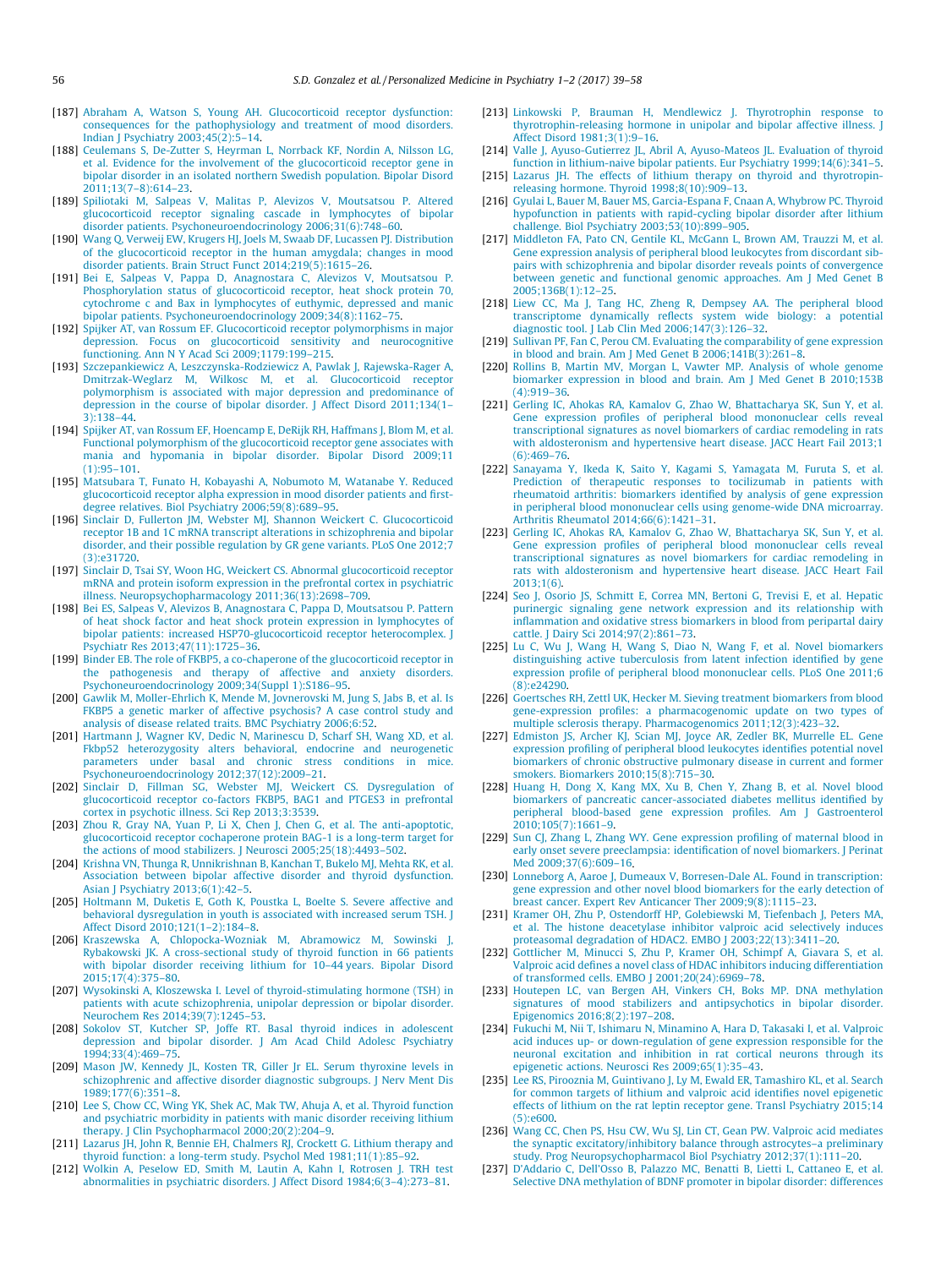<span id="page-18-0"></span>[among patients with BDI and BDII. Neuropsychopharmacology 2012;37](http://refhub.elsevier.com/S2468-1717(16)30013-8/h1185) [\(7\):1647–55.](http://refhub.elsevier.com/S2468-1717(16)30013-8/h1185)

- [238] [Balasubramanian D, Deng AX, Doudney K, Hampton MB, Kennedy MA.](http://refhub.elsevier.com/S2468-1717(16)30013-8/h1190) [Valproic acid exposure leads to upregulation and increased promoter histone](http://refhub.elsevier.com/S2468-1717(16)30013-8/h1190) [acetylation of sepiapterin reductase in a serotonergic cell line.](http://refhub.elsevier.com/S2468-1717(16)30013-8/h1190) [Neuropharmacology 2015;99:79–88](http://refhub.elsevier.com/S2468-1717(16)30013-8/h1190).
- [239] [Clelland CL, Read LL, Panek LJ, Nadrich RH, Bancroft C, Clelland JD. Utilization](http://refhub.elsevier.com/S2468-1717(16)30013-8/h1195) [of never-medicated bipolar disorder patients towards development and](http://refhub.elsevier.com/S2468-1717(16)30013-8/h1195) [validation of a peripheral biomarker profile. PLoS One 2013;8\(6\):e69082](http://refhub.elsevier.com/S2468-1717(16)30013-8/h1195).
- [240] [Lowthert L, Leffert J, Lin A, Umlauf S, Maloney K, Muralidharan A, et al.](http://refhub.elsevier.com/S2468-1717(16)30013-8/h1200) [Increased ratio of anti-apoptotic to pro-apoptotic Bcl2 gene-family members](http://refhub.elsevier.com/S2468-1717(16)30013-8/h1200) [in lithium-responders one month after treatment initiation. Biol Mood](http://refhub.elsevier.com/S2468-1717(16)30013-8/h1200) [Anxiety Disord 2012;2\(1\):15](http://refhub.elsevier.com/S2468-1717(16)30013-8/h1200).
- [241] [Smeraldi E, Zanardi R, Benedetti F, Di Bella D, Perez J, Catalano M.](http://refhub.elsevier.com/S2468-1717(16)30013-8/h1205) [Polymorphism within the promoter of the serotonin transporter gene and](http://refhub.elsevier.com/S2468-1717(16)30013-8/h1205) [antidepressant efficacy of fluvoxamine. Mol Psychiatry 1998;3\(6\):508–11.](http://refhub.elsevier.com/S2468-1717(16)30013-8/h1205)
- [242] [Whale R, Quested DJ, Laver D, Harrison PJ, Cowen PJ. Serotonin transporter](http://refhub.elsevier.com/S2468-1717(16)30013-8/h1210) [\(5-HTT\) promoter genotype may influence the prolactin response to](http://refhub.elsevier.com/S2468-1717(16)30013-8/h1210) [clomipramine. Psychopharmacology 2000;150\(1\):120–2.](http://refhub.elsevier.com/S2468-1717(16)30013-8/h1210)
- [243] [Tiwari AK, Zai CC, Sajeev G, Arenovich T, Muller DJ, Kennedy JL. Analysis of 34](http://refhub.elsevier.com/S2468-1717(16)30013-8/h1215) [candidate genes in bupropion and placebo remission. Int J](http://refhub.elsevier.com/S2468-1717(16)30013-8/h1215) [Neuropsychopharmacol 2013;16\(4\):771–81](http://refhub.elsevier.com/S2468-1717(16)30013-8/h1215).
- [244] [Kim DK, Lim SW, Lee S, Sohn SE, Kim S, Hahn CG, et al. Serotonin transporter](http://refhub.elsevier.com/S2468-1717(16)30013-8/h1220) [gene polymorphism and antidepressant response. NeuroReport 2000;11](http://refhub.elsevier.com/S2468-1717(16)30013-8/h1220)  $(1):$  215–9.
- [245] [Yoshida K, Ito K, Sato K, Takahashi H, Kamata M, Higuchi H, et al. Influence of](http://refhub.elsevier.com/S2468-1717(16)30013-8/h1225) [the serotonin transporter gene-linked polymorphic region on the](http://refhub.elsevier.com/S2468-1717(16)30013-8/h1225) [antidepressant response to fluvoxamine in Japanese depressed patients.](http://refhub.elsevier.com/S2468-1717(16)30013-8/h1225) [Prog Neuropsychopharmacol Biol Psychiatry 2002;26\(2\):383–6](http://refhub.elsevier.com/S2468-1717(16)30013-8/h1225).
- [246] [Serretti A, Lilli R, Mandelli L, Lorenzi C, Smeraldi E. Serotonin transporter gene](http://refhub.elsevier.com/S2468-1717(16)30013-8/h1230) [associated with lithium prophylaxis in mood disorders. Pharmacogenomics J](http://refhub.elsevier.com/S2468-1717(16)30013-8/h1230) [2001;1\(1\):71–7](http://refhub.elsevier.com/S2468-1717(16)30013-8/h1230).
- [247] [Tharoor H, Kotambail A, Jain S, Sharma PS, Satyamoorthy K. Study of the](http://refhub.elsevier.com/S2468-1717(16)30013-8/h1235) [association of serotonin transporter triallelic 5-HTTLPR and STin2 VNTR](http://refhub.elsevier.com/S2468-1717(16)30013-8/h1235) [polymorphisms with lithium prophylaxis response in bipolar disorder.](http://refhub.elsevier.com/S2468-1717(16)30013-8/h1235) [Psychiatr Genet 2013;23\(2\):77–81](http://refhub.elsevier.com/S2468-1717(16)30013-8/h1235).
- [248] [Stamm TJ, Adli M, Kirchheiner J, Smolka MN, Kaiser R, Tremblay PB, et al.](http://refhub.elsevier.com/S2468-1717(16)30013-8/h1240) [Serotonin transporter gene and response to lithium augmentation in](http://refhub.elsevier.com/S2468-1717(16)30013-8/h1240) [depression. Psychiatr Genet 2008;18\(2\):92–7.](http://refhub.elsevier.com/S2468-1717(16)30013-8/h1240)
- [249] [Rybakowski JK, Suwalska A, Skibinska M, Dmitrzak-Weglarz M, Leszczynska-](http://refhub.elsevier.com/S2468-1717(16)30013-8/h1245)[Rodziewicz A, Hauser J. Response to lithium prophylaxis: interaction](http://refhub.elsevier.com/S2468-1717(16)30013-8/h1245) [between serotonin transporter and BDNF genes. Am J Med Genet B](http://refhub.elsevier.com/S2468-1717(16)30013-8/h1245) [2007;144B\(6\):820–3.](http://refhub.elsevier.com/S2468-1717(16)30013-8/h1245)
- [250] [Masoliver E, Menoyo A, Perez V, Volpini V, Rio ED, Perez J, et al. Serotonin](http://refhub.elsevier.com/S2468-1717(16)30013-8/h1250) [transporter linked promoter \(polymorphism\) in the serotonin transporter](http://refhub.elsevier.com/S2468-1717(16)30013-8/h1250) [gene may be associated with antidepressant-induced mania in bipolar](http://refhub.elsevier.com/S2468-1717(16)30013-8/h1250) [disorder. Psychiatr Genet 2006;16\(1\):25–9.](http://refhub.elsevier.com/S2468-1717(16)30013-8/h1250)
- [251] [Ferreira Ade A, Neves FS, da Rocha FF, Silva GS, Romano-Silva MA, Miranda](http://refhub.elsevier.com/S2468-1717(16)30013-8/h1255) [DM, et al. The role of 5-HTTLPR polymorphism in antidepressant-associated](http://refhub.elsevier.com/S2468-1717(16)30013-8/h1255) [mania in bipolar disorder. J Affect Disord 2009;112\(1–3\):267–72.](http://refhub.elsevier.com/S2468-1717(16)30013-8/h1255)
- [252] [Dombrovski AY, Mulsant BH, Ferrell RE, Lotrich FE, Rosen JI, Wallace M, et al.](http://refhub.elsevier.com/S2468-1717(16)30013-8/h1260) [Serotonin transporter triallelic genotype and response to citalopram and](http://refhub.elsevier.com/S2468-1717(16)30013-8/h1260) [risperidone in dementia with behavioral symptoms. Int Clin](http://refhub.elsevier.com/S2468-1717(16)30013-8/h1260) [Psychopharmacol 2010;25\(1\):37–45](http://refhub.elsevier.com/S2468-1717(16)30013-8/h1260).
- [253] [Serretti A, Lilli R, Lorenzi C, Gasperini M, Smeraldi E. Tryptophan hydroxylase](http://refhub.elsevier.com/S2468-1717(16)30013-8/h1265) [gene and response to lithium prophylaxis in mood disorders. J Psychiatr Res](http://refhub.elsevier.com/S2468-1717(16)30013-8/h1265) [1999;33\(5\):371–7](http://refhub.elsevier.com/S2468-1717(16)30013-8/h1265).
- [254] [Squassina A, Manchia M, Borg J, Congiu D, Costa M, Georgitsi M, et al.](http://refhub.elsevier.com/S2468-1717(16)30013-8/h1270) [Evidence for association of an ACCN1 gene variant with response to lithium](http://refhub.elsevier.com/S2468-1717(16)30013-8/h1270) [treatment in Sardinian patients with bipolar disorder. Pharmacogenomics](http://refhub.elsevier.com/S2468-1717(16)30013-8/h1270) [2011;12\(11\):1559–69.](http://refhub.elsevier.com/S2468-1717(16)30013-8/h1270)
- [255] [Lin YF, Huang MC, Liu HC. Glycogen synthase kinase 3beta gene](http://refhub.elsevier.com/S2468-1717(16)30013-8/h1275) [polymorphisms may be associated with bipolar I disorder and the](http://refhub.elsevier.com/S2468-1717(16)30013-8/h1275) [therapeutic response to lithium. J Affect Disord 2013;147\(1–3\):401–6.](http://refhub.elsevier.com/S2468-1717(16)30013-8/h1275)
- [256] [Chen CK, Lee CS, Chen HY, Wu LS, Chang JC, Liu CY, et al. GADL1 variant and](http://refhub.elsevier.com/S2468-1717(16)30013-8/h1280) [medication adherence in predicting response to lithium maintenance](http://refhub.elsevier.com/S2468-1717(16)30013-8/h1280) [treatment in bipolar I disorder. BJPsych Open 2016;2\(5\):301–6.](http://refhub.elsevier.com/S2468-1717(16)30013-8/h1280)
- [257] [Turecki G, Grof P, Cavazzoni P, Duffy A, Grof E, Ahrens B, et al. Evidence for a](http://refhub.elsevier.com/S2468-1717(16)30013-8/h1285) [role of phospholipase C-gamma1 in the pathogenesis of bipolar disorder. Mol](http://refhub.elsevier.com/S2468-1717(16)30013-8/h1285) [Psychiatry 1998;3\(6\):534–8.](http://refhub.elsevier.com/S2468-1717(16)30013-8/h1285)
- [258] [Lovlie R, Berle JO, Stordal E, Steen VM. The phospholipase C-gamma1 gene](http://refhub.elsevier.com/S2468-1717(16)30013-8/h1290) [\(PLCG1\) and lithium-responsive bipolar disorder: re-examination of an](http://refhub.elsevier.com/S2468-1717(16)30013-8/h1290) [intronic dinucleotide repeat polymorphism. Psychiatr Genet 2001;11\(1\):41–3](http://refhub.elsevier.com/S2468-1717(16)30013-8/h1290).
- [259] [Maj M, Del Vecchio M, Starace F, Pirozzi R, Kemali D. Prediction of affective](http://refhub.elsevier.com/S2468-1717(16)30013-8/h1295) [psychoses response to lithium prophylaxis. The role of socio-demographic,](http://refhub.elsevier.com/S2468-1717(16)30013-8/h1295) [clinical, psychological and biological variables. Acta Psychiatr Scand 1984;69](http://refhub.elsevier.com/S2468-1717(16)30013-8/h1295)  $(1):37-44.$
- [260] [Song J, Bergen SE, Di Florio A, Karlsson R, Charney A, Ruderfer DM, et al.](http://refhub.elsevier.com/S2468-1717(16)30013-8/h1300) [Genome-wide association study identifies SESTD1 as a novel risk gene for](http://refhub.elsevier.com/S2468-1717(16)30013-8/h1300) [lithium-responsive bipolar disorder. Mol Psychiatry 2016;21\(9\):1290–7](http://refhub.elsevier.com/S2468-1717(16)30013-8/h1300).
- [261] [Turecki G, Grof P, Grof E, D'Souza V, Lebuis L, Marineau C, et al. Mapping](http://refhub.elsevier.com/S2468-1717(16)30013-8/h1305) [susceptibility genes for bipolar disorder: a pharmacogenetic approach based](http://refhub.elsevier.com/S2468-1717(16)30013-8/h1305) [on excellent response to lithium. Mol Psychiatry 2001;6\(5\):570–8](http://refhub.elsevier.com/S2468-1717(16)30013-8/h1305).
- [262] [Biernacka JM, Sangkuhl K, Jenkins G, Whaley RM, Barman P, Batzler A, et al.](http://refhub.elsevier.com/S2468-1717(16)30013-8/h1310) [The International SSRI Pharmacogenomics Consortium \(ISPC\): a genome-](http://refhub.elsevier.com/S2468-1717(16)30013-8/h1310)

[wide association study of antidepressant treatment response. Transl](http://refhub.elsevier.com/S2468-1717(16)30013-8/h1310) [Psychiatry 2015;21\(5\):e553](http://refhub.elsevier.com/S2468-1717(16)30013-8/h1310).

- [263] [Garriock HA, Kraft JB, Shyn SI, Peters EJ, Yokoyama JS, Jenkins GD, et al. A](http://refhub.elsevier.com/S2468-1717(16)30013-8/h1315) [genomewide association study of citalopram response in major depressive](http://refhub.elsevier.com/S2468-1717(16)30013-8/h1315) [disorder. Biol Psychiatry 2010;67\(2\):133–8](http://refhub.elsevier.com/S2468-1717(16)30013-8/h1315).
- [264] [Hunter AM, Leuchter AF, Power RA, Muthen B, McGrath PJ, Lewis CM, et al. A](http://refhub.elsevier.com/S2468-1717(16)30013-8/h1320) [genome-wide association study of a sustained pattern of antidepressant](http://refhub.elsevier.com/S2468-1717(16)30013-8/h1320) [response. J Psychiatr Res 2013;47\(9\):1157–65.](http://refhub.elsevier.com/S2468-1717(16)30013-8/h1320)
- [265] [Clark SL, Adkins DE, Aberg K, Hettema JM, McClay JL, Souza RP, et al.](http://refhub.elsevier.com/S2468-1717(16)30013-8/h1325) [Pharmacogenomic study of side-effects for antidepressant treatment options](http://refhub.elsevier.com/S2468-1717(16)30013-8/h1325) [in](http://refhub.elsevier.com/S2468-1717(16)30013-8/h1325) [STAR](http://refhub.elsevier.com/S2468-1717(16)30013-8/h1325)⁄ [D. Psychol Med 2012;42\(6\):1151–62.](http://refhub.elsevier.com/S2468-1717(16)30013-8/h1325)
- [266] [Adkins DE, Clark SL, Aberg K, Hettema JM, Bukszar J, McClay JL, et al. Genome](http://refhub.elsevier.com/S2468-1717(16)30013-8/h1330)[wide](http://refhub.elsevier.com/S2468-1717(16)30013-8/h1330) [pharmacogenomic](http://refhub.elsevier.com/S2468-1717(16)30013-8/h1330) [study](http://refhub.elsevier.com/S2468-1717(16)30013-8/h1330) [of](http://refhub.elsevier.com/S2468-1717(16)30013-8/h1330) [citalopram-induced](http://refhub.elsevier.com/S2468-1717(16)30013-8/h1330) [side](http://refhub.elsevier.com/S2468-1717(16)30013-8/h1330) [effects](http://refhub.elsevier.com/S2468-1717(16)30013-8/h1330) [in](http://refhub.elsevier.com/S2468-1717(16)30013-8/h1330) [STAR](http://refhub.elsevier.com/S2468-1717(16)30013-8/h1330)<sup>\*</sup>[D.](http://refhub.elsevier.com/S2468-1717(16)30013-8/h1330) [Transl Psychiatry 2012;03\(2\):e129](http://refhub.elsevier.com/S2468-1717(16)30013-8/h1330).
- [267] [McClay JL, Adkins DE, Aberg K, Stroup S, Perkins DO, Vladimirov VI, et al.](http://refhub.elsevier.com/S2468-1717(16)30013-8/h1335) [Genome-wide pharmacogenomic analysis of response to treatment with](http://refhub.elsevier.com/S2468-1717(16)30013-8/h1335) [antipsychotics. Mol Psychiatry 2011;16\(1\):76–85.](http://refhub.elsevier.com/S2468-1717(16)30013-8/h1335)
- [268] [McClay JL, Adkins DE, Aberg K, Bukszar J, Khachane AN, Keefe RS, et al.](http://refhub.elsevier.com/S2468-1717(16)30013-8/h1340) [Genome-wide pharmacogenomic study of neurocognition as an indicator of](http://refhub.elsevier.com/S2468-1717(16)30013-8/h1340) [antipsychotic treatment response in schizophrenia.](http://refhub.elsevier.com/S2468-1717(16)30013-8/h1340) [Neuropsychopharmacology 2011;36\(3\):616–26.](http://refhub.elsevier.com/S2468-1717(16)30013-8/h1340)
- [269] [Drago A, Giegling I, Schafer M, Hartmann AM, Konte B, Friedl M, et al.](http://refhub.elsevier.com/S2468-1717(16)30013-8/h1345) [Genome-wide association study supports the role of the immunological](http://refhub.elsevier.com/S2468-1717(16)30013-8/h1345) [system and of the neurodevelopmental processes in response to haloperidol](http://refhub.elsevier.com/S2468-1717(16)30013-8/h1345) [treatment. Pharmacogenet Genomics 2014;24\(6\):314–9.](http://refhub.elsevier.com/S2468-1717(16)30013-8/h1345)
- [270] [Athanasiu L, Smorr LL, Tesli M, Rossberg JI, Sonderby IE, Spigset O, et al.](http://refhub.elsevier.com/S2468-1717(16)30013-8/h1350) [Genome-wide association study identifies common variants associated with](http://refhub.elsevier.com/S2468-1717(16)30013-8/h1350) [pharmacokinetics of psychotropic drugs. J Psychopharmacol 2015;29](http://refhub.elsevier.com/S2468-1717(16)30013-8/h1350) [\(8\):884–91.](http://refhub.elsevier.com/S2468-1717(16)30013-8/h1350)
- [271] [Drago A, Crisafulli C, Serretti A. The genetics of antipsychotic induced](http://refhub.elsevier.com/S2468-1717(16)30013-8/h1355) [tremors: a genome-wide pathway analysis on the STEP-BD SCP sample. Am J](http://refhub.elsevier.com/S2468-1717(16)30013-8/h1355) [Med Genet B 2011;156B\(8\):975–86](http://refhub.elsevier.com/S2468-1717(16)30013-8/h1355).
- [272] [Adkins DE, Aberg K, McClay JL, Bukszar J, Zhao Z, Jia P, et al. Genomewide](http://refhub.elsevier.com/S2468-1717(16)30013-8/h1360) [pharmacogenomic study of metabolic side effects to antipsychotic drugs. Mol](http://refhub.elsevier.com/S2468-1717(16)30013-8/h1360) [Psychiatry 2011;16\(3\):321–32](http://refhub.elsevier.com/S2468-1717(16)30013-8/h1360).
- [273] [Volpi S, Heaton C, Mack K, Hamilton JB, Lannan R, Wolfgang CD, et al. Whole](http://refhub.elsevier.com/S2468-1717(16)30013-8/h1365) [genome association study identifies polymorphisms associated with QT](http://refhub.elsevier.com/S2468-1717(16)30013-8/h1365) [prolongation during iloperidone treatment of schizophrenia. Mol Psychiatry](http://refhub.elsevier.com/S2468-1717(16)30013-8/h1365) [2009;14\(11\):1024–31](http://refhub.elsevier.com/S2468-1717(16)30013-8/h1365).
- [274] [Carlberg L, Scheibelreiter J, Hassler MR, Schloegelhofer M, Schmoeger M,](http://refhub.elsevier.com/S2468-1717(16)30013-8/h1370) [Ludwig B, et al. Brain-derived neurotrophic factor \(BDNF\)-epigenetic](http://refhub.elsevier.com/S2468-1717(16)30013-8/h1370) [regulation in unipolar and bipolar affective disorder. J Affect Disord](http://refhub.elsevier.com/S2468-1717(16)30013-8/h1370) [2014;168:399–406.](http://refhub.elsevier.com/S2468-1717(16)30013-8/h1370)
- [275] [Hardeland R. Melatonin and synthetic melatoninergic agonists in psychiatric](http://refhub.elsevier.com/S2468-1717(16)30013-8/h1375) [and age-associated disorders: successful and unsuccessful approaches. Curr](http://refhub.elsevier.com/S2468-1717(16)30013-8/h1375) [Pharm Des 2016;22\(8\):1086–101.](http://refhub.elsevier.com/S2468-1717(16)30013-8/h1375)
- [276] [Fries GR, Li Q, McAlpin B, Rein T, Walss-Bass C, Soares JC, et al. The role of](http://refhub.elsevier.com/S2468-1717(16)30013-8/h1380) [DNA methylation in the pathophysiology and treatment of bipolar disorder.](http://refhub.elsevier.com/S2468-1717(16)30013-8/h1380) [Neurosci Biobehav Rev 2016;68:474–88.](http://refhub.elsevier.com/S2468-1717(16)30013-8/h1380)
- [277] [Karas Kuzelicki N. S-adenosyl methionine in the therapy of depression and](http://refhub.elsevier.com/S2468-1717(16)30013-8/h1385) [other psychiatric disorders. Drug Dev Res 2016;77\(7\):346–56](http://refhub.elsevier.com/S2468-1717(16)30013-8/h1385).
- [278] [Pisanu C, Papadima EM, Del Zompo M, Squassina A. Understanding the](http://refhub.elsevier.com/S2468-1717(16)30013-8/h1390) [molecular mechanisms underlying mood stabilizer treatments in bipolar](http://refhub.elsevier.com/S2468-1717(16)30013-8/h1390) [disorder: Potential involvement of epigenetics. Neurosci Lett 2016](http://refhub.elsevier.com/S2468-1717(16)30013-8/h1390).
- [279] [Iniesta R, Stahl D, McGuffin P. Machine learning, statistical learning and the](http://refhub.elsevier.com/S2468-1717(16)30013-8/h1395) [future of biological research in psychiatry. Psychol Med 2016;46](http://refhub.elsevier.com/S2468-1717(16)30013-8/h1395) [\(12\):2455–65](http://refhub.elsevier.com/S2468-1717(16)30013-8/h1395).
- [280] [Guilloux JP, Bassi S, Ding Y, Walsh C, Turecki G, Tseng G, et al. Testing the](http://refhub.elsevier.com/S2468-1717(16)30013-8/h1400) [predictive value of peripheral gene expression for nonremission following](http://refhub.elsevier.com/S2468-1717(16)30013-8/h1400) [citalopram treatment for major depression. Neuropsychopharmacology](http://refhub.elsevier.com/S2468-1717(16)30013-8/h1400) [2015;40\(3\):701–10.](http://refhub.elsevier.com/S2468-1717(16)30013-8/h1400)
- [281] [Perlis RH. A clinical risk stratification tool for predicting treatment resistance](http://refhub.elsevier.com/S2468-1717(16)30013-8/h1405) [in major depressive disorder. Biol Psychiatry 2013;74\(1\):7–14](http://refhub.elsevier.com/S2468-1717(16)30013-8/h1405).
- [282] [Grande I, Magalhaes PV, Chendo I, Stertz L, Fries GR, Cereser KM, et al.](http://refhub.elsevier.com/S2468-1717(16)30013-8/h1410) [Val66Met polymorphism and serum brain-derived neurotrophic factor in](http://refhub.elsevier.com/S2468-1717(16)30013-8/h1410) [bipolar disorder: an open-label trial. Acta Psychiatr Scand 2014;129](http://refhub.elsevier.com/S2468-1717(16)30013-8/h1410)  $(5)$ :393–400
- [283] [Tunca Z, Kivircik Akdede B, Ozerdem A, Alkin T, Polat S, Ceylan D, et al.](http://refhub.elsevier.com/S2468-1717(16)30013-8/h1415) [Diverse glial cell line-derived neurotrophic factor \(GDNF\) support between](http://refhub.elsevier.com/S2468-1717(16)30013-8/h1415) [mania and schizophrenia: a comparative study in four major psychiatric](http://refhub.elsevier.com/S2468-1717(16)30013-8/h1415) [disorders. Eur Psychiatry 2015;30\(2\):198–204](http://refhub.elsevier.com/S2468-1717(16)30013-8/h1415).
- [284] [Palomino A, Vallejo-Illarramendi A, Gonzalez-Pinto A, Aldama A, Gonzalez-](http://refhub.elsevier.com/S2468-1717(16)30013-8/h1420)[Gomez C, Mosquera F, et al. Decreased levels of plasma BDNF in first-episode](http://refhub.elsevier.com/S2468-1717(16)30013-8/h1420) [schizophrenia and bipolar disorder patients. Schizophr Res 2006;86\(1–](http://refhub.elsevier.com/S2468-1717(16)30013-8/h1420) [3\):321–2.](http://refhub.elsevier.com/S2468-1717(16)30013-8/h1420)
- [285] [Wang Z, Zhang C, Huang J, Yuan C, Hong W, Chen J, et al. MiRNA-206 and](http://refhub.elsevier.com/S2468-1717(16)30013-8/h1425) [BDNF genes interacted in bipolar I disorder. J Affect Disord 2014;162:116–9.](http://refhub.elsevier.com/S2468-1717(16)30013-8/h1425)
- [286] [Lee SY, Chen SL, Chang YH, Chen PS, Huang SY, Tzeng NS, et al. The effects of](http://refhub.elsevier.com/S2468-1717(16)30013-8/h1430) [add-on low-dose memantine on cytokine levels in bipolar II depression: a 12](http://refhub.elsevier.com/S2468-1717(16)30013-8/h1430) [week double-blind, randomized controlled trial. J Clin Psychopharmacol](http://refhub.elsevier.com/S2468-1717(16)30013-8/h1430) [2014;34\(3\):337–43.](http://refhub.elsevier.com/S2468-1717(16)30013-8/h1430)
- [287] [Gronli O, Stensland GO, Wynn R, Olstad R. Neurotrophic factors in serum](http://refhub.elsevier.com/S2468-1717(16)30013-8/h1435) [following ECT: a pilot study. World J Biol Psychiatry 2009;10\(4\):295–301.](http://refhub.elsevier.com/S2468-1717(16)30013-8/h1435)
- [288] [Halmai Z, Dome P, Dobos J, Gonda X, Szekely A, Sasvari-Szekely M, et al.](http://refhub.elsevier.com/S2468-1717(16)30013-8/h1440) [Peripheral vascular endothelial growth factor level is associated with](http://refhub.elsevier.com/S2468-1717(16)30013-8/h1440)